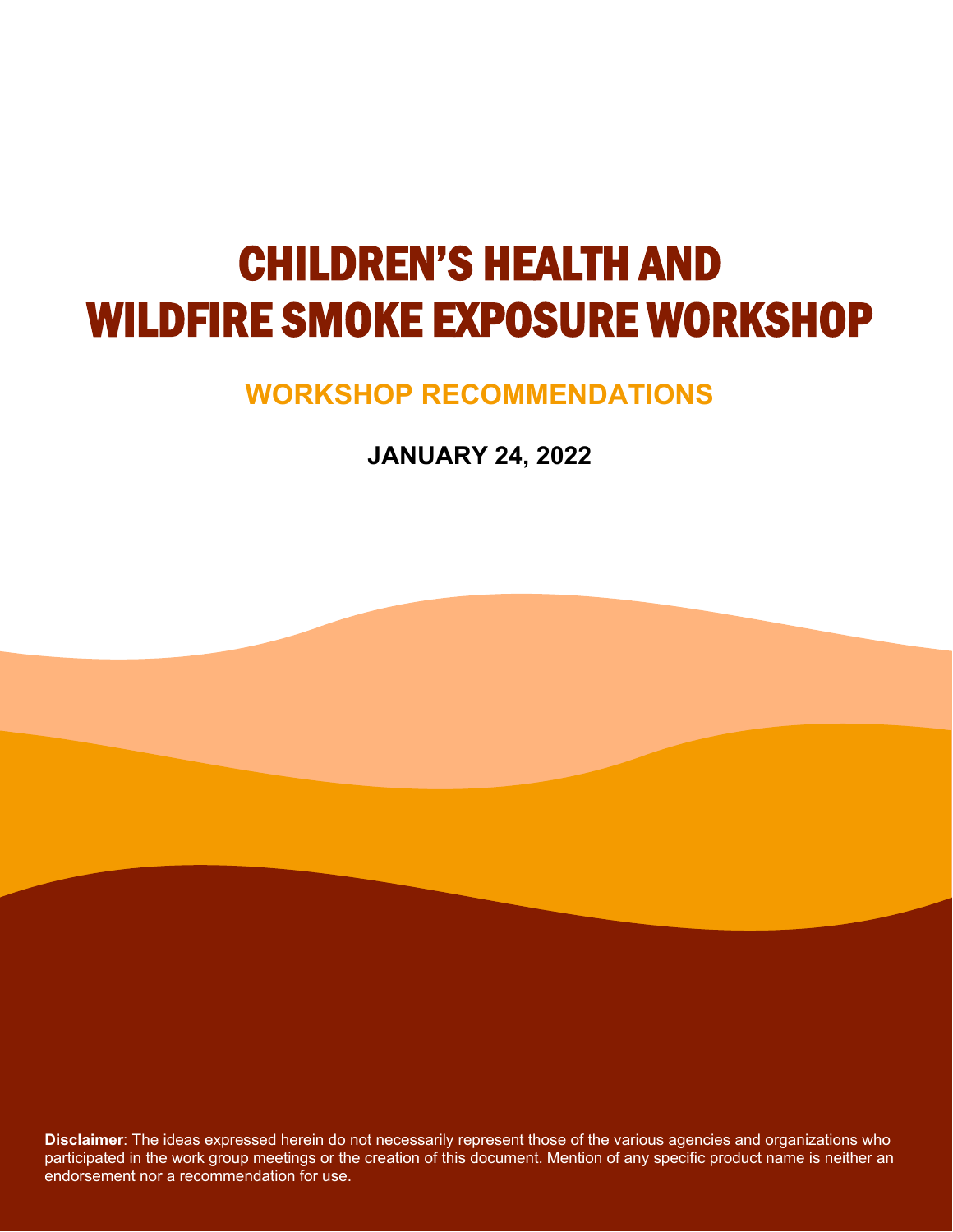## **TABLE OF CONTENTS**

| 1. Recommendations for Mask or Respirator Use by Children and Pregnant People During Wildfire Smoke |  |
|-----------------------------------------------------------------------------------------------------|--|
|                                                                                                     |  |
|                                                                                                     |  |
|                                                                                                     |  |
|                                                                                                     |  |
|                                                                                                     |  |
|                                                                                                     |  |
| 1.3.1.                                                                                              |  |
| 1.3.2.                                                                                              |  |
| 1.3.3.                                                                                              |  |
|                                                                                                     |  |
|                                                                                                     |  |
|                                                                                                     |  |
|                                                                                                     |  |
|                                                                                                     |  |
|                                                                                                     |  |
|                                                                                                     |  |
| 2.2.1.                                                                                              |  |
| 2.2.2.                                                                                              |  |
| 2.2.3.                                                                                              |  |
| 2.2.4.                                                                                              |  |
| 2.2.5.                                                                                              |  |
|                                                                                                     |  |
|                                                                                                     |  |
|                                                                                                     |  |
|                                                                                                     |  |
|                                                                                                     |  |
|                                                                                                     |  |
|                                                                                                     |  |
|                                                                                                     |  |
|                                                                                                     |  |
| 3.3.1.                                                                                              |  |
| 3.3.2.                                                                                              |  |
|                                                                                                     |  |
|                                                                                                     |  |
|                                                                                                     |  |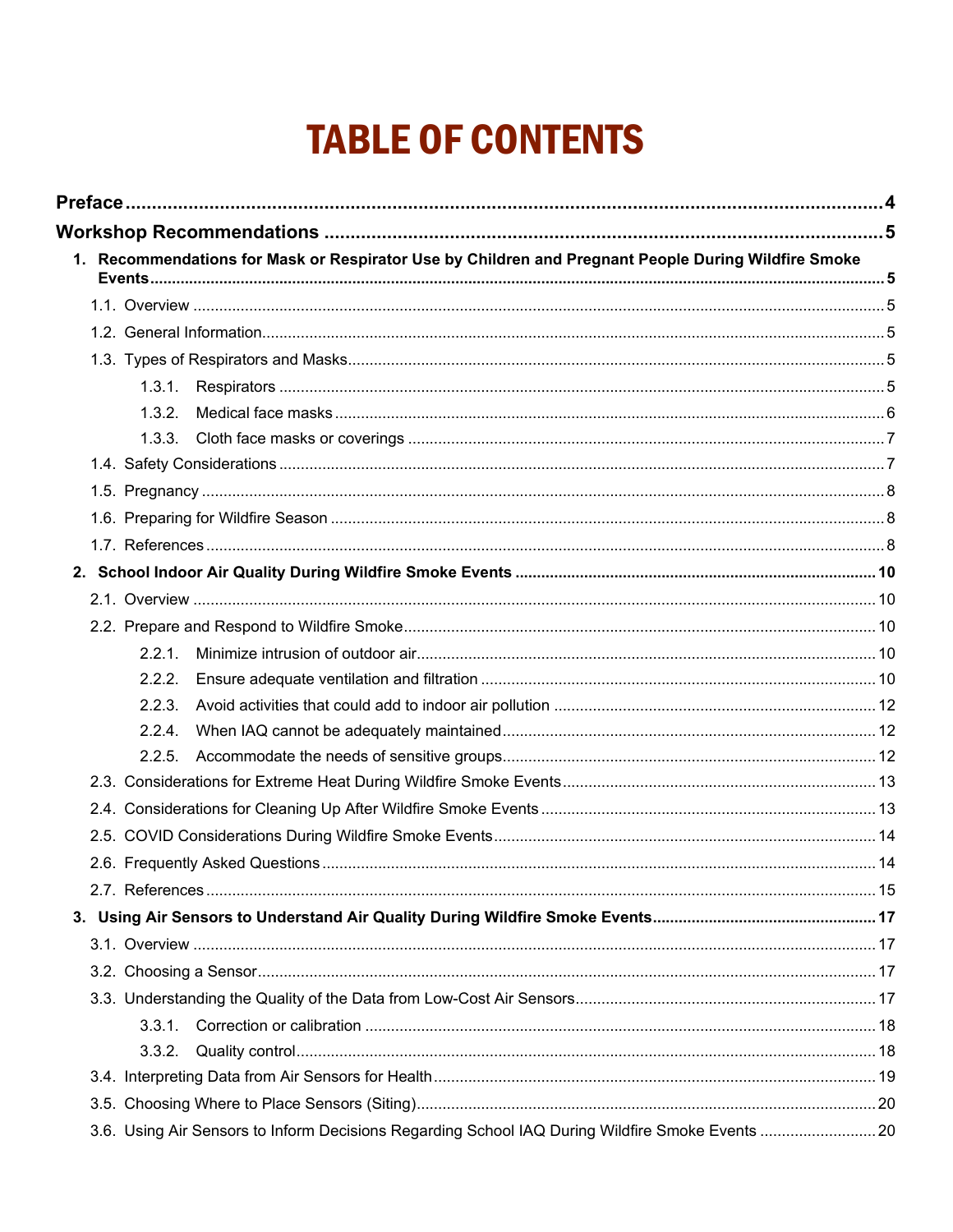| 4.2.2. |    |
|--------|----|
| 4.2.3  |    |
|        |    |
|        |    |
| 4.3.2. |    |
|        |    |
|        |    |
|        |    |
|        |    |
|        |    |
|        |    |
|        |    |
|        |    |
|        |    |
|        |    |
|        |    |
|        | 36 |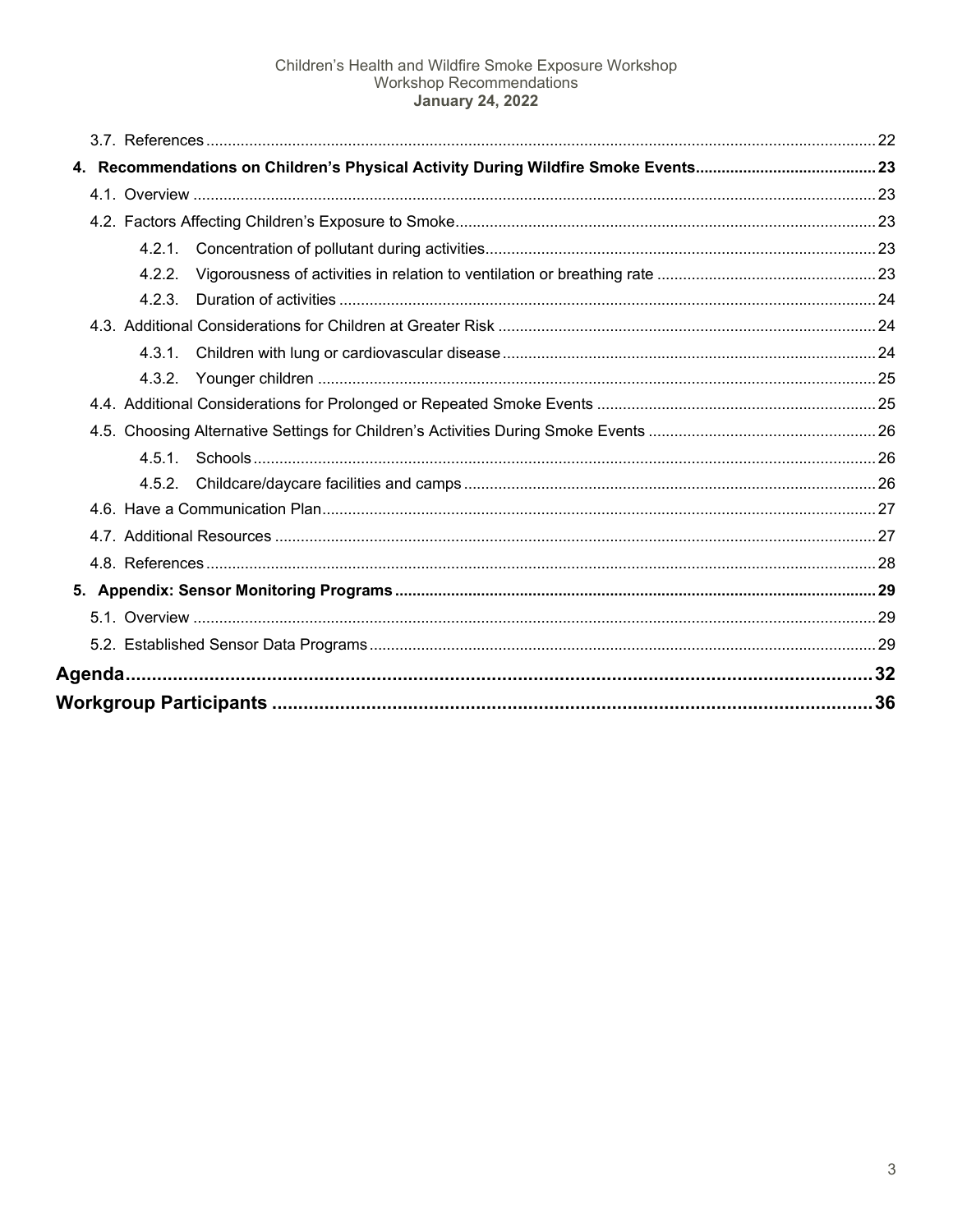## PREFACE

<span id="page-3-0"></span>This document is a collection of evidence-based information presented and discussed at the virtual Children's Health and Wildfire Smoke Workshop for Public Health Officials held in May 2021. It is based on information available at the time of the Workshop. Information on this topic is expected to increase and be modified over time. Public health officials may find this information helpful in decision-making and developing educational materials concerning children's health and wildfire smoke. The chapters were drafted by multi-stakeholder workgroups spearheaded by the U.S. Environmental Protection Agency (EPA) and in close collaboration with tribal, federal, state, and local officials, health care professionals, and other non-governmental organizations, academics, industry, and Pediatric Environmental Health Specialty Units (PEHSU) representatives.

The genesis of this document stemmed from the original Children's Health and Wildfire Smoke Workshop, planned for 2020 by the EPA Office of Children's Health Protection. The workshop was going to focus on four main areas of concern: respirator use by children; indoor air quality in schools; sensor use; and school activity guidelines. The goal was to develop evidence-based recommendations that public health officials could use to protect children from the adverse health effects associated with wildfire smoke. The workshop was postponed because of the Coronavirus Disease 2019 (COVID-19) pandemic, but the organizers formed workgroups to develop recommendations that could be used until the workshop could take place. Workshop invitees were asked to volunteer for the workgroups that produced this document. Workshop attendees discussed these workgroup recommendations at the virtual Children's Health and Wildfire Smoke Workshop for Public Health Officials in May 2021.

Smoke can be present in the ambient air from a wildland fire, even if the fire is very far away. When smoke occurs, it is important to reduce children's exposure to it. Wildfire smoke is a mixture of air pollutants of which fine particulate matter  $(PM_{2.5})$  is the principal public health threat. At lower smoke (or PM<sub>2.5</sub>) levels, simple measures may be sufficient to prevent health effects such as respiratory symptoms or asthma attacks. As smoke levels increase, more significant measures such as cancelling outdoor activities or moving to an indoor environment with cleaner air, may be necessary to prevent health effects. This document provides recommendations for when to take action, what actions to take, and which children are at greater risk for health effects when smoke impacts air quality. The information in this document highlights important considerations for respirator or mask use by children, improving indoor air quality in schools, school activity guidelines, and the use of air sensors to inform school activities during smoke events.

An important source of information for decision making during smoke events is the U.S. Air Quality Index, or AQI. This nationally uniform index is used by federal, state, local, and tribal agencies in the United States for communicating about daily air quality. The AQI is used as the basis for air quality forecasts and current air quality reporting, as well as for historical trends. The index uses color-coded categories and provides statements for each category that tell you about air quality in your area, which groups of people may be affected, and steps you can take to reduce your exposure to air pollution like PM. For more information see [https://www.airnow.gov/aqi/aqi-basics/.](https://www.airnow.gov/aqi/aqi-basics/)

*Regardless of the following findings, messages and recommendations, parents and caregivers should always be reminded that if they have concerns, they should check with their child's health care provider.*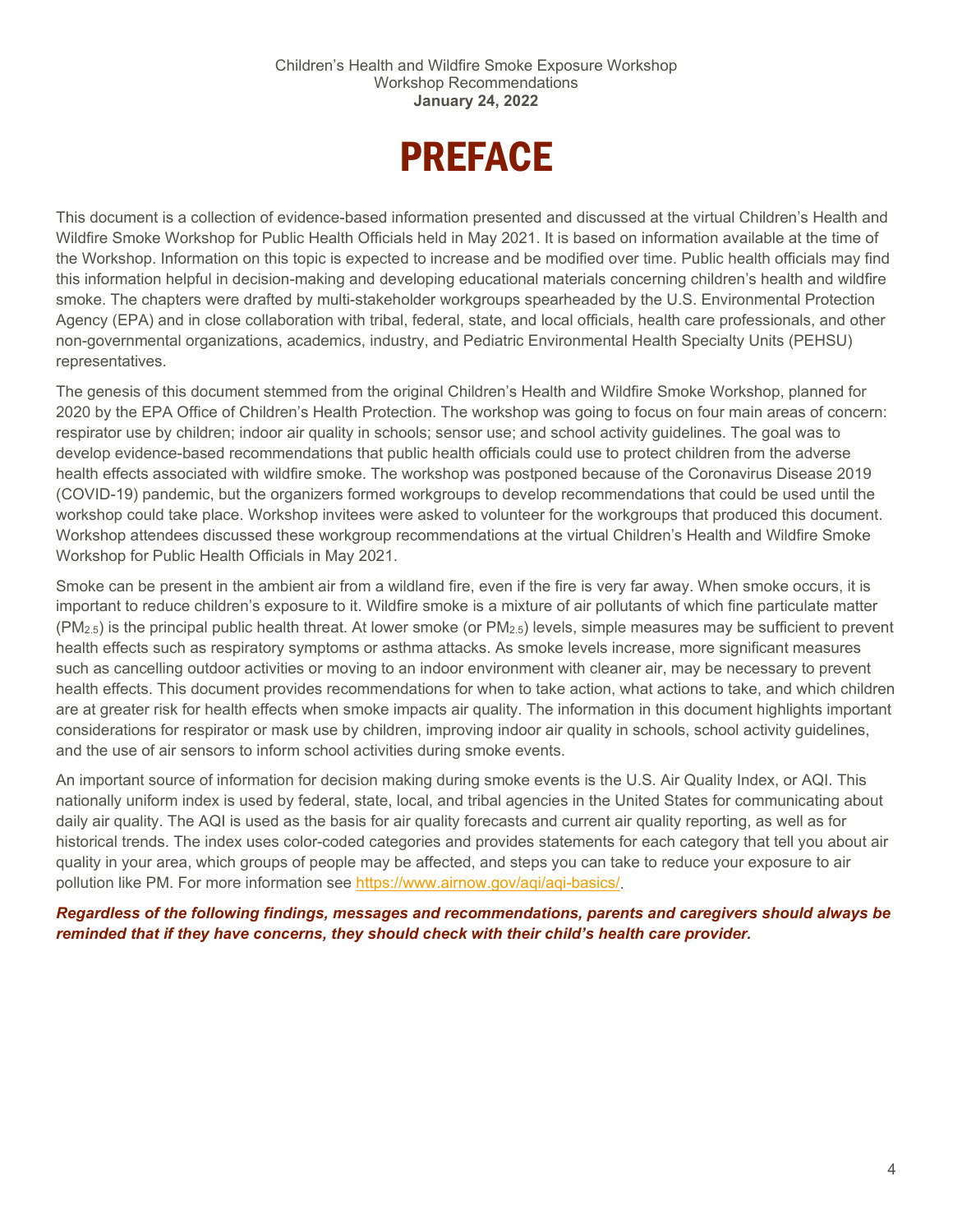## WORKSHOP RECOMMENDATIONS

## <span id="page-4-1"></span><span id="page-4-0"></span>1. Recommendations for Mask or Respirator Use by Children and Pregnant People During Wildfire Smoke Events

*Note:* This section provides sample messages that may be adapted by public health agencies for use with their stakeholders. References to the scientific information supporting the recommendations are included below many of the messages.

## <span id="page-4-2"></span>**1.1. Overview**

- **Message:** These recommendations on respirator and mask use should be considered during wildfire smoke events for children and pregnant people when the Air Quality Index (AQI) is greater than 100 and encouraged when the AQI is greater than 150, or if smoke is making a child or pregnant person cough.
	- o *Supporting Information:* An AQI level greater than 100 is 'Unhealthy for Sensitive Groups' and greater than 150 is 'Unhealthy',<sup>1</sup> but local factors could influence recommendations about masks and respirators as well, including factors such as duration of a wildfire smoke event and local meteorological conditions. Thus, these guidelines should be interpreted in light of local conditions and populations.

## <span id="page-4-3"></span>**1.2. General Information**

- *Message:* You can find the current AQI level for your area at [AirNOW \(https://www.airnow.gov/\).](https://www.airnow.gov/)
- *Message:* The best protection against wildfire smoke is to shelter in an indoor space with good indoor air quality. For recommendations on reducing smoke exposure indoors, see [https://www.airnow.gov/sites/default/files/2020-](https://www.airnow.gov/sites/default/files/2020-06/reduce-your-smoke-exposure.pdf.) [06/reduce-your-smoke-exposure.pdf.](https://www.airnow.gov/sites/default/files/2020-06/reduce-your-smoke-exposure.pdf.)
- *Message:* When wildfire smoke is present, and if children or pregnant people must spend time in an area where the AQI level is in the orange range or higher ('Unhealthy for Sensitive Groups', >100) or if your child is having breathing symptoms like coughing, you may want him or her to wear a mask or respirator to reduce exposure to wildfire smoke. When selecting a mask or respirator for your child, ask three questions:
	- o How well does the material filter?
	- o How easy is the material to breathe through?
	- o How well does the mask or respirator fit my child's face?
- **Message:** Use good judgement and remember that these options reduce exposure; they do not eliminate exposure. Outdoor activity (e.g., playing sports) should follow the AQI category recommendations even if your child is wearing a mask or respirator. Don't increase your child's outdoor activity just because you feel they are protected wearing a mask or respirator.

## <span id="page-4-4"></span>**1.3. Types of Respirators and Masks**

## <span id="page-4-5"></span>**1.3.1. Respirators**

- *Message:* National Institute for Occupational Safety and Health (NIOSH)-approved respirators (N95, P95, and P100) will reduce exposure to wildfire smoke most effectively, especially if they seal well against the face. Respirators with or without valves can help protect the wearer from wildfire smoke.
	- o *Supporting Information:* N95 is not a restricted term; anyone can use that term without meeting NIOSH testing requirements. People should look for "NIOSH N95" for an approved respirator. This webpage has good information about how to tell if a respirator has NIOSH approval: [https://www.cdc.gov/niosh/npptl/topics/respirators/disp\\_part/default.html.](https://www.cdc.gov/niosh/npptl/topics/respirators/disp_part/default.html)
	- o *Supporting Information:* Previously, there had been some discussion that N95s with valves were not good source control for COVID-19, but the CDC has changed that recommendation. In sum, N95s with or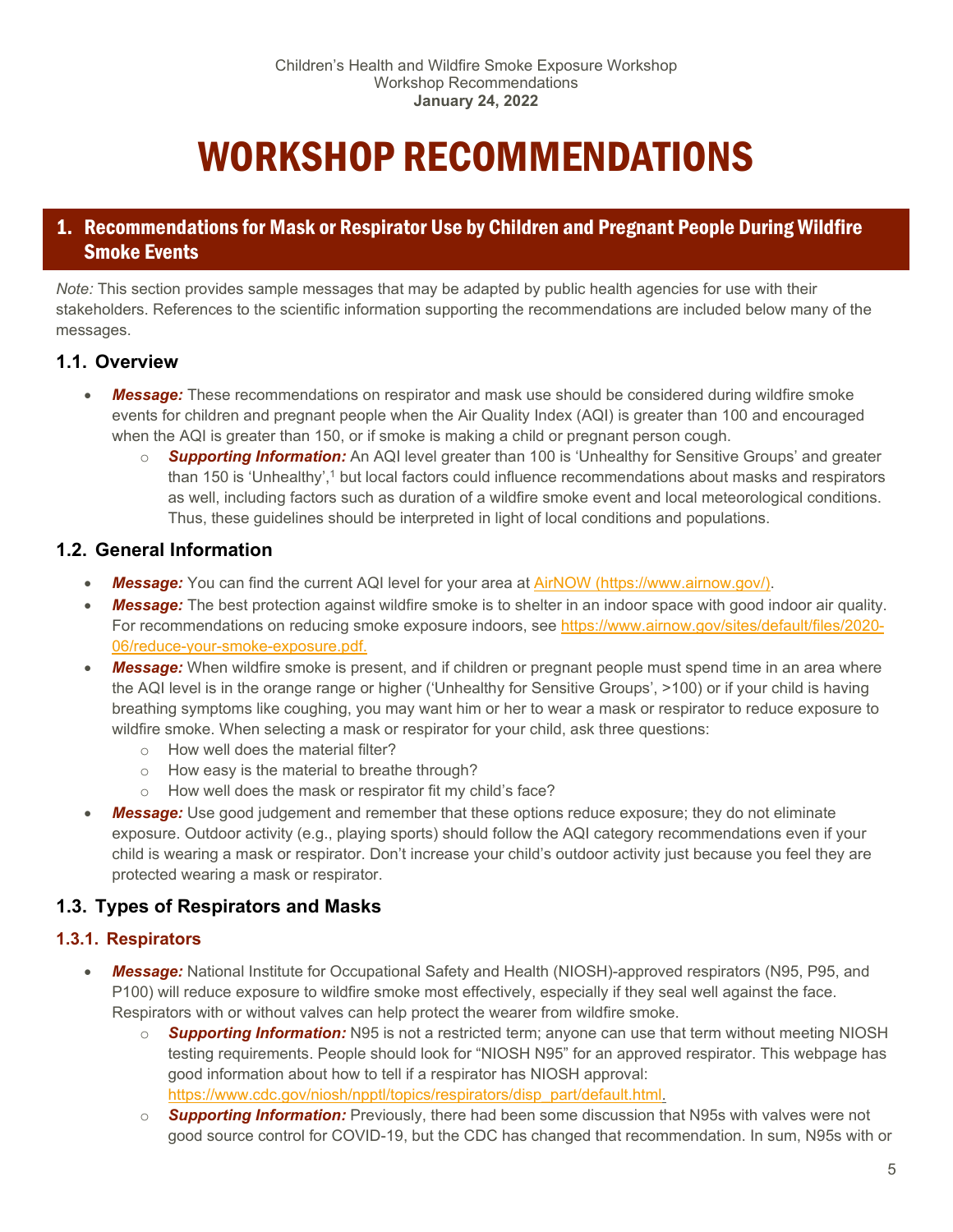without valves can be recommended both for COVID-19 and wildfire smoke. <https://www.cdc.gov/coronavirus/2019-ncov/hcp/respirator-use-faq.html>

- *Message:* When wearing a respirator with a good seal, your child will be protected from about 900 out of every 1,000 smoke particles. Without a good seal, for example, if there are gaps around the face or nose, more smoke particles will be able to pass around the respirator and be inhaled. The mask or respirator should fully cover the nose and mouth without gaps around the nose, cheeks, and chin. See [NIOSH fact sheet](https://www.cdc.gov/niosh/docs/2018-130/pdfs/2018-130.pdf?id=10.26616/NIOSHPUB2018130) about how to perform a seal check.
	- o *Supporting Information:* NIOSH certification implies that when [fit tested,](https://www.cdc.gov/niosh/npptl/topics/respirators/disp_part/respsource3fittest.html) an N95 respirator will decrease exposure 90% or more for 95% of the times someone puts on a respirator,<sup>2</sup> meaning that this is what is expected when there is a good seal. Without fit testing, 95% of tests with N95s in adults show that exposure is decreased 66% or more.<sup>3,2</sup>
	- o *Supporting Information:* A small study of children using adult respirators found that similar protection from wildfire smoke particles was achieved for the children as adults.<sup>4</sup> The first published study of a respirator designed for children (as of May 2021, respirators approved for use by children are not available in the United States) demonstrated that a respirator designed for children could also achieve the levels of protection as those designed for adults.<sup>5</sup>
- **Message:** Check the seal of the respirator by cupping your hands around the edges of the respirator and your child's face. First, have the child blow out hard, as if they are blowing birthday candles, and feel for air leaking around the respirator. Then, have the child take a deep breath in. You should see the respirator suck toward the face. You should *not* feel air flow around the edges in either case. Pregnant people can also follow these recommendations.
	- o *Supporting Information:* Valves are a comfort feature on some respirators, and you may feel airflow come out of the valve, but no air should go in through the valve.
	- o *Supporting Information:* The CDC has information about seal checks here, though it is targeted at adult workers: [https://www.cdc.gov/niosh/docs/2018-130/pdfs/2018-130.pdf.](https://www.cdc.gov/niosh/docs/2018-130/pdfs/2018-130.pdf)
- *Message:* NIOSH regulates N95 respirators so that the material must filter 95% of small and large particles and be easy to breathe through. Look for products labeled as NIOSH certified.
	- o *Supporting Information:* Good general information about respirators is available from NIOSH here: [https://www.cdc.gov/niosh/npptl/topics/respirators/disp\\_part/respsource.html.](https://www.cdc.gov/niosh/npptl/topics/respirators/disp_part/respsource.html)
- *Message:* Even without a good seal, an N95 respirator will likely provide more protection than a medical face mask or cloth face masks.
	- o *Supporting Information:* See references above and below on efficacy of N95 respirators versus medical face masks.
- *Message:* There are no respirators currently certified for use by children in the United States, but children aged 7 and older may be able to effectively wear small adult-sized respirators.
- *Message:* Dirty, torn, wet, or crumpled N95 respirators are not effective in reducing exposure to smoke particles and should be discarded.

## <span id="page-5-0"></span>**1.3.2. Medical face masks**

- *Message:* Medical (e.g., surgical) face masks generally do not seal effectively to the face. However, certain models may reduce exposure to smoke particles somewhat.
- **Message:** When wearing a medical mask, children may be protected from about 200 or 300 out of every 1,000 smoke particles.
	- o *Supporting Information:* Average decreases in particle exposure for adults while wearing surgical masks ranged from 15–40% depending on the mask used. $6,7$  In a small sample that assessed exposure through medical face masks specifically for children under highly controlled conditions, the medical face mask reduced particulate matter inside the mask by two-thirds or more. 4
- *Message:* Gaps around the face or nose will allow more smoke particles to reach the child's nose or mouth.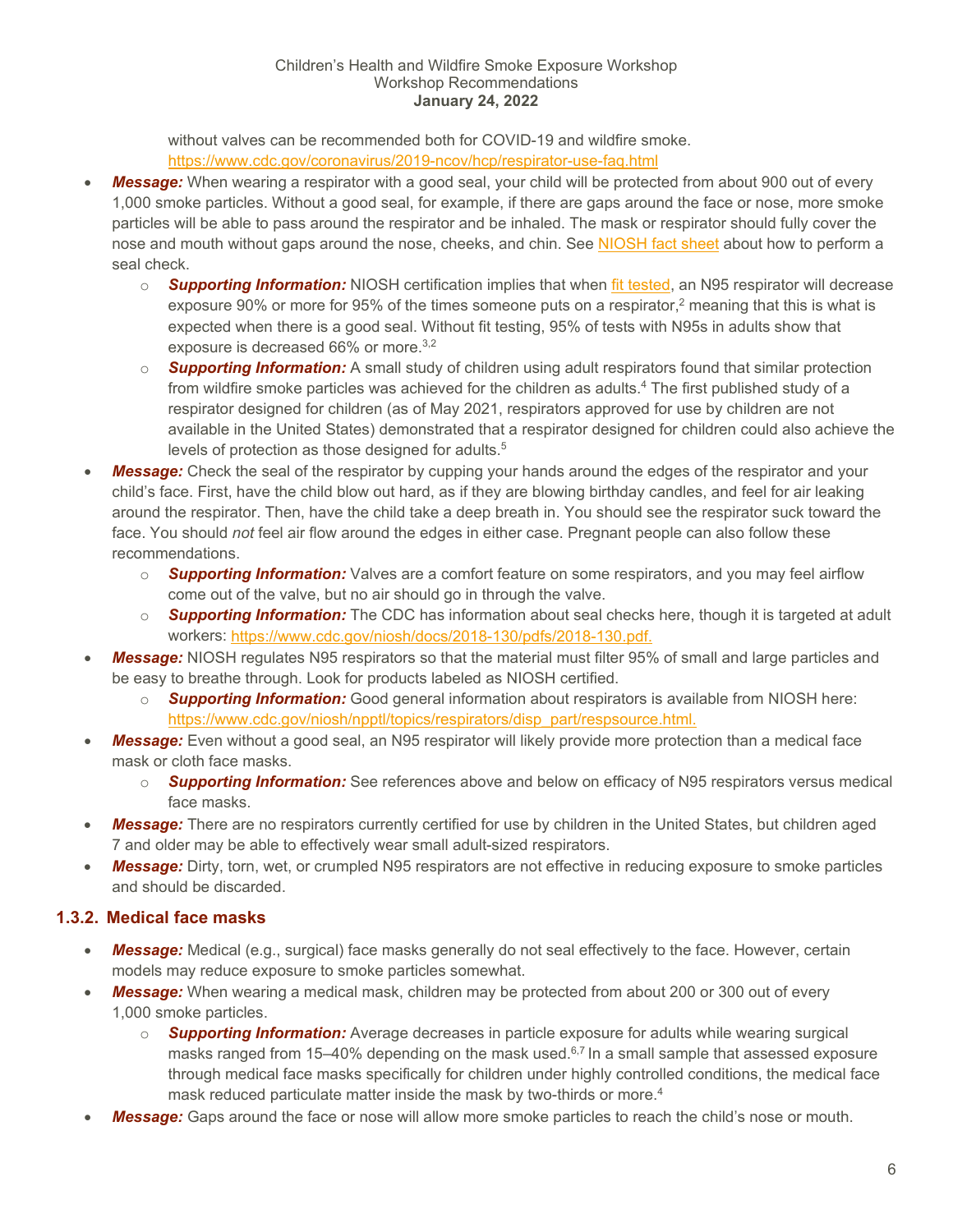- o *Supporting Information:* It is estimated that approximately 3–6 times more particles leak in around the edges of the medical face mask, compared to through the material of the medical face mask. $8$  This suggests that how tightly the mask fits to the face is a key factor in the amount of protection provided.
- *Message:* The U.S. Food and Drug Administration (FDA) ensures that the material in medical face masks is safe for the wearer, but the material is not regulated for its ability to filter wildfire smoke, so there is more variation in how many smoke particles these masks filter. Some may be of limited help in reducing exposure.
- *Message:* Medical face masks come in adult and child sizes. Choose the type that best fits your child's face.

#### <span id="page-6-0"></span>**1.3.3. Cloth face masks or coverings**

- *Message:* Cloth face masks or coverings, which help reduce the spread of infectious respiratory diseases (such as COVID-19) by protecting individuals from droplets, do not reliably reduce exposure to wildfire smoke and air pollution.
- *Message:* There are no regulations for cloth face masks or coverings related to how well the material filters smoke particles or how easy they are to breathe through.
	- o *Supporting Information:* Multiple studies have found very wide ranges in filtration capability for different fabrics, including within categories of fabrics, 9,10 with a lot of variability within each category of fabric. Notably PM2.5 concentration was substantially *increased* past some types of material in some instances, so we can't assume that all fabrics decrease exposure.<sup>9</sup>

## <span id="page-6-1"></span>**1.4. Safety Considerations**

- *Message:* Both NIOSH-approved respirators and medical face masks can be worn safely by most children, but younger children should be supervised.
	- o *Supporting Information:* Most of the published safety studies of N95 respirators have been done in healthy adults, and have found that there are only small changes in physiologic parameters (respiratory rate, heart rate, and lung function).<sup>11,12</sup> There are often increases in perceived discomfort including facial heat. In studies of a general population of adults, there were also minimal physiologic changes but some changes in subjective comfort.13,14 These findings would be expected to be similar for children and adults.
	- o *Supporting Information:* Studies looking at prolonged respirator use have mostly been done in health care workers, and have shown no differences in physiologic parameters after an hour on the treadmill,<sup>15</sup> and no changes in blood pressure or blood oxygen after even a 12-hour shift.<sup>16</sup> The nurses who wore an N95 respirator for 12 hours had slight increases in blood carbon dioxide  $(CO<sub>2</sub>)$  levels.<sup>16</sup>
	- o *Supporting Information:* In the only study which directly assessed safety in children, there were no changes in heart or respiratory rate when the children exercised for 3 minutes with or without an N95 respirator. They had only small increases in end-tidal CO<sub>2</sub> (5 mmHg or less), suggesting only slight increases in their work of breathing.<sup>5</sup> The American Academy of Pediatrics (AAP) healthy children's webpage for parents recommends considering factors such as "age, developmental status and special health care needs" when considering use of a respirator. [https://www.healthychildren.org/English/safety](https://www.healthychildren.org/English/safety-prevention/at-home/Pages/Wildfires-Information-for-Parents.aspx)[prevention/at-home/Pages/Wildfires-Information-for-Parents.aspx](https://www.healthychildren.org/English/safety-prevention/at-home/Pages/Wildfires-Information-for-Parents.aspx)
- *Message:* Your child can use a medical face mask or respirator safely in relation to wildfire smoke when they can tell you about any trouble the mask or respirator causes. If your child is uncomfortable or reports difficulty breathing, take off the mask or respirator.
	- o *Supporting Information:* Because of the limited body of evidence in children specifically (see third bullet under first safety message), the best option is to only use respirators with children capable of expressing whether there is a problem. This can provide an extra measure of safety, by ensuring that it can be removed if the child has an issue.
- *Message:* Do not use a mask or respirator for your child if it could be a choking or strangulation hazard based on their developmental level or other medical conditions (e.g., if your child frequently puts things in their mouth, or if they cannot tolerate a mask or respirator on their face without pulling on it).
- **Message:** If you have concerns, check with your child's health care provider.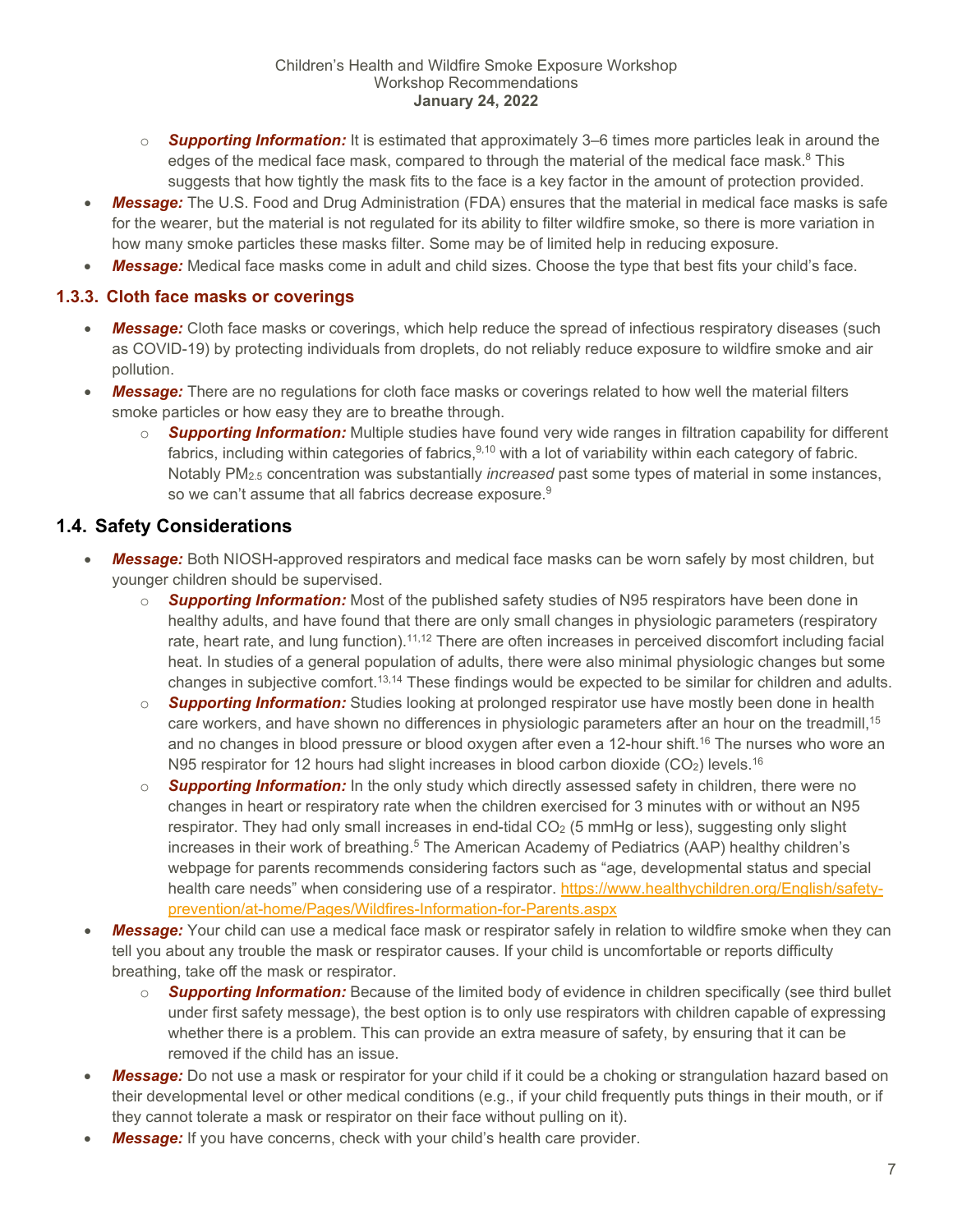## <span id="page-7-0"></span>**1.5. Pregnancy**

- *Message:* If you are pregnant, these recommendations apply to you. If you aren't breathing well, your baby isn't either. Exposure to wildfire smoke may raise the risk that your baby would be born sooner than or smaller than normally expected.
	- o *Supporting Information:* There are a few studies that have examined effects of wildfire smoke exposure on pregnancy outcomes. In one study, wildfire smoke exposure during the first trimester was associated with a 6 gram decrease in birth weight, and exposure anytime during pregnancy increased the chance of a preterm delivery (OR 1.076, 95% CI 1.016–1.139).17 Following exposure from the 2003 San Diego wildfires, there were decreases in birth weight among babies who were in-utero and exposed during that event; the largest decrease was for those that were in the second trimester (-9.7g, 95% CI-14.5, -4.8).<sup>18</sup> In terms of safety for pregnant people, it is unknown whether N95 respirator use may affect the mother's physiologic parameters, but there is no effect on fetal heart rate.<sup>19</sup>

## <span id="page-7-1"></span>**1.6. Preparing for Wildfire Season**

- *Message:* Find out how you can protect your family from wildfire smoke and [make a plan](https://www.airnow.gov/publications/wildfire-guide-factsheets/prepare-for-fire-season/) for what you will do during a smoke event.
- *Message:* Plan how you will improve your home's indoor air quality during a smoke event and stock up on emergency supplies like high efficiency particulate air (HEPA) cleaners, extra air filters, face masks, or respirators.
- *Message:* Talk to your child's health care provider about mask or respirator use before wildfire season.
- *Message:* Have your children practice using an N95 respirator if you are considering using them during a smoke event and check the fit to their face. Practicing wearing them may help children (and adults) to become accustomed to them.
- *Message:* If your child has asthma, know your child's asthma action plan, and keep refills of their medications handy.

## <span id="page-7-2"></span>**1.7. References**

- 1. AQI Basic | AirNow.gov. Accessed May 13, 2020.<https://www.airnow.gov/aqi/aqi-basics/>
- 2. Duling MG, Lawrence RB, Slaven JE, Coffey CC. Simulated Workplace Protection Factors for Half-Facepiece Respiratory Protective Devices. *Journal of Occupational and Environmental Hygiene*. 2007;4(6):420-431. doi:10.1080/15459620701346925
- 3. Coffey CC, Lawrence RB, Campbell DL, Zhuang Z, Calvert CA, Jensen PA. Fitting Characteristics of Eighteen N95 Filtering-Facepiece Respirators. *Journal of Occupational and Environmental Hygiene*. 2004;1(4):262-271. doi:10.1080/15459620490433799
- 4. Sande M van der, Teunis P, Sabel R. Professional and Home-Made Face Masks Reduce Exposure to Respiratory Infections among the General Population. *PLOS ONE*. 2008;3(7):e2618. doi:10.1371/journal.pone.0002618
- 5. Goh DYT, Mun MW, Lee WLJ, Teoh OH, Rajgor DD. A Randomised Clinical Trial to Evaluate the Safety, Fit, Comfort of a Novel N95 Mask in Children. *Sci Rep*. 2019;9(1):1-10. doi:10.1038/s41598-019-55451-w
- 6. Bowen LE. Does That Face Mask Really Protect You?: *Applied Biosafety*. Published online June 1, 2010. doi:10.1177/153567601001500204
- 7. Oberg T, Brosseau LM. Surgical Mask Filter and Fit Performance. *American Journal of Infection Control*. 2008;36(4):276-282. doi:10.1016/j.ajic.2007.07.008
- 8. Grinshpun SA, Haruta H, Eninger RM, Reponen T, McKay RT, Lee S-A. Performance of an N95 Filtering Facepiece Particulate Respirator and a Surgical Mask During Human Breathing: Two Pathways for Particle Penetration. *Journal of Occupational and Environmental Hygiene*. 2009;6(10):593-603. doi:10.1080/15459620903120086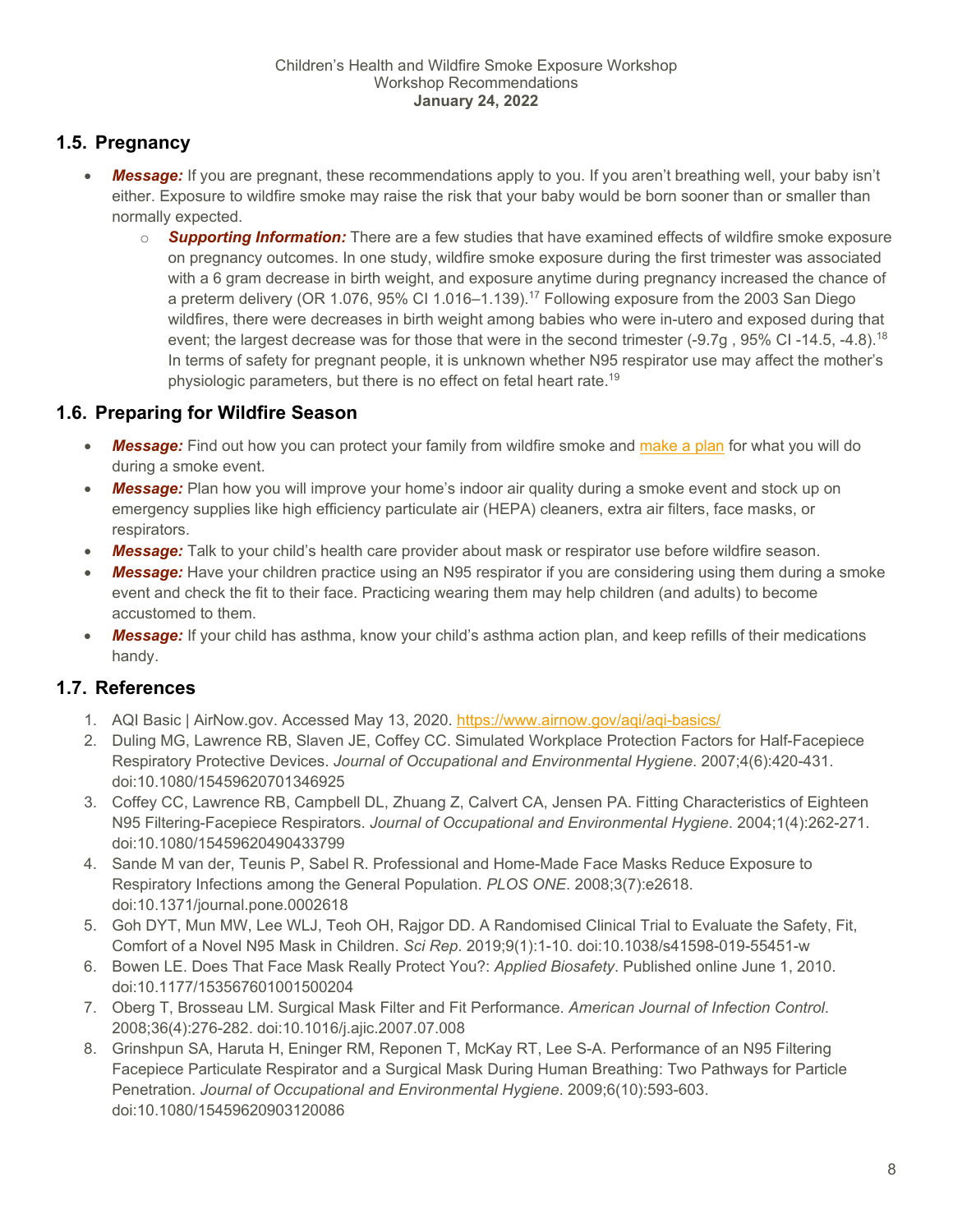- 9. Patel D, Shibata T, Wilson J, Maidin A. Challenges in Evaluating PM Concentration Levels, Commuting Exposure, and Mask Efficacy in Reducing PM Exposure in Growing, Urban Communities in a Developing Country. *Science of The Total Environment*. 2016;543:416-424. doi:10.1016/j.scitotenv.2015.10.163
- 10. Mueller W, Horwell CJ, Apsley A, et al. The Effectiveness of Respiratory Protection Worn by Communities to Protect from Volcanic Ash Inhalation. Part I: Filtration Efficiency Tests. *International Journal of Hygiene and Environmental Health*. 2018;221(6):967-976. doi:10.1016/j.ijheh.2018.03.012
- 11. Jones JG. The Physiological Cost of Wearing a Disposable Respirator. *American Industrial Hygiene Association Journal*. 1991;52(6):219-225. doi:10.1080/15298669191364631
- 12. Roberge RJ, Kim J-H, Powell JB, Shaffer RE, Ylitalo CM, Sebastian JM. Impact of Low Filter Resistances on Subjective and Physiological Responses to Filtering Facepiece Respirators. *PLOS ONE*. 2013;8(12). doi:10.1371/journal.pone.0084901
- 13. Harber P, Bansal S, Santiago S, et al. Multidomain Subjective Response to Respirator Use During Simulated Work: *Journal of Occupational and Environmental Medicine*. 2009;51(1):38-45. doi:10.1097/JOM.0b013e31817f458b
- 14. Bansal S, Harber P, Yun D, et al. Respirator Physiological Effects under Simulated Work Conditions. *Journal of Occupational and Environmental Hygiene*. 2009;6(4):221-227.
- 15. Roberge RJ, Coca A, Williams WJ, Powell JB, Palmiero AJ. Physiological Impact of the N95 Filtering Facepiece Respirator on Healthcare Workers. *Respiratory Care*. 2010;55(5):569-577.
- 16. Rebmann T, Carrico R, Wang J. Physiologic and Other Effects and Compliance with Long-Term Respirator Use Among Medical Intensive Care Unit Nurses. *American Journal of Infection Control*. 2013;41(12):1218-1223. doi:10.1016/j.ajic.2013.02.017
- 17. Abdo M, Ward I, O'Dell K, et al. Impact of Wildfire Smoke on Adverse Pregnancy Outcomes in Colorado, 2007– 2015. *International Journal of Environmental Research and Public Health*. 2019;16(19):3720. doi:10.3390/ijerph16193720
- 18. Holstius David M., Reid Colleen E., Jesdale Bill M., Morello-Frosch Rachel. Birth Weight following Pregnancy during the 2003 Southern California Wildfires. *Environmental Health Perspectives*. 2012;120(9):1340-1345. doi:10.1289/ehp.1104515
- 19. Roberge RJ, Kim J-H, Powell JB. N95 Respirator Use during Advanced Pregnancy. *Am J Infect Control*. 2014;42(10):1097-1100. doi:10.1016/j.ajic.2014.06.025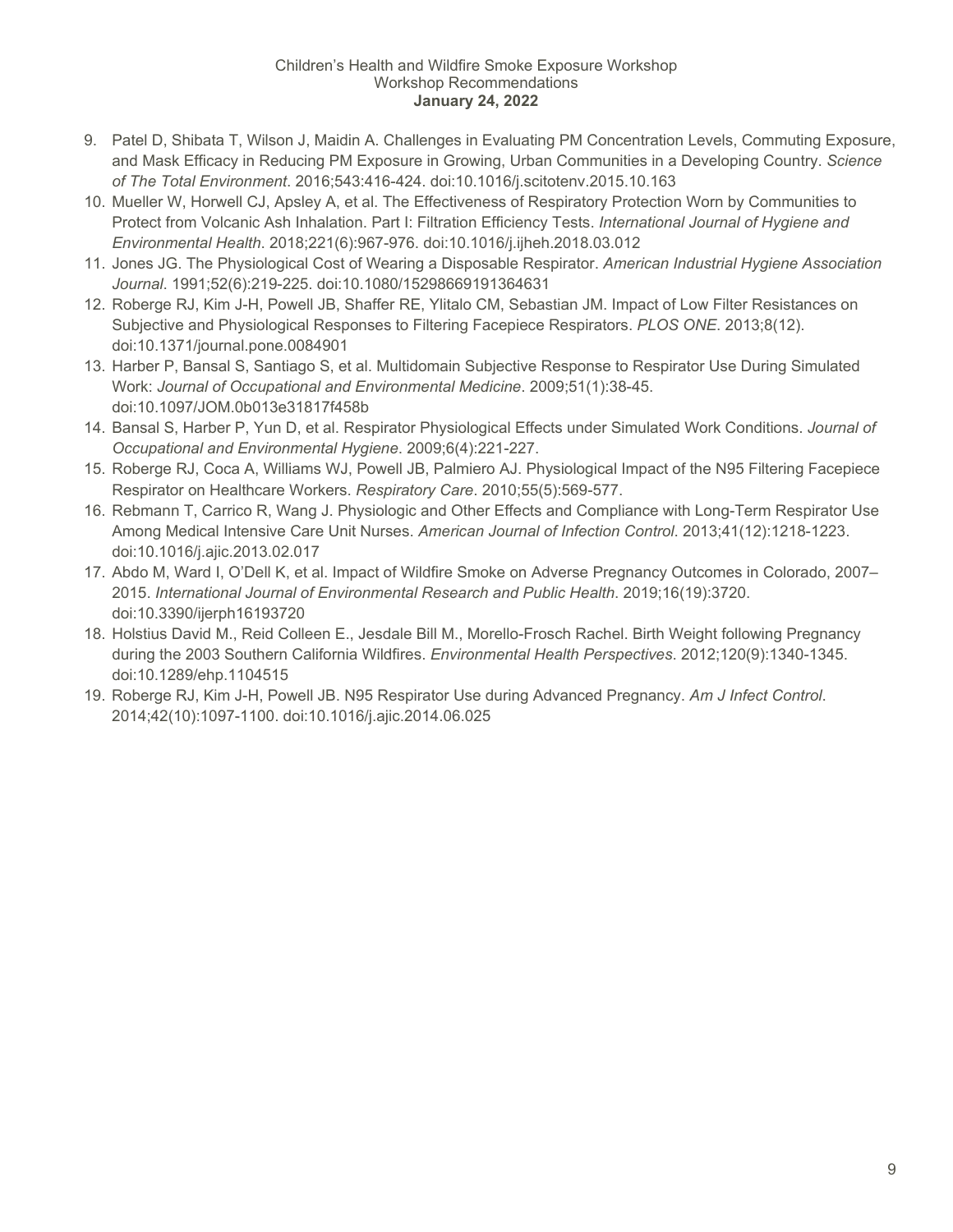## <span id="page-9-0"></span>2. School Indoor Air Quality During Wildfire Smoke Events

## <span id="page-9-1"></span>**2.1. Overview**

- Public health officials and school administrators should consider the interventions highlighted in this section to improve indoor air quality (IAQ) in K-12 schools during wildfire smoke events. The interventions may also apply to childcare centers in similar building types. For childcare centers located in homes, refer to resources for improving home IAQ during wildfire events such as:
	- o **AirNow:** Wildfire Smoke: A Guide for Public Health Officials and Factsheets: <https://www.airnow.gov/wildfire-smoke-guide-publications/>
	- o **U.S. EPA:** Wildfires and Indoor Air Quality: [https://www.epa.gov/indoor-air-quality-iaq/wildfires-and](https://www.epa.gov/indoor-air-quality-iaq/wildfires-and-indoor-air-quality-iaq)[indoor-air-quality-iaq](https://www.epa.gov/indoor-air-quality-iaq/wildfires-and-indoor-air-quality-iaq)

## <span id="page-9-2"></span>**2.2. Prepare and Respond to Wildfire Smoke**

• Before wildfire smoke arrives, assemble a team, and create a plan for minimizing the impact of smoke on the school facility's IAQ. Consult resources such as EPA's IAQ Tools for Schools.

#### *Additional resources:*

- o **U.S. EPA:** Indoor Air Quality Tools for Schools[: https://www.epa.gov/iaq-schools/indoor-air-quality-tools](https://www.epa.gov/iaq-schools/indoor-air-quality-tools-schools-action-kit)[schools-action-kit](https://www.epa.gov/iaq-schools/indoor-air-quality-tools-schools-action-kit)
- o **U.S. Department of Education Readiness and Emergency Management for Schools Technical Assistance (REMS-TA) Center**: Wildfire Fact Sheet: [https://rems.ed.gov/docs/WildfireFactSheet\\_508C.pdf](https://rems.ed.gov/docs/WildfireFactSheet_508C.pdf)
- o **California Department of Education, School Facilities Planning Division**: Indoor Air Quality, A Guide for Educators:<https://www.cde.ca.gov/ls/fa/sf/iaq.asp>
- When wildfire smoke is present, implement a combination of ventilation and filtration and other complementary strategies, as described below, to reduce the amount of smoke inside school facilities.

## <span id="page-9-3"></span>**2.2.1. Minimize intrusion of outdoor air**

- Before wildfire smoke arrives, ensure windows and doors can be opened and closed easily and tightly. Weatherproof windows and doors to ensure proper seal. Plan how to limit opening doors, as this can allow additional smoke to enter the building.
- During wildfire smoke events, close all doors and windows and limit door opening.

## <span id="page-9-4"></span>**2.2.2. Ensure adequate ventilation and filtration**

- **If the facility is served by a heating, ventilation, and air conditioning (HVAC) system, work with facility HVAC maintenance staff to take the following steps:**
	- $\circ$  Before wildfire smoke arrives, evaluate the HVAC system for air distribution, proper functioning of inside registers and outside air dampers, and control settings. Service as appropriate. Repair leaks and mitigate mold if found.
	- $\circ$  Check air filters and replace them as needed. Ensure the filter rack is sealed to prevent bypass of unfiltered air. Plan to replace filters more often than normal during smoke events.
	- o Determine whether the system can accommodate a higher-efficiency air filter. Aim to use filters rated Minimum Efficiency Reporting Value (MERV) 13 or higher, if possible, during wildfire smoke events. This rating is often printed on the filter or its packaging.
	- $\circ$  Order replacement filters in advance as needed filters will need to be inspected and replaced more frequently than normal during smoke events. Having higher-efficiency filters in place can also promote a healthier school environment year-round.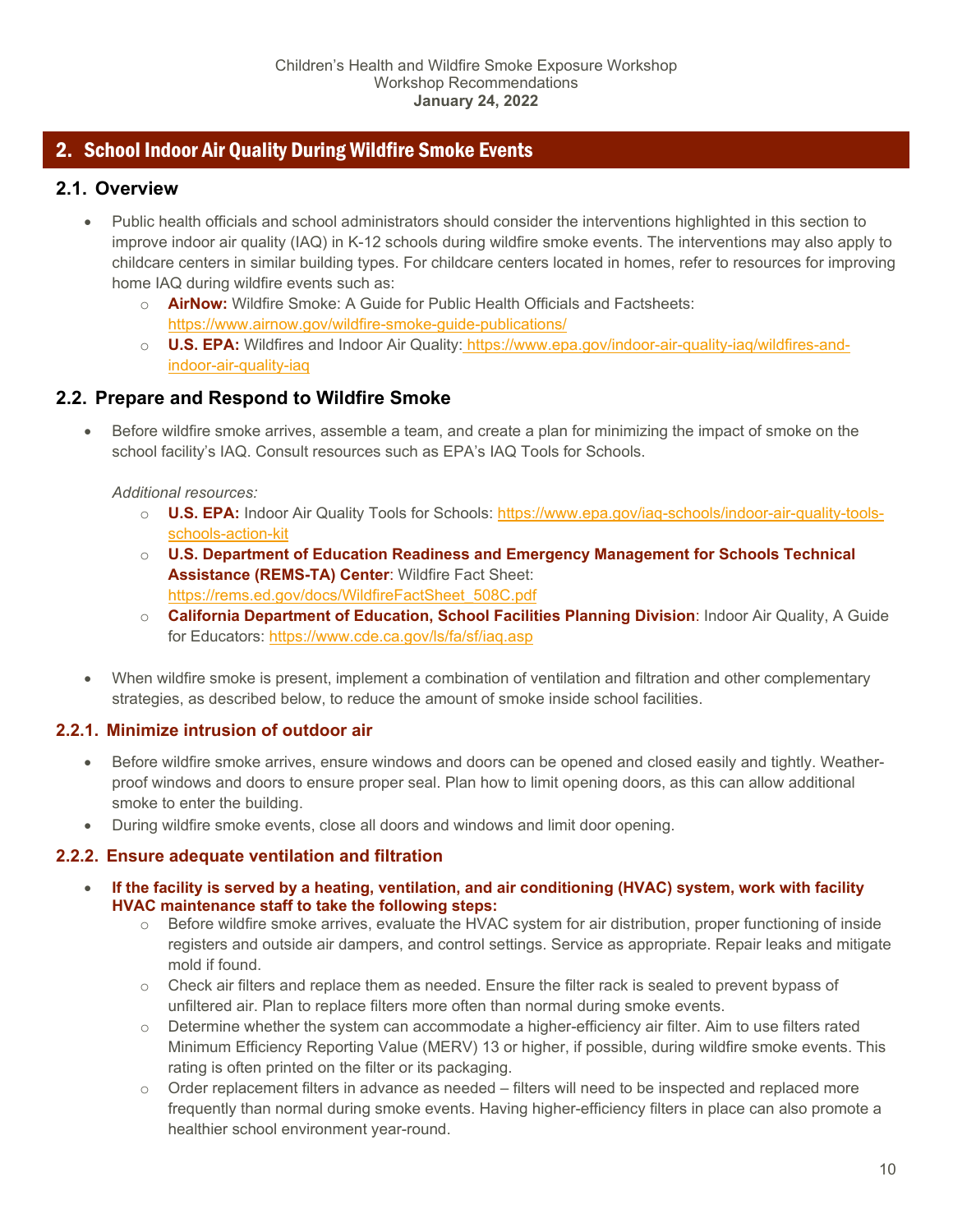- $\circ$  Determine the optimal HVAC system settings for reducing wildfire smoke concentrations inside the facility.
	- Low-cost sensors may provide feedback about what settings work best to reduce indoor particulate matter (PM). See Section [3.6,](#page-19-1) *[Using Air Sensors to Inform Decisions Regarding](#page-19-1)  [School IAQ During Wildfire Smoke Events](#page-19-1)* for information on using air sensors to inform decisions regarding school IAQ during wildfire smoke events).
	- When making changes to HVAC operation, aim to maintain a positive pressure in the building to prevent drawing smoke indoors.
- $\circ$  Respond promptly to maintenance issues affecting the HVAC system, such as fan noise, to help ensure continued operation of the system providing filtration during wildfire smoke events.

#### *Additional resources:*

- o **ASHRAE:** Planning Framework for Protecting Commercial Building Occupants from Smoke During Wildfire Events: [https://www.ashrae.org/file%20library/technical%20resources/covid-19/guidance-for](https://www.ashrae.org/file%20library/technical%20resources/covid-19/guidance-for-commercial-building-occupants-from-smoke-during-wildfire-events.pdf)[commercial-building-occupants-from-smoke-during-wildfire-events.pdf](https://www.ashrae.org/file%20library/technical%20resources/covid-19/guidance-for-commercial-building-occupants-from-smoke-during-wildfire-events.pdf)
- o **ASHRAE Epidemic Task Force**: Guidance for Reopening Schools & Universities: [https://www.ashrae.org/file%20library/technical%20resources/covid-19/ashrae-reopening-schools-and](https://www.ashrae.org/file%20library/technical%20resources/covid-19/ashrae-reopening-schools-and-universities-c19-guidance.pdf)[universities-c19-guidance.pdf](https://www.ashrae.org/file%20library/technical%20resources/covid-19/ashrae-reopening-schools-and-universities-c19-guidance.pdf)
- o **U.S. EPA**: Best Practices for Reducing Near-Road Pollution Exposure at Schools: [https://www.epa.gov/sites/production/files/2015-](https://www.epa.gov/sites/production/files/2015-10/documents/ochp_2015_near_road_pollution_booklet_v16_508.pdf) [10/documents/ochp\\_2015\\_near\\_road\\_pollution\\_booklet\\_v16\\_508.pdf](https://www.epa.gov/sites/production/files/2015-10/documents/ochp_2015_near_road_pollution_booklet_v16_508.pdf)
- o **Collaborative for High Performance Schools:** School Ventilation for COVID-19: [https://chps.net/sites/default/files/file\\_attach/CHPS\\_COVID-19\\_Whitepaper\\_June2020.pdf](https://chps.net/sites/default/files/file_attach/CHPS_COVID-19_Whitepaper_June2020.pdf)
- o **National Air Filtration Association:** Guidelines: Recommended Practices for Filtration for Schools: <https://www.nafahq.org/wp-content/uploads/Schools-Secured.pdf>
- o **U.S. EPA:** Mold Remediation in Schools and Commercial Buildings: [https://www.epa.gov/mold/mold](https://www.epa.gov/mold/mold-remediation-schools-and-commercial-buildings-guide-chapter-1)[remediation-schools-and-commercial-buildings-guide-chapter-1](https://www.epa.gov/mold/mold-remediation-schools-and-commercial-buildings-guide-chapter-1)
- **If additional filtration is needed to reduce particle concentrations in the facility because spaces are not served by HVAC, or the existing HVAC does not provide adequate filtration, consider purchasing portable air cleaners suitable for the space.** In selecting a portable air cleaner, the following should be considered:
	- o *Room size and Clean Air Delivery Rate (CADR):* Choose one or more air cleaners that can serve the square footage of the space.
		- Information about selecting an air cleaner that is appropriate for the space can be found at:
			- **U.S. EPA:** Guide to Air Cleaners in the Home: [https://www.epa.gov/sites/production/files/2018-](https://www.epa.gov/sites/production/files/2018-07/documents/guide_to_air_cleaners_in_the_home_2nd_edition.pdf) 07/documents/quide to air cleaners in the home 2nd edition.pdf
			- **AHAM Verifide** Program:<https://ahamverifide.org/directory-of-air-cleaners/>
			- **AirNow:** Indoor Air Filtration Fact Sheet: [https://www.airnow.gov/sites/default/files/2020-](https://www.airnow.gov/sites/default/files/2020-06/indoor-air-filtration-factsheet.pdf) [06/indoor-air-filtration-factsheet.pdf](https://www.airnow.gov/sites/default/files/2020-06/indoor-air-filtration-factsheet.pdf)
	- o *Noise:* Consider an air cleaner with a low published noise rating (e.g., less than 45 decibels) and/or consider a model that is oversized for the space so that it can be operated at lower (less noisy) fan speeds.
	- o *Avoid ozone:* In many cases, portable air cleaners that use a mechanical filter, such as a high-efficiency particulate air (HEPA) filter, may provide adequate particle removal. Do not use ozone generators that intentionally emit ozone. Avoid portable air cleaners that can produce ozone as a byproduct (e.g., ionizers, electrostatic precipitators). For a list of air cleaners that have been tested and shown to emit little or no ozone, see: [https://www.arb.ca.gov/research/indoor/aircleaners/certified.htm.](https://www.arb.ca.gov/research/indoor/aircleaners/certified.htm)
	- o *Cost:* In addition to the initial cost of the device, consider the cost of replacement filters, energy use, and storage. As with most products, just because a device has more features and is more expensive does not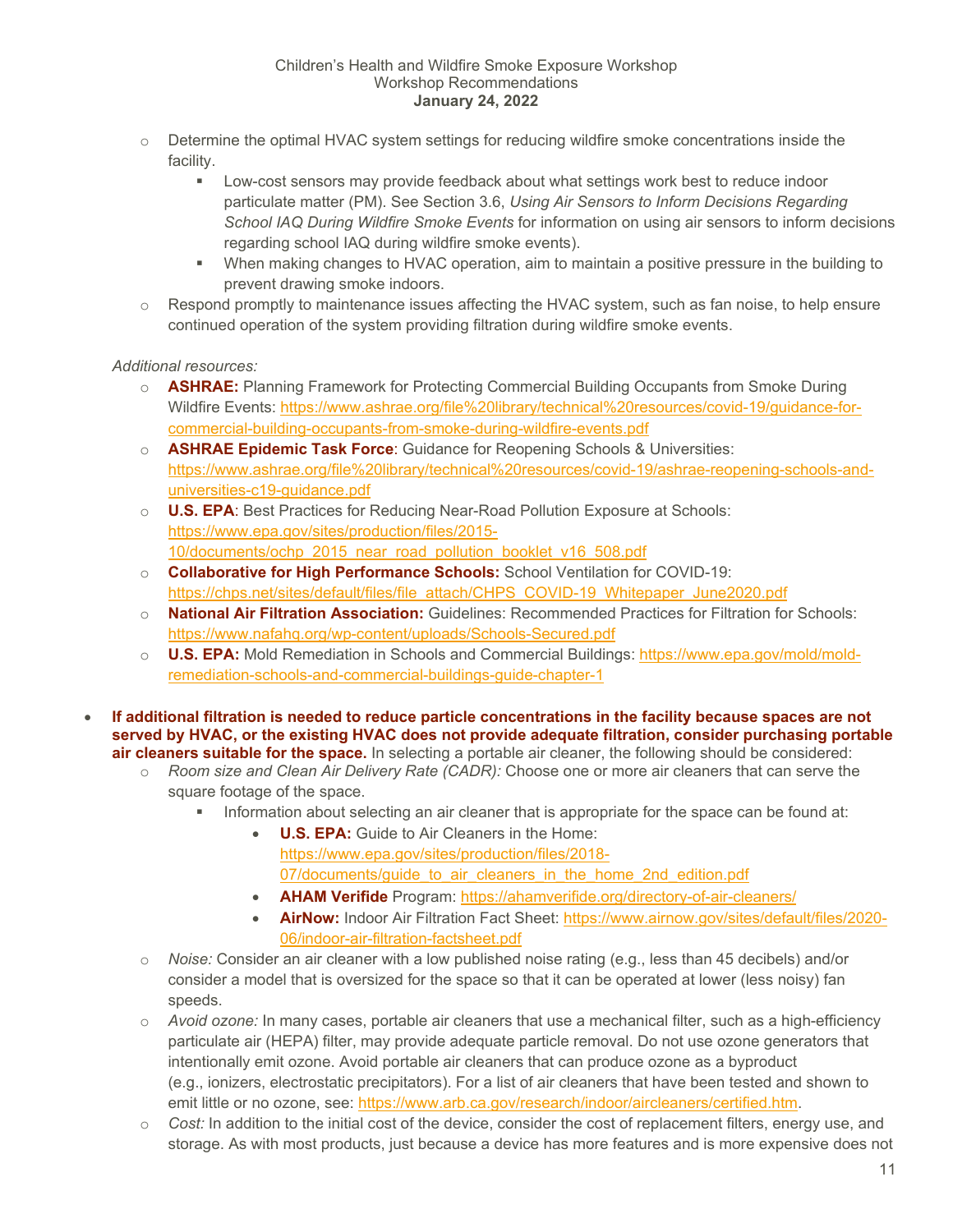always mean it will perform better. In the long term, consider retrofitting facilities to provide improved mechanical systems against the cost of deploying portable air cleaners. EPA's Preventive Maintenance Value Proposition Worksheet [\(https://www.epa.gov/sites/production/files/2017-11/documents/iaq](https://www.epa.gov/sites/production/files/2017-11/documents/iaq-preventive_maintenance_value_prop_worksheet_final_draft_11.7.17.pdf)[preventive\\_maintenance\\_value\\_prop\\_worksheet\\_final\\_draft\\_11.7.17.pdf\)](https://www.epa.gov/sites/production/files/2017-11/documents/iaq-preventive_maintenance_value_prop_worksheet_final_draft_11.7.17.pdf) can help make the case for these types of upgrades, which can promote a healthier school environment year-round.

## <span id="page-11-0"></span>**2.2.3. Avoid activities that could add to indoor air pollution**

• Avoid using air fresheners or sprays with odors, burning candles or incense, using paints or solvents, certain laboratory class activities, vacuuming (unless using a vacuum with a HEPA filter), or other activities that may generate indoor air pollutants.

## <span id="page-11-1"></span>**2.2.4. When IAQ cannot be adequately maintained**

- Consider using masks indoors, specifically N95 respirators or similar masks. Keep in mind that proper fit and use are needed for efficacy. See Section [1,](#page-4-1) *[Recommendations for Mask or Respirator Use by Children and Pregnant](#page-4-1)  [People During Wildfire Smoke Events](#page-4-1)*. for recommendations on mask or respirator use by children. For adults, see the fact sheet "Protect Your Lungs from Wildfire Smoke and Ash": [https://www.airnow.gov/sites/default/files/2020-06/respiratory-protection-no-niosh.pdf.](https://www.airnow.gov/sites/default/files/2020-06/respiratory-protection-no-niosh.pdf)
- Consider changing school activities to reduce exposure. For more information and recommendations on school activities during wildfire smoke events, see Section [4,](#page-22-0) *[Recommendations on Children's Physical Activity During](#page-22-0)  [Wildfire Smoke Events](#page-22-0)*.

## <span id="page-11-2"></span>**2.2.5. Accommodate the needs of sensitive groups**

- Some children may have preexisting conditions or special needs that make them more susceptible to health issues caused by smoke exposure. Consider creating spaces within the school that will provide the maximum protection for those who are at highest risk.
	- o Every room should have the best air quality possible, but for those who have known respiratory or other issues exacerbated by exposure to smoke, identify a room that can be used as a dedicated "cleaner air space". This will be a room where there is maximum filtration and minimum (but not zero) air exchange with the outside. Ideally, this room will be well adapted for the use of children with special needs/preexisting conditions. A small classroom or quiet room (conference room) may work well. Multiple rooms could be set up as cleaner air spaces as needed to accommodate all those who are at highest risk.
	- o For children with asthma, follow their asthma action plan.
	- o If possible, monitor the IAQ of the chosen cleaner air space using sensors. It is difficult to provide a specific PM concentration to aim to achieve that could easily be evaluated with sensors. However, following the guidelines in Section [3, Using Air Sensors to Understand Air Quality During Wildfire Smoke](#page-16-0)  [Events,](#page-16-0) sensors could be used to make sure that this room's PM levels are at least as low or lower than other rooms in the building.
	- $\circ$  Consult with parents prior to a smoke emergency on when it may be appropriate to send a child home. For children with health conditions or special needs, it might be best to send them home, but in other cases where the air quality of the school is very good, or at least better than available in children's homes (or for homeless children), remaining at school might be a better option than being at home. Schools will also need to consider factors such as availability of space and staffing to meet the needs of sensitive groups.

## *Additional Resources:*

o **AirNow:** Protecting Children from Wildfire Smoke and Ash Factsheet: [https://www.airnow.gov/sites/default/files/2020-06/pehsu-protecting-children-from-wildfire-smoke-and-ash](https://www.airnow.gov/sites/default/files/2020-06/pehsu-protecting-children-from-wildfire-smoke-and-ash-factsheet.pdf)[factsheet.pdf](https://www.airnow.gov/sites/default/files/2020-06/pehsu-protecting-children-from-wildfire-smoke-and-ash-factsheet.pdf)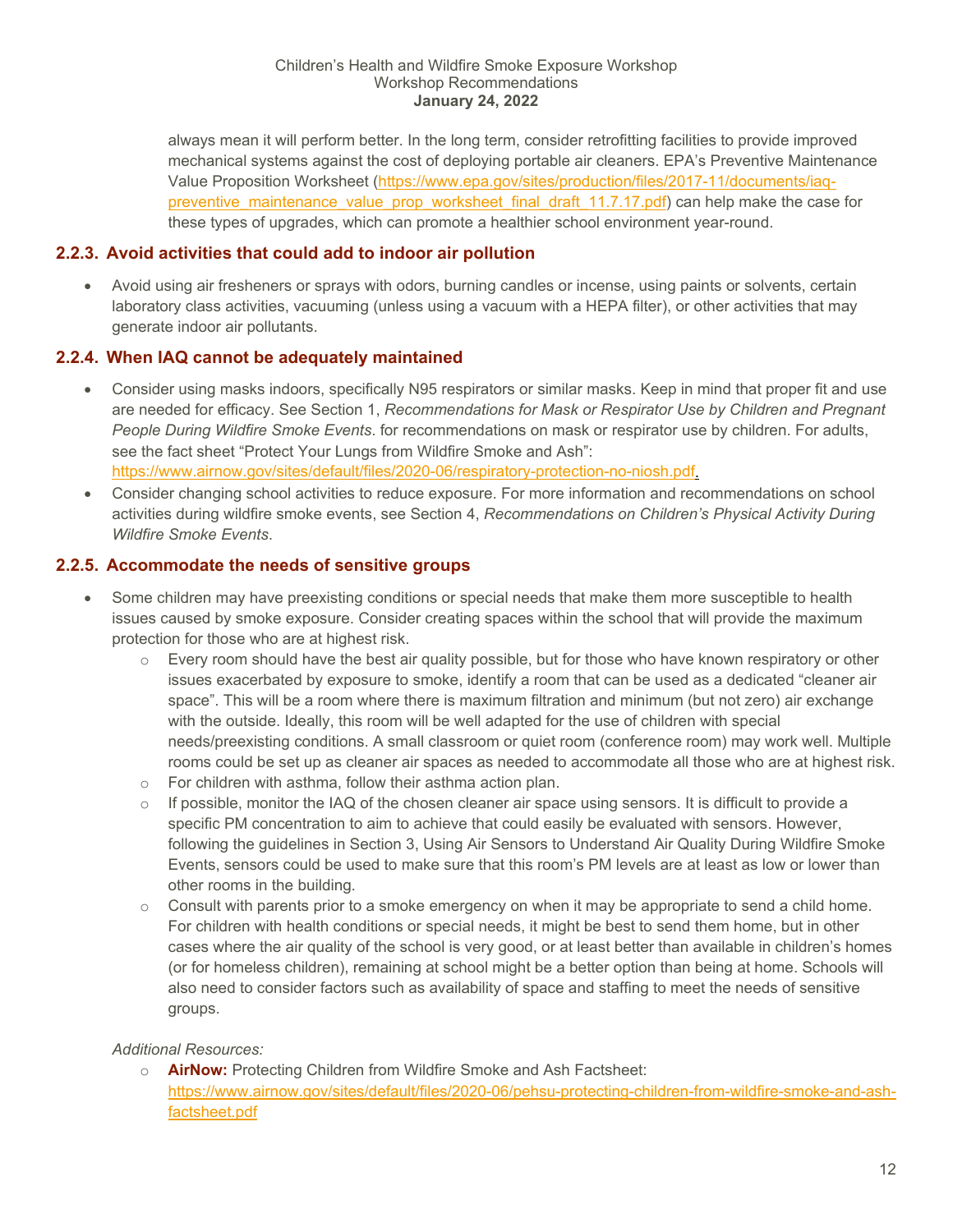## <span id="page-12-0"></span>**2.3. Considerations for Extreme Heat During Wildfire Smoke Events**

- Heat can be an immediate threat to health and life, whereas smoke is often a longer-term risk. High temperatures can adversely impact student performance<sup>1</sup> and school-aged children may be at higher risk of adverse health effects including dehydration, intestinal infections, and mental health-related emergency room visits.<sup>1-4</sup>
- Use air conditioning to maintain appropriate temperatures during smoke events in order to keep doors and windows closed.
- In spaces that rely on open windows for cooling, open windows or discontinue use of the space if heat becomes excessive and smoke is too heavy.
- Use window treatments (e.g., blinds, screens) where possible to reduce or delay temperature increases if air conditioning is not available.
- On warm days, consider moving activities to other spaces that have air conditioning. If temperatures within the school cannot be maintained at a safe level, the best option may be to send students home for the day.
- Some jurisdictions provide temperature range requirements for classrooms. Consult local guidelines where available.
- Ensure students and staff are able to stay hydrated and consider providing thermometers in classrooms or other spaces for teachers and staff to track indoor temperatures.

*Additional Resources:*

- o **U.S. EPA:** Extreme Heat:<https://www.epa.gov/natural-disasters/extreme-heat>
- o **U.S. EPA:** Excessive Heat Events Guidebook: [https://www.epa.gov/sites/production/files/2016-](https://www.epa.gov/sites/production/files/2016-03/documents/eheguide_final.pdf) 03/documents/ehequide\_final.pdf
- o **Harvard University:** Schools for Health Report available to download from: [https://schools.forhealth.org](https://schools.forhealth.org/)

## <span id="page-12-1"></span>**2.4. Considerations for Cleaning Up After Wildfire Smoke Events**

- [Clean up safely.](https://www.ourair.org/safe-ash-cleanup-after-a-fire-infographic/) Children should not participate in disaster cleanup.
- For severe wildfire smoke events or if the facility was directly impacted by a wildfire, consider hiring a restoration professional who follows widely recognized guidelines such as those of the [Institute of Inspection, Cleaning and](https://iicrc.site-ym.com/)  [Restoration Certification](https://iicrc.site-ym.com/) (IICRC).
- Evaluate the HVAC system for leaks, mold, dust, etc. Service the HVAC system as appropriate to remove settled smoke particles and ash. If the facility's staff does not have the appropriate expertise, consider hiring a professional to inspect the system.
- Check filters and replace them as needed. Ensure staff wear appropriate personal protective equipment and handle and dispose of contaminated filters properly as filters are likely to be more heavily loaded than usual with more contaminants of concern. If the facility's staff does not have the appropriate expertise, consider hiring a professional for this task. For more information on filters, see Section [2.2,](#page-9-2) *[Prepare and Respond to Wildfire](#page-9-2)  [Smoke](#page-9-2)* above.

*Additional Resources:*

- o **AirNow:** Protect Yourself from Ash Fact Sheet[: https://www.airnow.gov/sites/default/files/2020-06/protect](https://www.airnow.gov/sites/default/files/2020-06/protect-yourself-from-ash-factsheet.pdf)[yourself-from-ash-factsheet.pdf](https://www.airnow.gov/sites/default/files/2020-06/protect-yourself-from-ash-factsheet.pdf)
- o **AirNow/PEHSU:** Protecting Children from Wildfire Smoke and Ash Fact Sheet: [https://www.airnow.gov/sites/default/files/2020-06/pehsu-protecting-children-from-wildfire-smoke-and-ash](https://www.airnow.gov/sites/default/files/2020-06/pehsu-protecting-children-from-wildfire-smoke-and-ash-factsheet.pdf)[factsheet.pdf](https://www.airnow.gov/sites/default/files/2020-06/pehsu-protecting-children-from-wildfire-smoke-and-ash-factsheet.pdf)
- o **AirNow:** Wildfire Smoke: A Guide for Public Health Officials (Chapter 5): <https://www.airnow.gov/publications/wildfire-smoke-guide/wildfire-smoke-a-guide-for-public-health-officials>
- o **California EPA/OEHHA:** Guidance for Schools During Wildfire Smoke Events: <https://oehha.ca.gov/media/downloads/air/fact-sheet/wildfiresmokeguideschoolsada.pdf>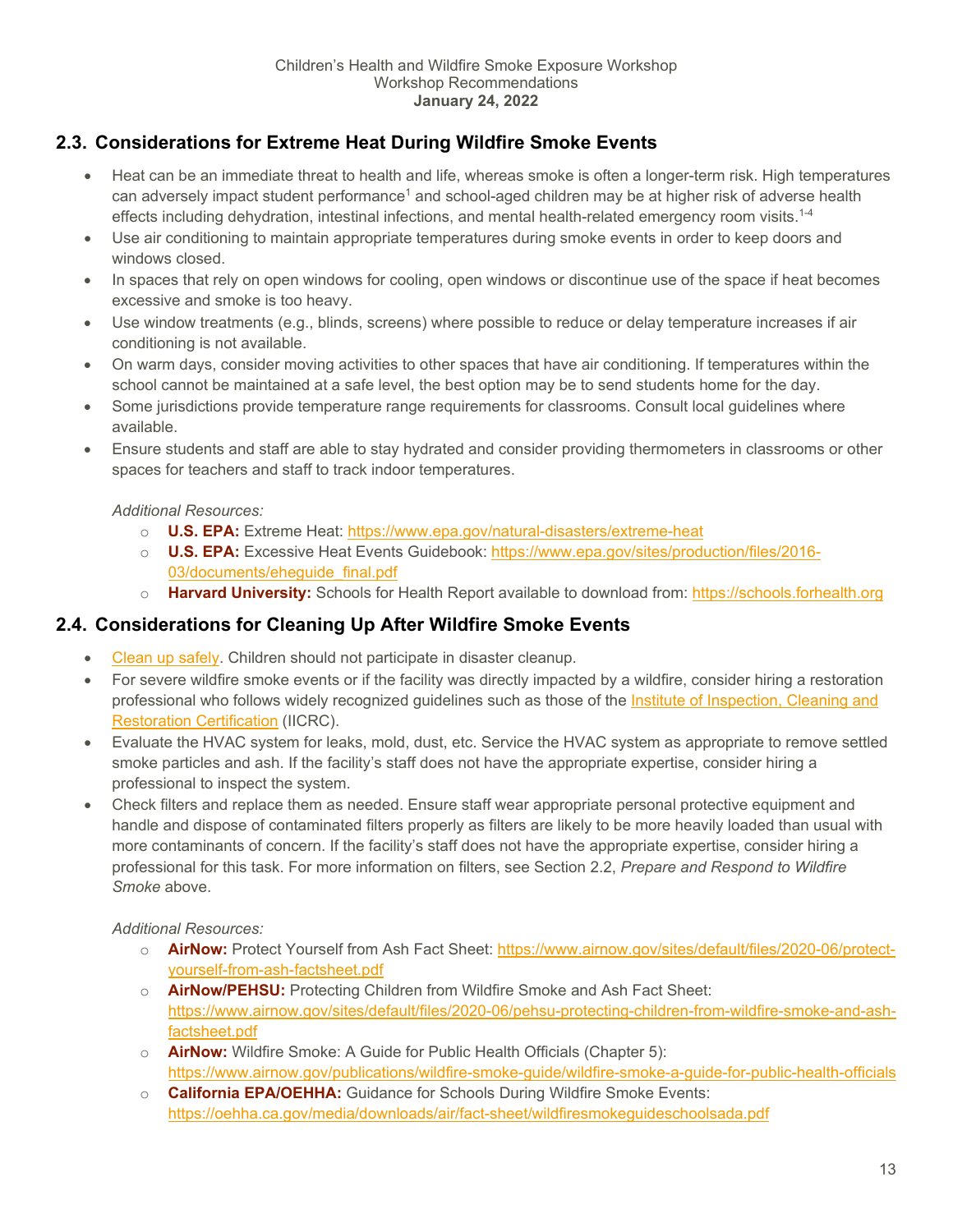## <span id="page-13-0"></span>**2.5. COVID Considerations During Wildfire Smoke Events**

- Several organizations recommend precautions to reduce the potential for airborne transmission of the SARS-CoV-2 virus, the virus that causes Coronavirus Disease 2019 (COVID-19). These precautions include increasing ventilation with outdoor air and air filtration as part of a larger strategy that includes social distancing, wearing cloth face coverings or masks, surface cleaning and disinfecting, handwashing, and other precautions. It is also important to understand that improvements to ventilation and air cleaning cannot, on their own, eliminate the risk of airborne transmission of the virus.
- Increasing ventilation with all or mostly outside air may not always be possible or practical during smoke events. Follow local advisories during smoke events.
- However, improved filtration, whether through HVAC or by using portable air cleaners, is expected to help lower risk of airborne transmission of the virus, in addition to reducing wildfire smoke indoors.

Additional resources are available and may be updated as understanding of COVID-19 transmission evolves:

- o Resources for Schools related to COVID-19 and Ventilation, Filtration and IAQ:
	- **CDC:** Operational Strategy for K-12 Schools through Phased Prevention: <https://www.cdc.gov/coronavirus/2019-ncov/community/schools-childcare/operation-strategy.html>
	- **U.S. EPA:** Ventilation and Coronavirus (COVID-19) (including guidance for schools and on ventilation for cleaning and disinfecting): [https://www.epa.gov/coronavirus/ventilation-and](https://www.epa.gov/coronavirus/ventilation-and-coronavirus-covid-19)[coronavirus-covid-19](https://www.epa.gov/coronavirus/ventilation-and-coronavirus-covid-19)
	- **U.S. EPA:** Air Cleaners, HVAC Filters and Coronavirus (COVID-19): <https://www.epa.gov/coronavirus/air-cleaners-hvac-filters-and-coronavirus-covid-19>
	- **U.S. EPA:** Resources for Healthy Indoor Environments in Schools During COVID-19 Pandemic: [https://www.epa.gov/iaq-schools/epa-supports-healthy-indoor-environments-schools-during](https://www.epa.gov/iaq-schools/epa-supports-healthy-indoor-environments-schools-during-covid-19-pandemic)[covid-19-pandemic](https://www.epa.gov/iaq-schools/epa-supports-healthy-indoor-environments-schools-during-covid-19-pandemic)
	- **ASHRAE:** Coronavirus (COVID-19) Response Resources[: https://www.ashrae.org/technical](https://www.ashrae.org/technical-resources/resources)[resources/resources](https://www.ashrae.org/technical-resources/resources)
- o Resources for Various Building Types related to Wildfire Smoke, COVID-19, and IAQ:
	- **CDC:** Public Health Strategies to Reduce Exposure to Wildfire Smoke during the COVID-19 Pandemic: [https://www.cdc.gov/disasters/covid-19/reduce\\_exposure\\_to\\_wildfire\\_smoke\\_covid-](https://www.cdc.gov/disasters/covid-19/reduce_exposure_to_wildfire_smoke_covid-19.html)[19.html](https://www.cdc.gov/disasters/covid-19/reduce_exposure_to_wildfire_smoke_covid-19.html)
	- **CDC:** COVID-19 Considerations for Cleaner Air Shelters and Cleaner Air Spaces to Protect the Public from Wildfire Smoke: [https://www.cdc.gov/coronavirus/2019-ncov/php/cleaner-air](https://www.cdc.gov/coronavirus/2019-ncov/php/cleaner-air-shelters.html)[shelters.html](https://www.cdc.gov/coronavirus/2019-ncov/php/cleaner-air-shelters.html)
	- **CDC:** Wildfire Smoke and COVID-19: [https://www.cdc.gov/disasters/covid-](https://www.cdc.gov/disasters/covid-19/wildfire_smoke_covid-19.html)[19/wildfire\\_smoke\\_covid-19.html](https://www.cdc.gov/disasters/covid-19/wildfire_smoke_covid-19.html)
	- **U.S. EPA:** COVID-19, Wildfires, and Indoor Air Quality: [https://www.epa.gov/coronavirus/covid-](https://www.epa.gov/coronavirus/covid-19-wildfires-and-indoor-air-quality)[19-wildfires-and-indoor-air-quality](https://www.epa.gov/coronavirus/covid-19-wildfires-and-indoor-air-quality)

## <span id="page-13-1"></span>**2.6. Frequently Asked Questions**

- Can I operate the HVAC system/mechanical unit to reduce contaminants from smoke before/after the school day? Should I flush out the classroom by ventilating during periods of relatively good air quality?
	- $\circ$  Pre-occupancy operation of the HVAC system can help to remove contaminants that may build up while the HVAC is off overnight. For example, California requires that the HVAC system begin operation at least one hour prior to the building being occupied. <sup>4,5</sup> This will give time for classrooms to cool/warm as needed and to properly filter the air in the room. It is also important to continue operation of the HVAC system while the building is occupied outside of the normal school day, such as for after school or weekend activities and during routine cleaning and maintenance.
	- o During periods of good air quality and comfortable temperatures, windows and doors to classrooms and other spaces within the school can be opened to ventilate the space. Sensors measuring PM<sub>2.5</sub>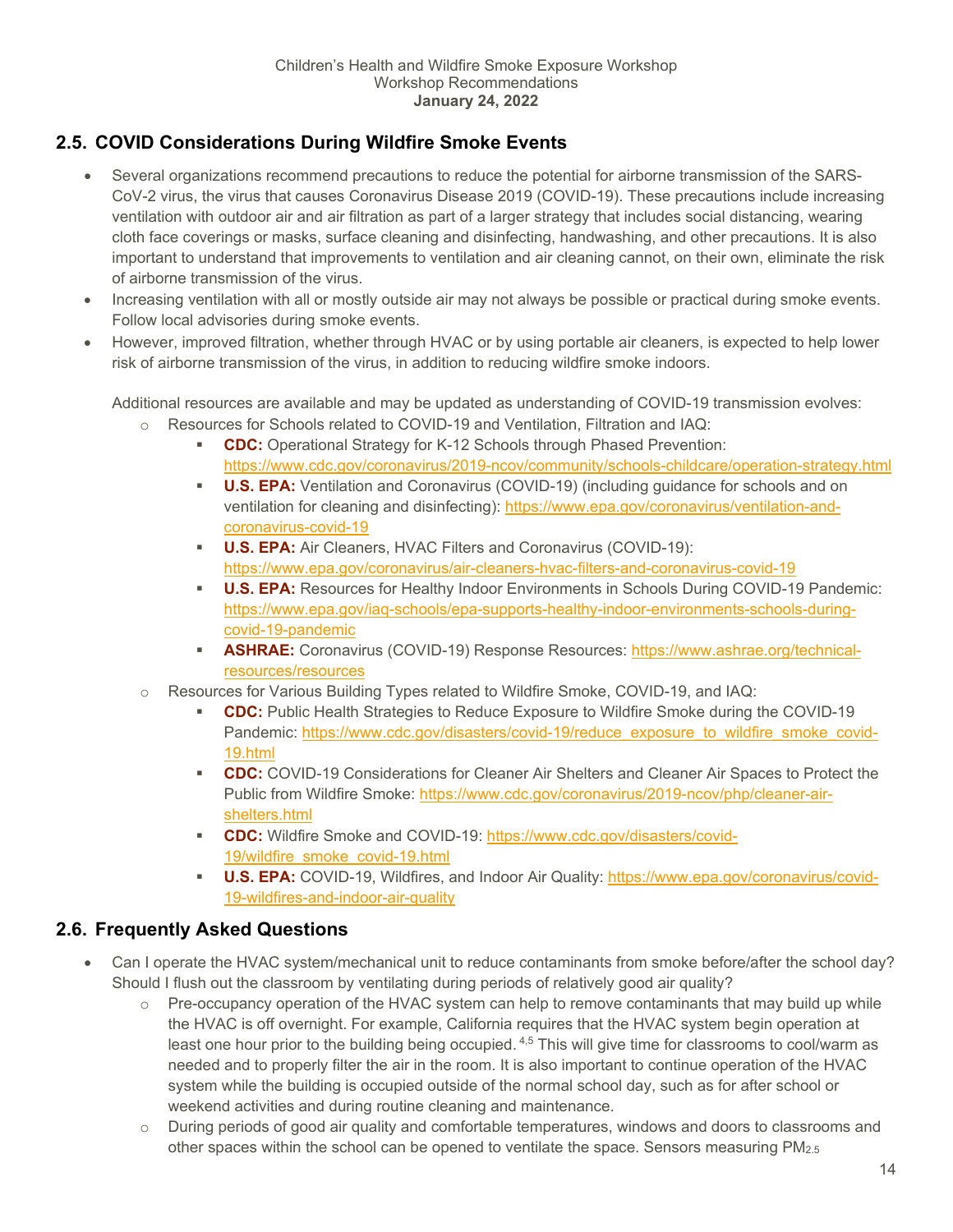concentrations may be helpful for determining how long to continue to flush out spaces that were impacted by wildfire smoke (see Section [3.6,](#page-19-1) *[Using Air Sensors to Inform Decisions Regarding School](#page-19-1)  [IAQ During Wildfire Smoke Events](#page-19-1)* below).

- What if I cannot find a portable air cleaner?
	- o During high-smoke events, portable air cleaners are often difficult to obtain. A potential option for use in small classrooms or office/meeting spaces is a do-it-yourself (DIY) box fan air cleaner. Some organizations provide instructions to assemble a DIY box fan air cleaner, such as by attaching a 20" x 20" high-efficiency filter to a box fan (see additional resources below). There is currently some limited evidence to support the filtration efficacy of these DIY devices;<sup>6</sup> however, concerns have been raised that the box fan motor may overheat when operated with a filter attached. We acknowledge that during a wildfire smoke event some people may choose to assemble a DIY air cleaner to reduce their exposure to wildfire smoke. Those who make this choice should be advised to use the device with caution, under adult supervision, and not leave it unattended in a classroom or office space to avoid any potential fire or electrical hazard.

#### *Additional Resources:*

- o **Climate Smart Missoula:** DIY Fan/Filter Combos: [https://www.montanawildfiresmoke.org/diy-fan](https://www.montanawildfiresmoke.org/diy-fan-filter.html)[filter.html](https://www.montanawildfiresmoke.org/diy-fan-filter.html)
- o **New York Times, Wirecutter:** How to Make a DIY Air Purifier: <https://www.youtube.com/watch?v=YnIvLBe6xUE>
- o **Oregon Health Authority:** Fact Sheet: Do It Yourself (DIY) air filter: <https://www.oregon.gov/oha/PH/PREPAREDNESS/PREPARE/Documents/Fact-Sheet-DIY-Air-Filter.pdf>
- o **Puget Sound Clean Air Agency:** DIY Air Filter:<https://www.pscleanair.gov/525/DIY-Air-Filter>
- o **The Confederated Tribes of the Colville Reservation, Air Quality Program:** Box Fan Filter, A DIY Users Guide:<https://www.youtube.com/watch?v=ukyF2xm8cws&feature=youtu.be>
- How can I clean the air in a large room or space?
	- o For large spaces in schools not served by a central HVAC system (e.g., gyms, cafeterias, hallways), a single portable air cleaner may not be sufficient to clean the air in these areas. One option is to use multiple portable air cleaners to clean the space.<sup>7</sup> Another option is to use a large air scrubber that would commonly be used for remediating buildings after a flood or fire. These devices have large fans that deliver a high volume of air, so they are generally very noisy. They are not likely appropriate for a classroom setting or small office space.



## <span id="page-14-0"></span>**2.7. References**

- 1. Eitland E, Klingensmith L, MacNaughton P, Cedeno Laurent J, Spengler J, Bernstein A, Allen JG. Schools for Health: Foundations for Student Success. 2019. Available from: [https://schools.forhealth.org](https://schools.forhealth.org/)
- 2. Basu R, Gavin L, Peason D, Ebisu K, Malig B. Examining the Association Between Apparent Temperature and Mental Health-Related Emergency Room Visits in California. *American Journal of Epidemiology.* 2018;187(4):726-735.<https://doi.org/10.1093/aje/kwx295>
- 3. Basu R, Pearson D, Malig B, Broadwin R, Green R. The Effect of High Ambient Temperature on Emergency Room Visits. *Epidemiology.* 2012;23(6): 813-820. doi: 10.1097/EDE.0b013e31826b7f97
- 4. Greene RS, Basu R, Malig B, Braodwin R, Kim JJ, Ostro B. The effect of temperature on hospital admissions in nine California counties. *International Journal of Public Health*. 2010;55:113-121. doi: 10.1007/s00038-009-0076- 0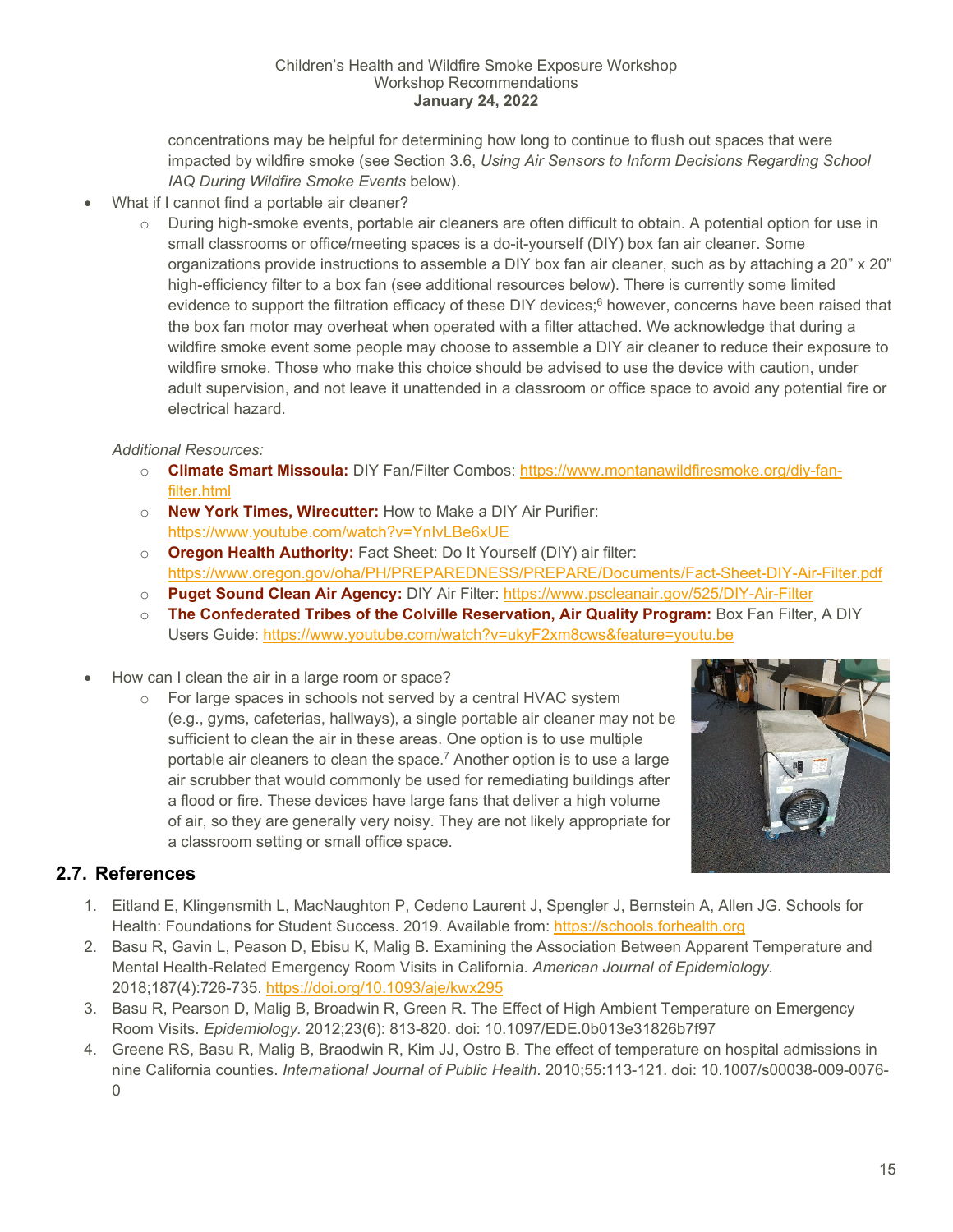- 5. California Energy Commission. 2019 Building Energy Efficiency Standards for Residential and Nonresidential Buildings. CDC-400-2018-020-CMF. Published December 2018. Accessed October 27, 2020. Available from: <https://ww2.energy.ca.gov/2018publications/CEC-400-2018-020/CEC-400-2018-020-CMF.pdf>
- 6. US EPA. Controlling Pollutants and Sources: Indoor Air Quality Design Tools for Schools. Last updated October 26, 2020. Accessed October 27, 2020. Available from: [https://www.epa.gov/iaq-schools/controlling-pollutants-and](https://www.epa.gov/iaq-schools/controlling-pollutants-and-sources-indoor-air-quality-design-tools-schools#AirOutandFlushOut)[sources-indoor-air-quality-design-tools-schools#AirOutandFlushOut](https://www.epa.gov/iaq-schools/controlling-pollutants-and-sources-indoor-air-quality-design-tools-schools#AirOutandFlushOut)
- 7. Tham KW, Parshetti GK, Balasubramanian R, Sekhar C, Cheong DKW. Mitigating particulate matter exposure in naturally ventilated buildings during haze episodes. *Building and Environment.* 2018;128:96-106. <https://doi.org/10.1016/j.buildenv.2017.11.036>
- 8. Pacitto A, Amato F, Moreno T, Pandolfi M, Fonseca A, Mazaheri M, Stabile L, Buonanno G, Querol X. Effect of ventilation strategies and air purifiers on the children's exposure to airborne particles and gaseous pollutants in school gyms. *Science of the Total Environment.* 2020;712:135673. <https://doi.org/10.1016/j.scitotenv.2019.135673>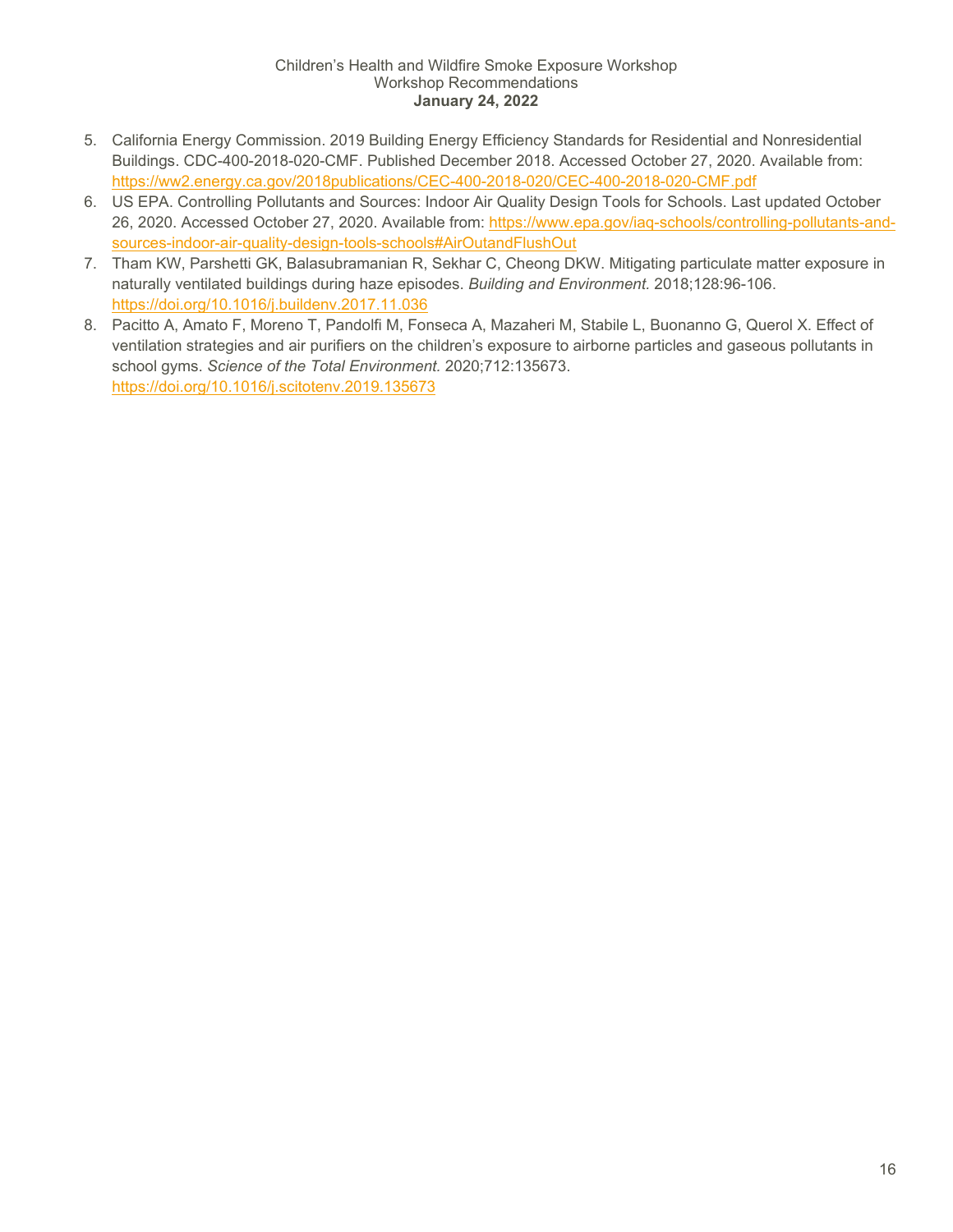## <span id="page-16-0"></span>3. Using Air Sensors to Understand Air Quality During Wildfire Smoke Events

## <span id="page-16-1"></span>**3.1. Overview**

- This section highlights important considerations for using low-cost air sensors to guide decisions about school activities, closures, and indoor activities in K-12 schools and childcare facilities during wildfire smoke events.
	- $\circ$  Low-cost air quality sensors can provide useful information about outdoor and indoor fine particulate matter ( $PM_{2.5}$ ) concentrations and are increasingly being deployed at schools. Some  $PM_{2.5}$  sensors can be placed in locations for locally relevant monitoring and the data can be accessed in real time. Sensor data can be used in areas without other informative monitoring (such as regulatory monitors) and/or in combination with other sources of air quality information such as the [AQI](https://www.airnow.gov/) and [AirNow Fire and Smoke](https://fire.airnow.gov/)  [Map t](https://fire.airnow.gov/)o help guide decisions about school activities and closures during wildfire smoke episodes.
	- $\circ$  However, proper use of sensors requires selection of the right sensors, care in operation of the sensors, correct interpretation of their data output, as well as the ability to recognize and fix errors, such as data quality problems, inappropriate siting, and other issues.
	- $\circ$  Several state and local communities have established programs using sensor data to guide decisions about school activities and much can be learned from these groups when deciding to adopt air sensor technology (see Section [5,](#page-28-0) *[Appendix: Sensor Monitoring Programs](#page-28-0)* for more detailed information on programs using sensor data in decision making).

#### *Additional resources:*

o **U.S. EPA:** Air Sensor Toolbox: [https://www.epa.gov/air-sensor-toolbox.](https://www.epa.gov/air-sensor-toolbox) Provides the latest science on the performance, operation, and use of air sensor monitoring systems for technology developers, air quality managers, citizen scientists, and the public.

## <span id="page-16-2"></span>**3.2. Choosing a Sensor**

- Buying the appropriate sensor for the intended use is an important first consideration. Commercially available lowcost particle sensors vary in features and performance. Parameters relevant to wildfire smoke applications are:
	- o The range of concentrations over which an instrument's measurements correlate well with established standards. Some sensors may not be sensitive to very low or very high concentrations, or may have a differing (i.e., nonlinear) response over large concentration ranges.
	- $\circ$  PM<sub>2.5</sub>, the primary pollutant of concern in wildfire smoke, includes particles with diameters that are generally 2.5 micrometers (µm) and smaller, and sensors may perform differently for different sized particles in that range. Because wildfire particles tend to be very small in particle size, with a range of approximately 0.15 to 0.7 µm, consider sensors that perform well for these sizes.
	- $\circ$  Consider features that make it easier to use the sensor, such as the ability to obtain data in real-time either through a display on the sensor or through online operation.

#### *Additional resources:*

o **South Coast Air Quality Management District:** The Air Quality Sensor Performance Evaluation Center (AQ-SPEC) program<http://www.aqmd.gov/aq-spec> provides a thorough characterization of currently available "low-cost" sensors under ambient (field) and controlled (laboratory) conditions. While these evaluations might not directly translate to the conditions experienced in your area, they may be helpful to rank and decide on the most appropriate sensor to monitor the pollutant(s) of most concern to you (e.g., PM2.5, ozone, nitrogen dioxide, etc.).

## <span id="page-16-3"></span>**3.3. Understanding the Quality of the Data from Low-Cost Air Sensors**

• It is important to recognize that sensor air quality data may not be [accurate or precise.](https://www.epa.gov/air-sensor-toolbox/how-use-air-sensors-air-sensor-guidebook#:%7E:text=Consider%20precision%20and,the%20true%20concentration.) **Don't trust the raw data to represent exact quantities.** Low-cost optical PM<sub>2.5</sub> sensors generally report PM<sub>2.5</sub> concentrations that are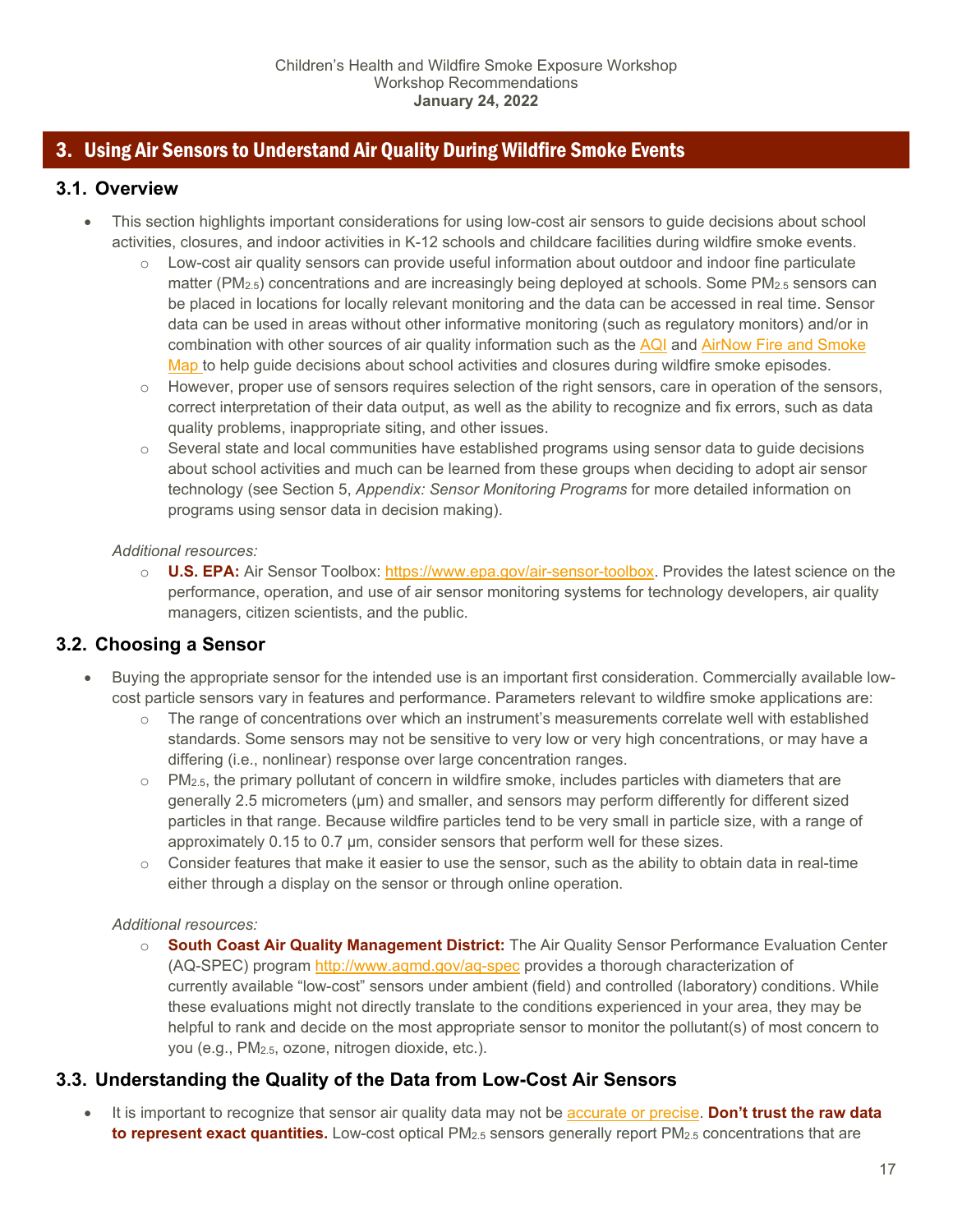higher than those reported by regulatory PM<sub>2.5</sub> monitors. Qualitative information may be gleaned from the raw sensor data, but users should not place too much emphasis on the number itself.

- $\circ$  For example, raw data can be used to indicate whether air quality is getting better or worse over time. It can also be used to compare PM levels in different locations around the school site.
- For more specific uses of sensor data, such as providing recommendations about children's activities, it will be necessary to correct or calibrate and interpret the data.

## <span id="page-17-0"></span>**3.3.1. Correction or calibration**

- Establish methods to verify the accuracy of the data to know how to interpret it. The simplest way to test the sensor data quality is to compare it to data from a collocated (i.e., placed within a few meters) monitor operated by a federal, state, tribal, or local air quality agency. Collocation should occur for long enough to capture a range of PM<sub>2.5</sub> concentrations, which may require anywhere from several days to two weeks. In doing so, it may be possible to develop a correction factor. Because sensor response may vary for different sources of PM2.5, collocation with a regulatory monitor that is nearby and has similar air pollution sources is likely to provide a more accurate correction factor. **Correction, sometimes called calibration, is necessary to compare the sensor data to regulatory levels, such as the National Ambient Air Quality Standards (NAAQS) or the AQI.**
- If there is no access to collocated monitors for comparison and possible correction, measured quantities can still be considered approximate and informative.
	- $\circ$  For example, sensor data can be used to assess trends in ambient PM<sub>2.5</sub> concentrations and provide information about relative concentrations in different locations.
- Approach sensor readings with a critical eye and observe their behavior over time to know when the sensors might be starting to malfunction or become less sensitive (e.g., Are values going up when you expect them to? Are the readings becoming "flatter" over time?).
- Sensors set up by private citizens can also be used to compare the device to other nearby sensors. Nearby sensors can provide information about the performance of a particular sensor, or call attention to a problem with placement of the sensor (e.g., a sensor at a school consistently shows a much higher reading than the surrounding sensors in the neighborhood).

#### *Additional resources:*

- o **U.S. EPA: Air Sensor Toolbox:** [https://www.epa.gov/air-sensor-toolbox/air-sensor-collocation](https://www.epa.gov/air-sensor-toolbox/air-sensor-collocation-instruction-guide)[instruction-guide.](https://www.epa.gov/air-sensor-toolbox/air-sensor-collocation-instruction-guide) More information on how to collocate a sensor and data analysis tools for correction.
- $\circ$  More technical information is available in several peer-reviewed publications including (see full citations in the Section [3.7](#page-21-0) [References](#page-21-0) list):
	- Feenstra et al.  $(2019)^1$  describe the performance evaluations of many sensors at the AQ-SPEC lab.
	- $\blacksquare$  Maag et al. (2018)<sup>2</sup> describe various approaches and reviews some of the literature on air quality sensor calibrations.
	- Tryner et al.  $(2020)^3$  describe the calibration of PurpleAir sensors with portable filter samplers.
	- **Delp and Singer (2020)<sup>4</sup> describe a method for determining wildfire smoke adjustment factors for** low-cost PM2.5 monitors for indoor air.

## <span id="page-17-1"></span>**3.3.2. Quality control**

- Sensor quality control may be difficult to determine. Most sensors do not have a status indicator so routine data review is critical to identify problems.
- Sensors may fail more frequently than higher cost instruments and may fail in ways that are not immediately obvious.
- Sensors that experience repeated high concentrations of PM or have operated for long durations may experience drift (a gradual change in a sensor's response characteristics over time) or become less sensitive.
- There is limited information on how best to quality assure sensor data, but some steps to identify invalid data are: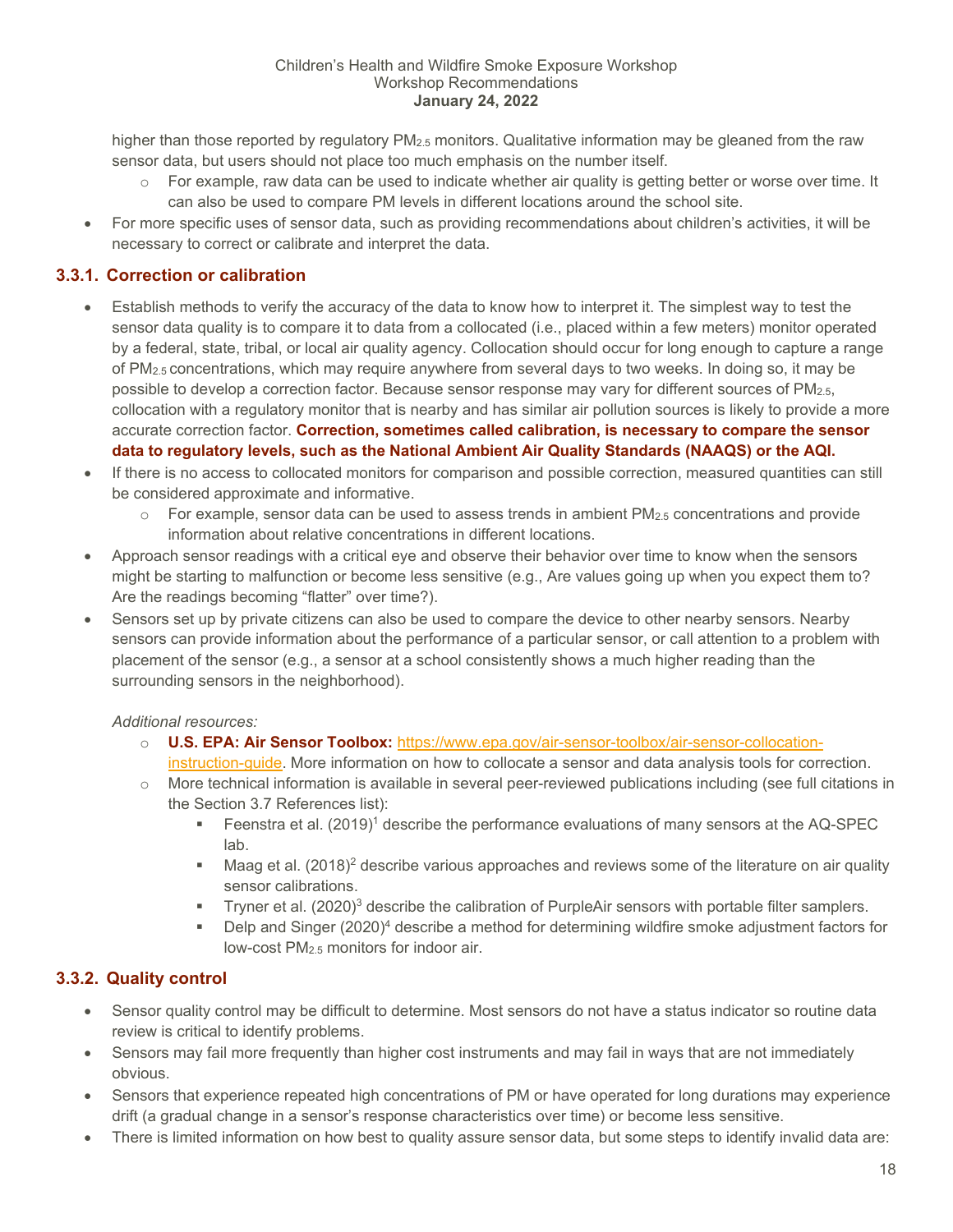- $\circ$  Look for suspect data. Some examples include sensors reporting a constant value (e.g., zero), sudden frequent jumps in the data, and sudden, very erratic data.
- $\circ$  Look for overall declines in measured values that might not reflect reality (e.g., sensor starts reading very low values, either suddenly or slowly over time). Do not confuse periods of very low indoor concentrations (common during low occupancy) with a sensor malfunction. Do not assume that constantly low values represent good air quality when there is a chance the sensor is malfunctioning. When in doubt, do a simple test to see if the sensor is responding (e.g., safely light a match or candle nearby for a few seconds, or kick up some dust, etc.).
- $\circ$  Compare redundant or repeated measurements if a sensor provides them. For example, some sensor products are equipped with two sensors and report data from each that can be compared to ensure both sensors respond similarly.
- $\circ$  In an outdoor setting, compare sensor data with measurements from nearest neighbors to ensure agreement of long-term trends, even though neighboring sensors might not necessarily have identical values.
- $\circ$  Periodically collocate sensors with a portable reference monitor or at the collocation site used for correction. Check with the appropriate air quality agency for suggestions about collocation sites.
- $\circ$  Select a collocation reference site with similar land use as where you plan to use your sensor. If calibrating a larger network, use multiple collocations if possible, both in space (area or location) and in time (different times of day, seasons, repeats, etc.).

## *Additional Resources:*

- o **Tracking California:** Guidebook for Developing a Community Air Monitoring Network: <https://www.trackingcalifornia.org/cms/file/imperial-air-project/guidebook>
- o **Mazama Science:** PurpleAir Failure Modes: [https://mazamascience.github.io/AirSensor/articles/articles/purpleair\\_failure\\_modes.html](https://mazamascience.github.io/AirSensor/articles/articles/purpleair_failure_modes.html)

## <span id="page-18-0"></span>**3.4. Interpreting Data from Air Sensors for Health**

- Very short-term sensor data (reported every few seconds or minutes) is hard to interpret for making health-based exposure reduction decisions. A 24-hour averaging period is used with the AQI for PM2.5 and it is estimated using the NowCast approach on the [AirNow](https://www.airnow.gov/) website, including the [Fire and Smoke Map.](https://fire.airnow.gov/) Research on the health effects of short-term exposures (hours to days) to PM2.5 or smoke has associated health outcomes primarily with 24-hour average exposures at a population level.
- The health relevance of very short-term exposures to PM<sub>2.5</sub> is unknown, especially at an individual level, or as it relates to any one particular individual. For this reason, **it is inappropriate to compare very short-term sensor readings directly to the AQI for PM2.5.**
	- $\circ$  For example, very short-term readings (e.g., 1-, 5-, 30-minute exposures) of 40  $\mu$ g/m<sup>3</sup> should not be labeled "Unhealthy for Sensitive Groups" because time-averaging of sensor data is required when assessing the potential health impacts from exposure to wildfire smoke.
- There are several different approaches for interpreting hourly sensor data:
	- $\circ$  Once the sensor data is corrected and is consistent with data from the local air quality monitoring network, apply the NowCast algorithm [\(https://usepa.servicenowservices.com/airnow?id=kb\\_article&sys\\_id=fed0037b1b62545040a1a7dbe54bc](https://usepa.servicenowservices.com/airnow?id=kb_article&sys_id=fed0037b1b62545040a1a7dbe54bcbd4) [bd4\)](https://usepa.servicenowservices.com/airnow?id=kb_article&sys_id=fed0037b1b62545040a1a7dbe54bcbd4) to calculate the AQI directly.
		- EPA uses this approach with PurpleAir sensors in the AirNow Sensor Data Pilot. Data from all ambient PurpleAir sensors that meet quality control criteria are corrected and displayed as AQI values on the [Fire and Smoke Map](https://fire.airnow.gov/) on the AirNow website.
	- $\circ$  Compare a peak-to-mean ratio to the 24-hour NAAQS for PM<sub>2.5</sub>. EPA's pilot Sensor Scale<sup>5</sup> can be used with 1-hour sensor data to predict whether 24-hour  $PM_{2.5}$  levels will be below, near, or above the 24-hour PM2.5 NAAQS.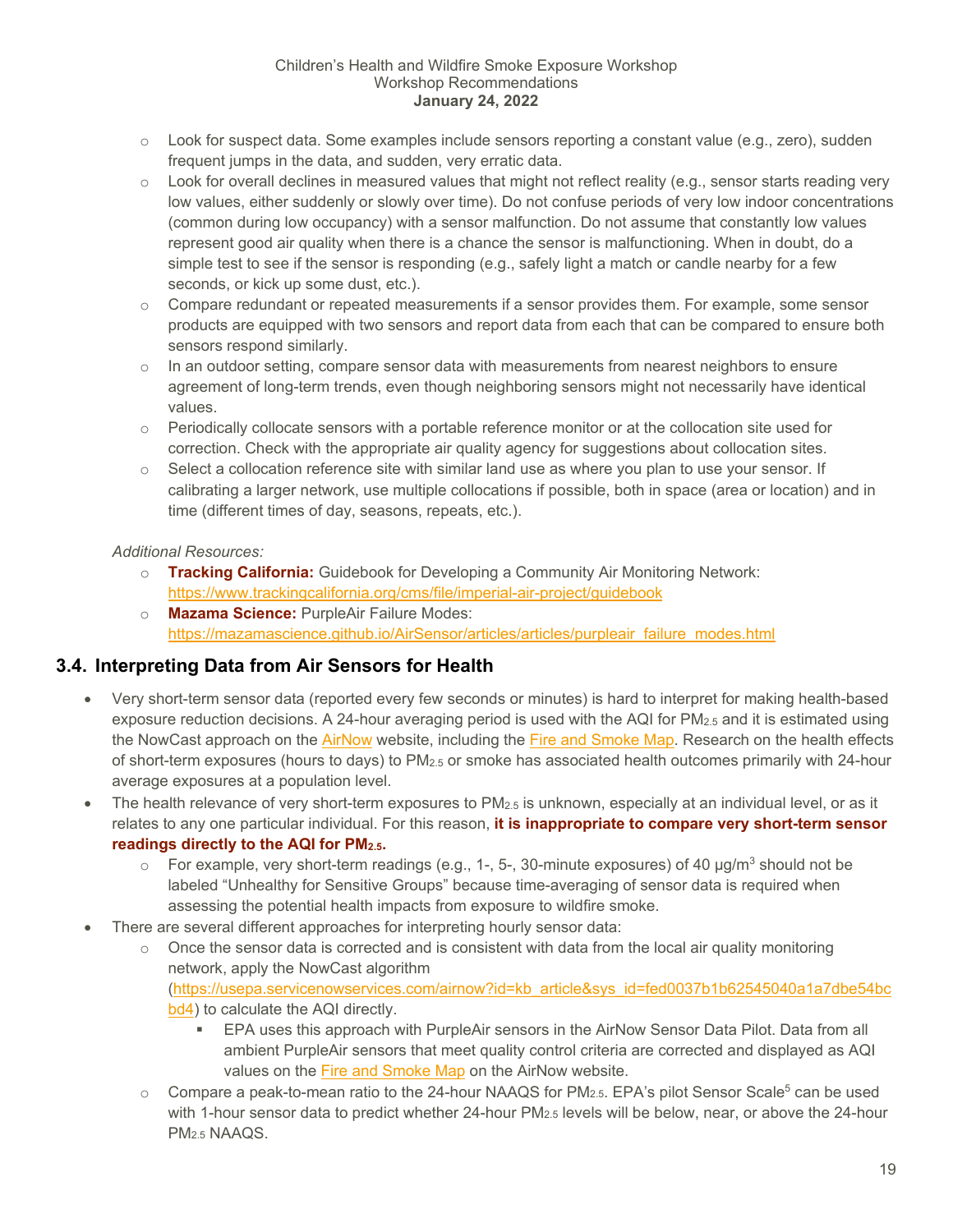- $\circ$  Short-term sensor data can be helpful for showing you trends in your air quality, and when your air quality is starting to get better or worse. Examining these trends when air quality conditions are dynamic can help you make decisions about when to schedule outdoor activities. When conditions are changing quickly, the AQI, AirNow, or state webpages may not yet reflect changes in PM2.5 concentrations taking place during shorter timeframes.
- o Short term sensor data can also be used to compare ambient (outdoor) air quality to indoor air quality in schools, as well as to compare air quality in different indoor locations. This information could be useful for guiding children's activities and making decisions about school closures. However, keep in mind that corrections developed based on ambient data are most accurate for similar conditions. See Section [3.6,](#page-19-1) [Using Air Sensors to Inform Decisions Regarding School IAQ During Wildfire Smoke Events](#page-19-1) below for more information.

## <span id="page-19-0"></span>**3.5. Choosing Where to Place Sensors (Siting)**

- Sensors should be sited (i.e., placed) to achieve meaningful air quality data that is balanced with conditions for optimal data quality. Optimal siting should be:
	- o Representative of the area where people are being exposed.
	- $\circ$  Away from large structures if possible, or on the upwind side of the structure.
	- o Placed at least 1 m above ground.
	- o Able to get free air flow to the sensor, not hidden behind furniture or obstructed, or too close to a wall or surface.
	- o Away from unpaved roads or dust impacted areas.
	- $\circ$  Away from areas with high humidity or strong air flows (e.g., vents, exhaust, air conditioning units) and high temperatures (e.g., heaters).
	- o In a secure location or out of reach to prevent tampering.
	- o Depending upon the sensor requirements, consider Wi-Fi or cellular signal strength, access to power (and perhaps sunlight for solar-powered sensors), and data storage needs.
	- o Siting choices need to be considered in light of the sensing goals.
		- For example, if trying to get a background reading, ambient sensors should be sited away from dirt roads, idling traffic, barbecue grills, or other local air pollution sources that could affect them. However, if a line of children congregates near idling traffic during school drop-off or pickup, monitoring near those children's breathing zone gives a useful estimate of exposure.

#### *Additional resources:*

- o **Tracking California:** Guidebook for Developing a Community Air Monitoring Network (Chapter 12): <https://www.trackingcalifornia.org/cms/file/imperial-air-project/guidebook>
- o **U.S. EPA:** 58 CFR Appendix E: Probe and Monitoring Path Siting Criteria for Ambient Air Quality Monitoring: [https://www.ecfr.gov/cgi-bin/text](https://www.ecfr.gov/cgi-bin/text-idx?SID=7cad0f6670f475134104b1fdf1fb71da&mc=true&node=pt40.6.58&rgn=div5#ap40.6.58.0000_0nbspnbspnbsp.e)[idx?SID=7cad0f6670f475134104b1fdf1fb71da&mc=true&node=pt40.6.58&rgn=div5#ap40.6.58.0000\\_0nb](https://www.ecfr.gov/cgi-bin/text-idx?SID=7cad0f6670f475134104b1fdf1fb71da&mc=true&node=pt40.6.58&rgn=div5#ap40.6.58.0000_0nbspnbspnbsp.e) [spnbspnbsp.e](https://www.ecfr.gov/cgi-bin/text-idx?SID=7cad0f6670f475134104b1fdf1fb71da&mc=true&node=pt40.6.58&rgn=div5#ap40.6.58.0000_0nbspnbspnbsp.e)

## <span id="page-19-1"></span>**3.6. Using Air Sensors to Inform Decisions Regarding School IAQ During Wildfire Smoke Events**

- Sensors may be used to evaluate trends in IAQ, or to provide a rough understanding of how IAQ compares to outdoor air quality. Understanding the relationship between indoor and outdoor air quality at a school and how IAQ varies within a school can provide information to help with decisions about indoor activities and whether to close certain rooms within a school or to close the entire school building during a smoke event.
- Sensors may be used to identify spaces in the school with relatively better IAQ. They may also be used to identify which interventions, such as using a portable air cleaner or higher-efficiency filters in the HVAC system, can make the most improvements in IAQ (see Section [5, Appendix: Sensor Monitoring Programs](#page-28-0) for an example approach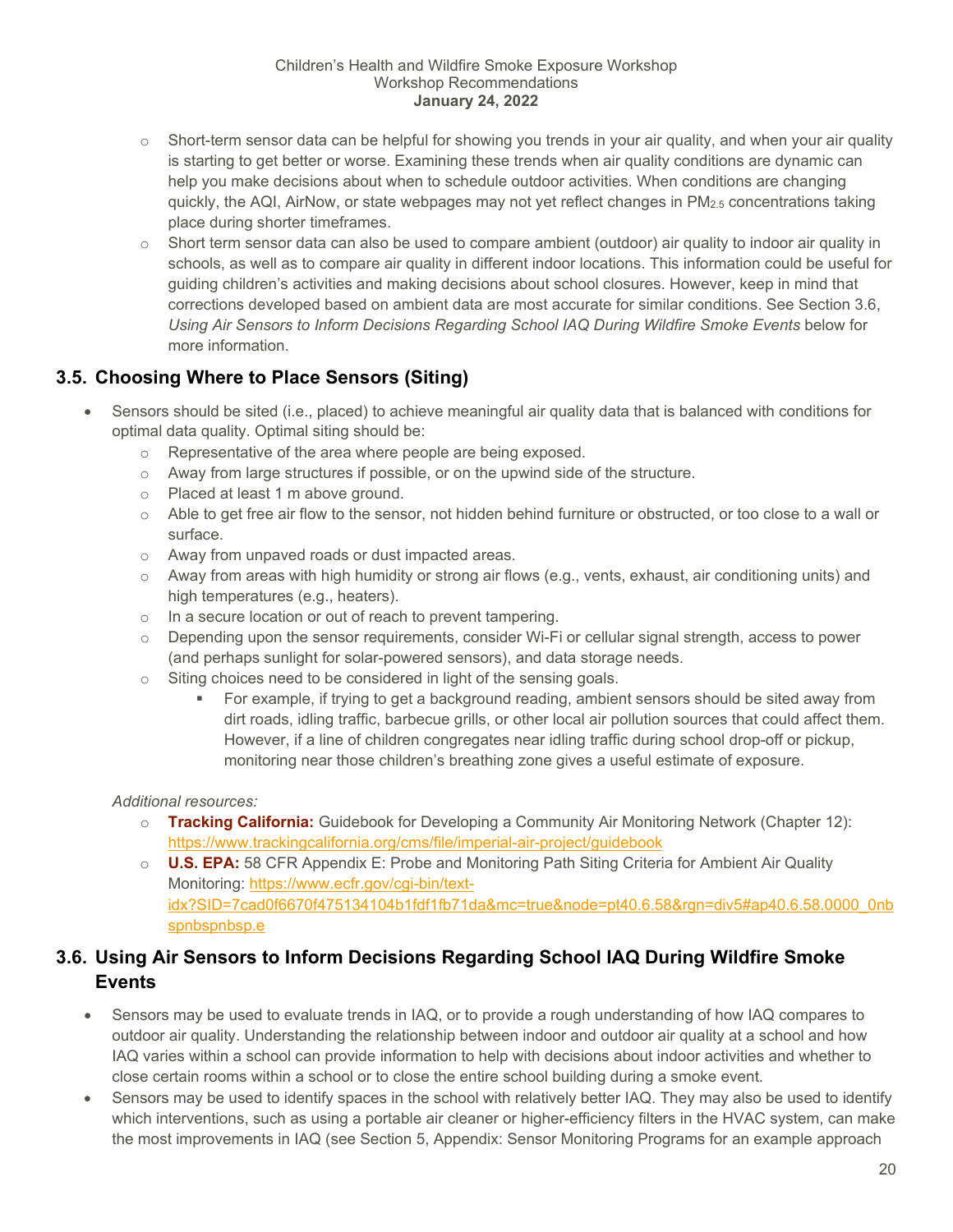used by the Washington State Department of Health (DOH)). For more information about interventions to improve school IAQ during wildfire smoke events, see Section [2,](#page-9-0) *[School Indoor Air Quality During Wildfire Smoke Events](#page-9-0)*.

- Some important potential issues with using sensors indoors include:
	- $\circ$  Sensors may encounter unique environmental conditions indoors, like frequent swings of temperature and relative humidity that can impact sensor performance.
		- For example, climate-controlled indoor environments can have frequent relative humidity and temperature changes with the cycling of HVAC systems that impact sensors that are sensitive to these conditions (e.g., volatile organic compound (VOC) sensors, some optical PM sensors) or result in spurious readings in sensors that correct for relative humidity and temperature.
	- $\circ$  There are also many other potential sources of PM that contribute to IAQ, like cooking and cleaning, which can result in PM concentrations much higher than outdoors.
	- $\circ$  Sensors may have very different responses to indoor pollutant sources, so corrections used on outdoor sensor readings may not result in accurate data indoors.
		- PM sensor correction depends on the size and composition of PM, and corrections developed from outdoor data may not apply indoors for a variety of reasons:
			- PM that infiltrates indoors may have different size than outdoor PM.
			- PM from typical indoor sources like cooking, dust-generating activities like cleaning, incense, or candles have a different size and composition from outdoor PM.
			- PM sensors may not respond to some indoor sources, like gas appliances that emit PM that is too small to be detected by the sensor.
	- $\circ$  Indoor concentrations can sometimes be very low during low occupancy periods and rise again when the building is occupied. Unoccupied concentrations will not reflect the true exposure of most of the building occupants.
- Sensors detecting  $PM_{2.5}$  (as the primary pollutant of concern from smoke) and  $CO<sub>2</sub>$  (as an indicator of adequate ventilation) may be most informative for IAQ monitoring during smoke events.
	- o Operating ventilation systems on the recirculate setting during smoke impacted times (in order to prevent smoke infiltration) may result in a buildup of compounds like  $CO<sub>2</sub>$ , carbon monoxide (CO), or VOCs from indoor sources. Sensors for these other pollutants may be useful to ensure ventilation is sufficient to maintain good IAQ.
- To use sensors to evaluate HVAC system changes, consider placing a sensor indoors in one or more rooms and evaluate any changes in PM levels for at least several hours before and after making a change in the HVAC system setting. Another option is to use a handheld portable sensor and observe the PM levels in different rooms before and after making the HVAC system change.
- When using sensors indoors to compare changes between rooms or over time, remember **PATH**:
	- o **P: Pollution**. Examine levels in indoor PM in tandem with levels in ambient PM. This means when evaluating changes in indoor PM, consider whether PM levels outside are changing rapidly. Otherwise, the indoor data alone might not accurately reflect what is happening indoors. For example, if the HVAC system settings are changed at the same time that outdoor pollution levels are increasing quickly, it might look like the HVAC system change made things worse, when really it could just be the outdoor pollution getting worse and further impacting IAQ. Also, changes in the indoor pollutant concentration will often lag behind changes in the outdoor concentration.
	- o **A: Activity.** Outdoor air pollution is not the only source of PM in a school. Cooking, cleaning, and running around on carpet are examples of indoor activities that generate PM. When comparing IAQ data from different indoor sensors, make sure that activity levels are similar in the indoor spaces being compared. Activity includes things like students or staff being present, students moving around, cleaning, cooking, and printing. If an HVAC system change intended to reduce indoor PM2.5 concentrations from smoke is made immediately following the end of the school day, and there appears to be an improvement in indoor PM levels, it might be hard to know if that is because of the HVAC system change or if it is because the students went home. If possible, it is best to evaluate IAQ during conditions that most represent the times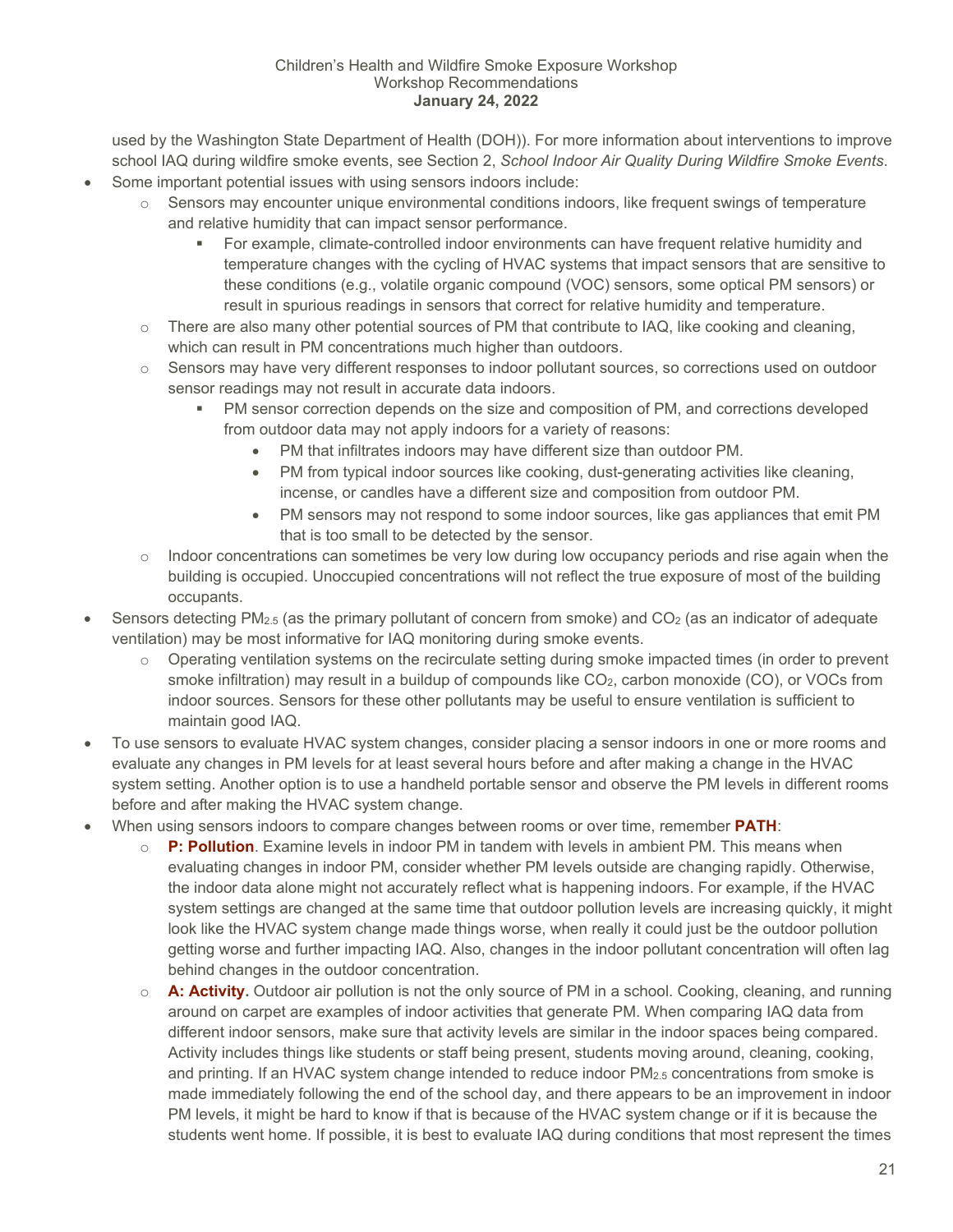people are there and their usual activities in that space. That way the information is most relevant to IAQ impacts on students and staff. Collect several days of data when comparing PM levels before and after a change has been made.

o **T: Temperature** & **H: Humidity**. Both temperature and humidity can influence how air quality sensors work. Just like Pollution and Activity, try to time air monitoring so that it compares two time periods or two spaces that have similar indoor temperature and humidity levels.

## <span id="page-21-0"></span>**3.7. References**

- 1. Feenstra B, Papapostolou V, Hasheminassab S, Zhang H, der Boghossian B, Cocker D, Polidori A. Performance evaluation of twelve low-cost PM2.5 sensors at an ambient air monitoring site. *Atmospheric Environment*. 2019;216:116946.<https://doi.org/10.1016/j.atmosenv.2019.116946>
- 2. Maag B, Zhou Z, Thiele L. A survey on sensor calibration in air pollution monitoring deployments. *IEEE Internet of Things Journal*. 2018;5(6):4857-4870.<https://doi.org/10.1109/JIOT.2018.2853660>
- 3. Tryner J, L'Orange C, Mehaffy J, Miller-Lionberg D, Hofstetter JC, Wilson A, Volckens J. Laboratory evaluation of low-cost PurpleAir PM monitors and in-field correction using co-located portable filter samplers. *Atmospheric Environment*. 2020;220:117067.<https://doi.org/10.1016/j.atmosenv.2019.117067>
- 4. Delp WW and BC Singer. Wildfire Smoke Adjustment Factors for Low-Cost and Professional PM2.5 Monitors with Optical Sensors. *Sensors.* 2020;20(13):3683.<https://doi.org/10.3390/s20133683>
- 5. Mannshardt E, Benedict K, Jenkins S, Keating M, Mintz D, Stone S, Wayland R. Analysis of short-term ozone and PM2.5 measurements: Characteristics and relationships for air sensor messaging. *Journal of the Air & Waste Management Association*. 2016;67(4):462-474.<http://dx.doi.org/10.1080/10962247.2016.1251995>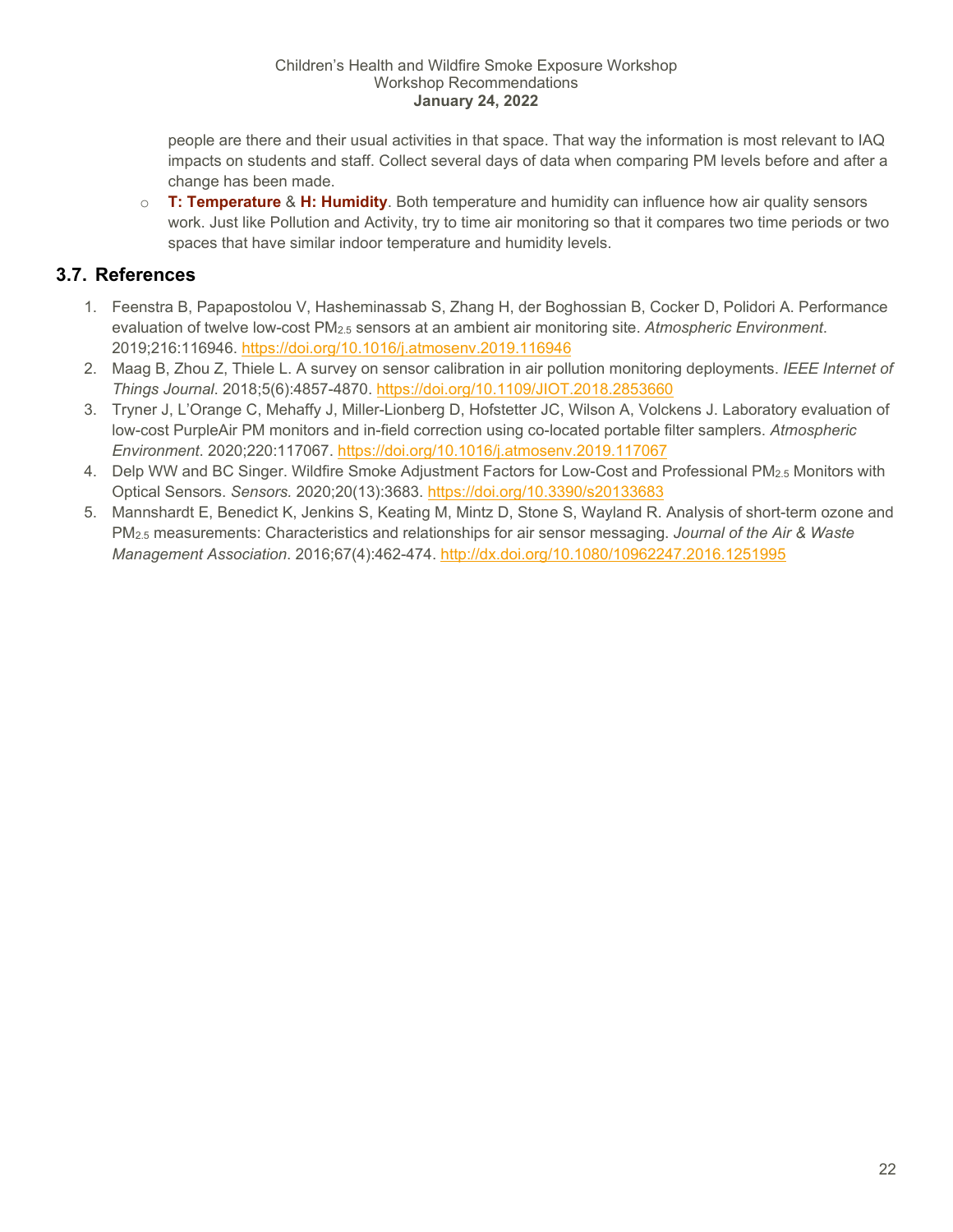## <span id="page-22-0"></span>4. Recommendations on Children's Physical Activity During Wildfire Smoke Events

## <span id="page-22-1"></span>**4.1. Overview**

- This section highlights important considerations for use by schools and childcare facilities in making decisions about children's activities, both indoors and outdoors, during wildfire smoke events.
- In areas that regularly have smoke events, or in areas where the potential for significant wildfire is high, use this information to develop a plan to reduce smoke exposures in children. These recommendations are intended to be used in conjunction with related Sections [1,](#page-4-1) [2,](#page-9-0) and [3,](#page-16-0) on *[Recommendations for Mask or Respirator Use by](#page-4-1)  [Children and Pregnant People During Wildfire Smoke Events](#page-4-1)*, *[School Indoor Air Quality During Wildfire Smoke](#page-9-0)  [Events](#page-9-0)*, and *[Using Air Sensors to Understand Air Quality During Wildfire Smoke Events](#page-16-0)*.
- It is a good idea to learn as much as possible from programs with experience. Some states that have developed guidance for children's activities during smoke events are listed in the *[Additional Resources](#page-26-1)* Section [4.7](#page-26-1) below.

## *Additional resources:*

- o **U.S. EPA:** Air Quality and Outdoor Activity Guidance for Schools: [https://www.airnow.gov/sites/default/files/2020-03/school-outdoor%20activity%20guidance.pdf.](https://www.airnow.gov/sites/default/files/2020-03/school-outdoor%20activity%20guidance.pdf) Provides information about when and how to modify outdoor physical activity based on the Air Quality Index (AQI).
- o **U.S. EPA:** Exposure Factor Handbook: [Chapter 6 Inhalation Exposure.](https://www.epa.gov/expobox/exposure-factors-handbook-chapter-6) Table 6-2 provides estimates of ventilation rates by age and level of activity (mean, 95<sup>th</sup> percentile). The exposure estimates can be helpful for schools and managers to understand how children's rates of inhalation change with different levels of physical activity and what that means with respect to pollution exposures (see example inhaled dose calculations in the *[Duration of activities](#page-23-0)* section below). This information can help with decisions about modifying children's activities based on AQI advisories.

## <span id="page-22-2"></span>**4.2. Factors Affecting Children's Exposure to Smoke**

• The purpose of developing recommendations is to reduce children's exposure to air pollution. Three factors influence the exposure, or amount of pollution a child inhales, during outdoor or indoor activities: (1) **concentration of the pollutant**; (2) **activity level**; and (3) **duration of the activity**. Reducing any of these factors will reduce the inhaled dose of pollution. Specific information about these factors should be provided, as shown in the example modifications below.

## <span id="page-22-3"></span>**4.2.1. Concentration of pollutant during activities**

• The AQI, or additional short-term particulate matter (PM2.5) concentrations from air quality sensors, can inform guidance based on concentrations of exposures, with the most restrictions on activity during times with the highest pollutant concentrations.

## <span id="page-22-4"></span>**4.2.2. Vigorousness of activities in relation to ventilation or breathing rate**

- Ventilation rates and dose of inhaled pollutants will increase with increasing vigor of physical activities going from no activity (sedentary) to light, moderate, and heavy activity levels. Guidance and precautions should reflect vigor of activities, with the most restriction on the most vigorous activities.
	- o *Light Activities* refer to activities that take little physical effort and do not make you breathe harder than normal: Examples include playing board games, throwing and catching while standing, and block stacking.
	- o *Moderate Activities* refer to activities that take moderate physical effort and make you breathe somewhat harder than normal: Examples include yoga, shooting basketballs, dance instruction, and ping pong.
	- o *Vigorous Activities* refer to activities that take hard physical effort and make you breathe much harder than normal: Examples include running, jogging, basketball, football, soccer, swimming, cheerleading, and jumping rope.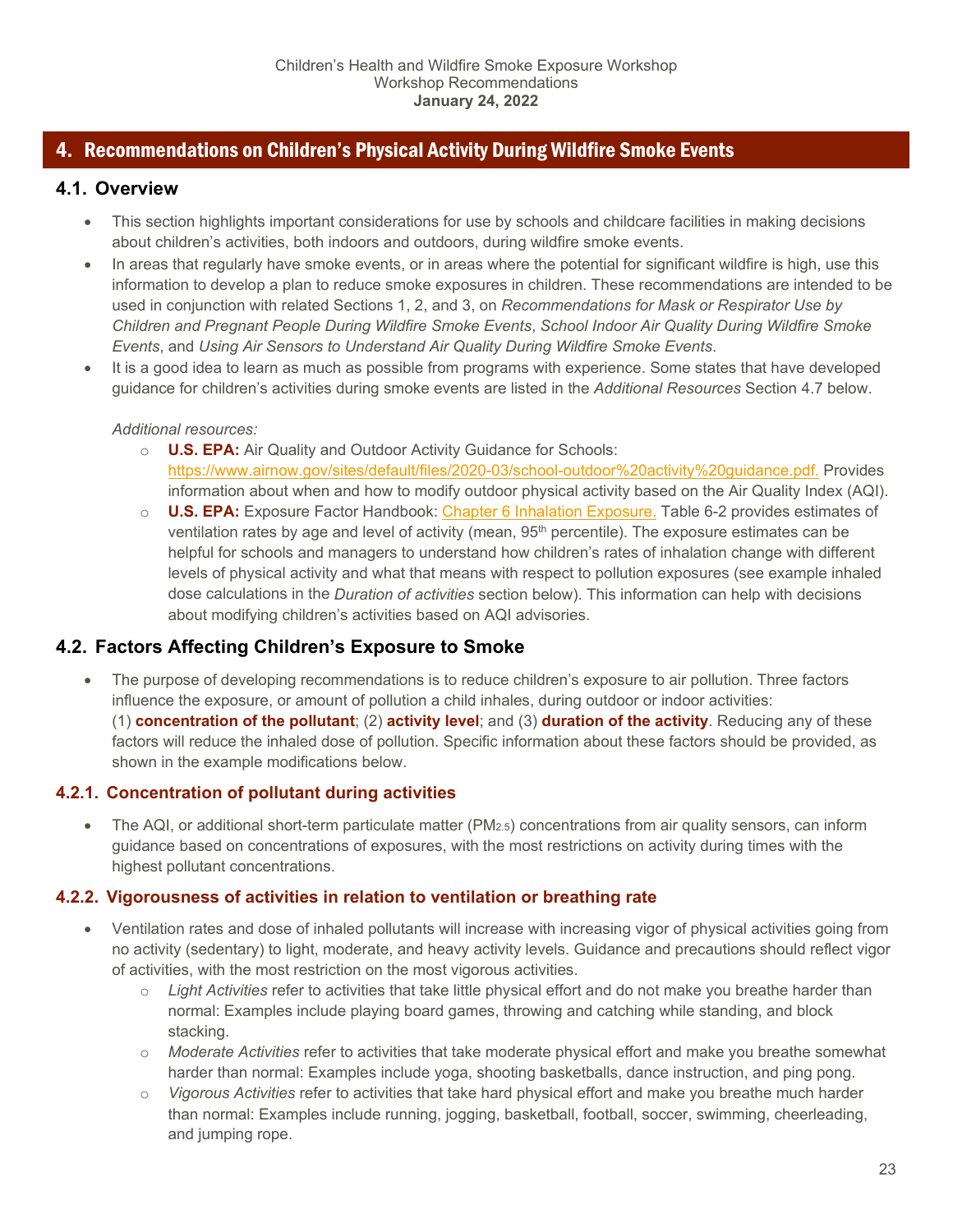## <span id="page-23-0"></span>**4.2.3. Duration of activities**

- Guidance and precautions should be based on anticipated exposure time for typical activities for children in school environments, with the most restriction on the longest-duration activities during periods of poor air quality.
	- $\circ$  Typical recess is 15 minutes, typical physical education class is up to one hour, athletics practice is 2– 4 hours, and an athletic event is 2–4 hours.
- Some example modifications to outdoor activities to reduce inhaled smoke:
	- $\circ$  Move outdoor activities to the times of day when smoke levels are forecasted to be lower or move them indoors if indoor air quality (IAQ) is better.
	- o Substitute light or moderate activities for more vigorous ones.
	- o Shorten the amount of time that children are active outdoors.
	- o Make space with acceptable IAQ available for indoor activities for children who are having respiratory symptoms (see Section [2.2,](#page-9-2) *[Prepare and Respond to Wildfire Smoke](#page-9-2)* on accommodating the needs of sensitive groups).
- Sports practices can result in greater exposures because typically all children are active for the duration of the practice. Exposures during sports practices can be reduced using similar modifications. Some example modifications to outdoor sports practices to reduce inhaled smoke:
	- $\circ$  Move practices to times of the day when smoke levels are forecasted to be lower or move them indoors.
	- o Reduce exertion levels, for example, by using walking drills.
	- $\circ$  Shorten duration of activities, for example, by taking more frequent or longer breaks, or shortening practice.

**Example calculations demonstrating how activity modifications can reduce a child's inhaled dose of PM2.5.** 

#### **Inhaled Dose = Concentration x Ventilation Rate x Time**

Note: the calculation is expressed in terms of inhaled dose, but some inhaled particles are exhaled, so the inhaled dose is larger than the dose that deposits on the airways

Scenario: A child (6-11 years old) is playing outside at high activity level (0.042 m<sup>3</sup>/min)<sup>1</sup> for 30 minutes, with an ambient PM<sub>2.5</sub> concentration of 160  $\mu$ g/m<sup>3</sup> (AQI in "Very Unhealthy" range). **Inhaled dose: 201.6**  $\mu$ **g** = 160  $\mu$ g/m<sup>3</sup> X 0.042 m<sup>3</sup>/min X 30 min

Modification 1: Move activity indoors to a presumably lower PM2.5 **concentration**. **Inhaled dose: 63**  $\mu$ **g = 50**  $\mu$ **g/m<sup>3</sup> X 0.042 m<sup>3</sup>/min X 30 min \***Concentration of the inhaled dose is reduced by 66%.

Modification 2: Reduce outdoor **activity level** from high to light. **Inhaled dose: 52.8 µg** = 160 µg/m3 X **0.011 m3/min** X 30 min **\*** Concentration of the inhaled dose may be reduced by 75%.

Modification 3: Reduce the **time** spent doing the outdoor activity I**nhaled dose: 100.8 µg** = 160 µg/m3 X 0.042 m3/min X **15 min \*** Concentration of the inhaled dose is proportionally reduced by 50%.

## <span id="page-23-1"></span>**4.3. Additional Considerations for Children at Greater Risk**

## <span id="page-23-2"></span>**4.3.1. Children with lung or cardiovascular disease**

• Children with lung or cardiovascular disease are at greater risk for smoke-related health effects.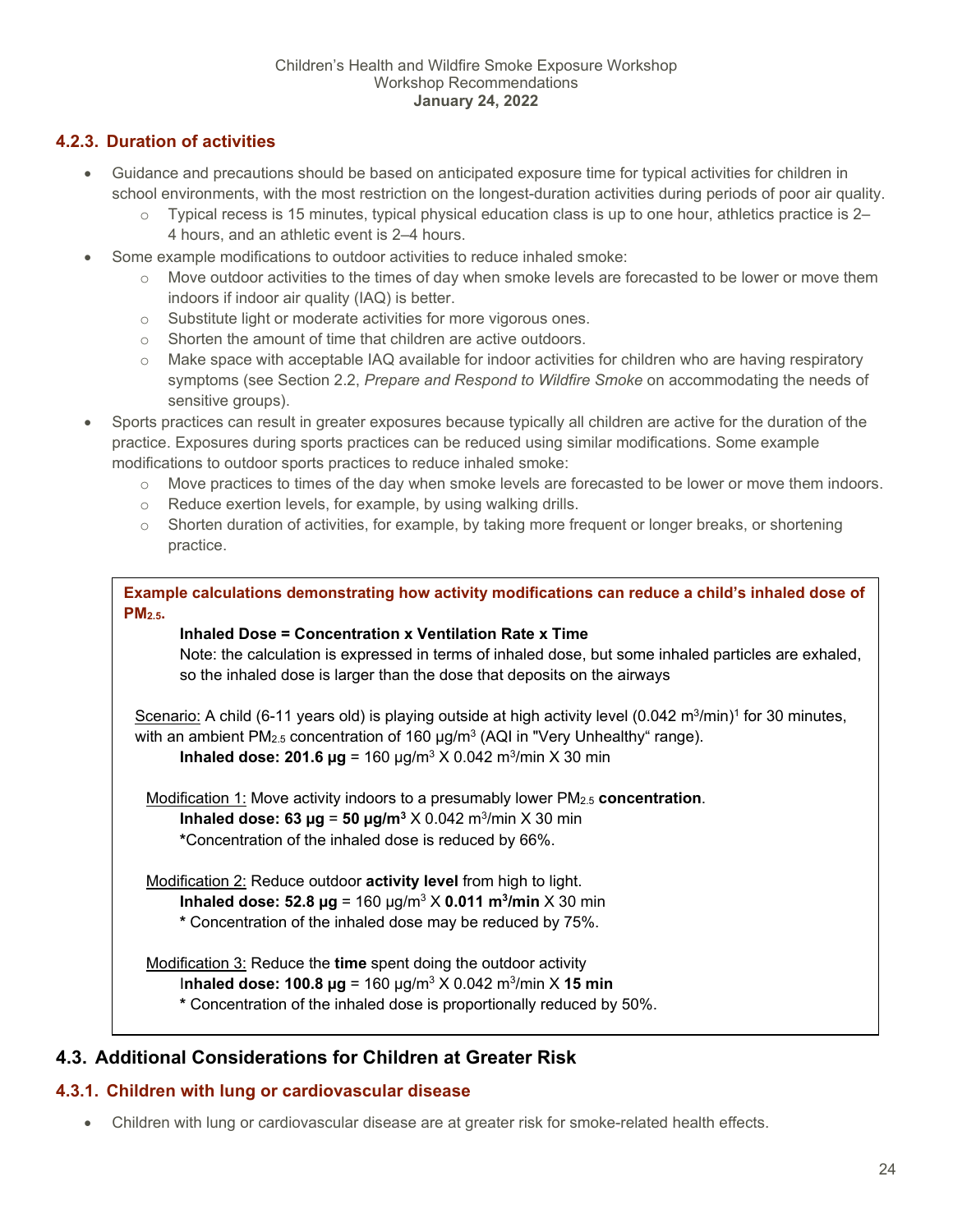- Consider implementing more precautionary guidelines for at-risk children, including children with asthma, respiratory infection, heart or lung disease, and diabetes when smoke levels reach the unhealthy categories of the AQI.
	- o Move children at greater risk indoors for prolonged or vigorous activities.
	- o Watch for symptoms, such as coughing, shortness of breath, or tiredness. Reduce exposure if these occur.
	- o Children with asthma should follow their asthma action plans and keep their quick-relief medicine handy.

## <span id="page-24-0"></span>**4.3.2. Younger children**

- Younger children (preschool-aged children in daycare environments) are also at greater risk because they take in more air (and pollutants in that air) on a per pound/per kilogram basis than older children. Younger children also have other exposure pathways, including more significant hand-to-mouth activity and ingestion of soil/dust that may contain contaminants such as ash from smoke. This means their total exposure to smoke/ash is likely to be greater than what they inhale, and both exposure pathways should be reduced.
- While most agencies currently use the same activity guidance for children aged 18 and younger, in general, a more precautionary approach for younger children is advisable.
	- $\circ$  Check both current air quality and forecasts to inform schedule changes.
	- $\circ$  Handwashing, limiting play in areas of bare soil, and cleaning deposited ash off outdoor play equipment will help reduce the ingestion exposure pathway.

## <span id="page-24-1"></span>**4.4. Additional Considerations for Prolonged or Repeated Smoke Events**

- Some long-term cohort studies, specifically the University of Southern California Children's Health Studies<sup>1</sup>, have shown that long-term exposure to air pollution, including fine particulate matter or PM<sub>2.5</sub>, can lead to permanent changes in lung function and the development of asthma. Additionally, these studies<sup>1</sup> have shown that reductions in air pollution over time have led to improvements in lung function growth and decreased symptoms of bronchitis and asthma in children.
- While studies of wildfire smoke exposure have not directly examined the health effects of prolonged exposures in children, wildfire events lasting for longer durations may increase overall exposures and contribute to some of the health effects observed in studies examining long-term ambient air pollution exposure.
- Because of the potential health implications of prolonged exposure to higher concentrations of air pollution from wildfire events, it is important to implement greater precautions for prolonged or repeated smoke events. If communities experience wildfire smoke exposure over multiple days, recurrent exposure within years, or exposure year after year, more precaution is merited to reduce potential adverse effects that have been associated with more chronic, repeated exposures to PM2.5. The impacts may also be greater for communities that experience poor air quality or regular or recurrent additional pollutant sources, such as seasonal smoke exposures from temperature inversions that trap smoke from residential wood burning at ground level. For areas with prolonged and/or recurring wildfires:
	- $\circ$  Implement more precautionary approaches for smoke events that exceed a week, and in areas that consistently experience smoke events year to year. It may be necessary to re-evaluate precautionary approaches during fire season.
	- o During prolonged or repeated smoke events, consider making indoor space available for children at greater risk or who have symptoms even when the AQI is in the Moderate category. See Section [2.2,](#page-9-2) *[Prepare and Respond to Wildfire Smoke](#page-9-2)*, on accommodating the needs of sensitive groups.
	- o Further reduce exertion levels or duration of outdoor activities and move physical activities indoors at lower AQI levels (ambient PM<sub>2.5</sub> or smoke concentrations).
	- $\circ$  Use seasonal forecasting as a tool to decide whether to implement more extensive changes, such as identifying indoor spaces for activities, that might take more time. State or regional forecasts may be available; on the federal level the National Interagency Fire Center (NIFC) issues National Significant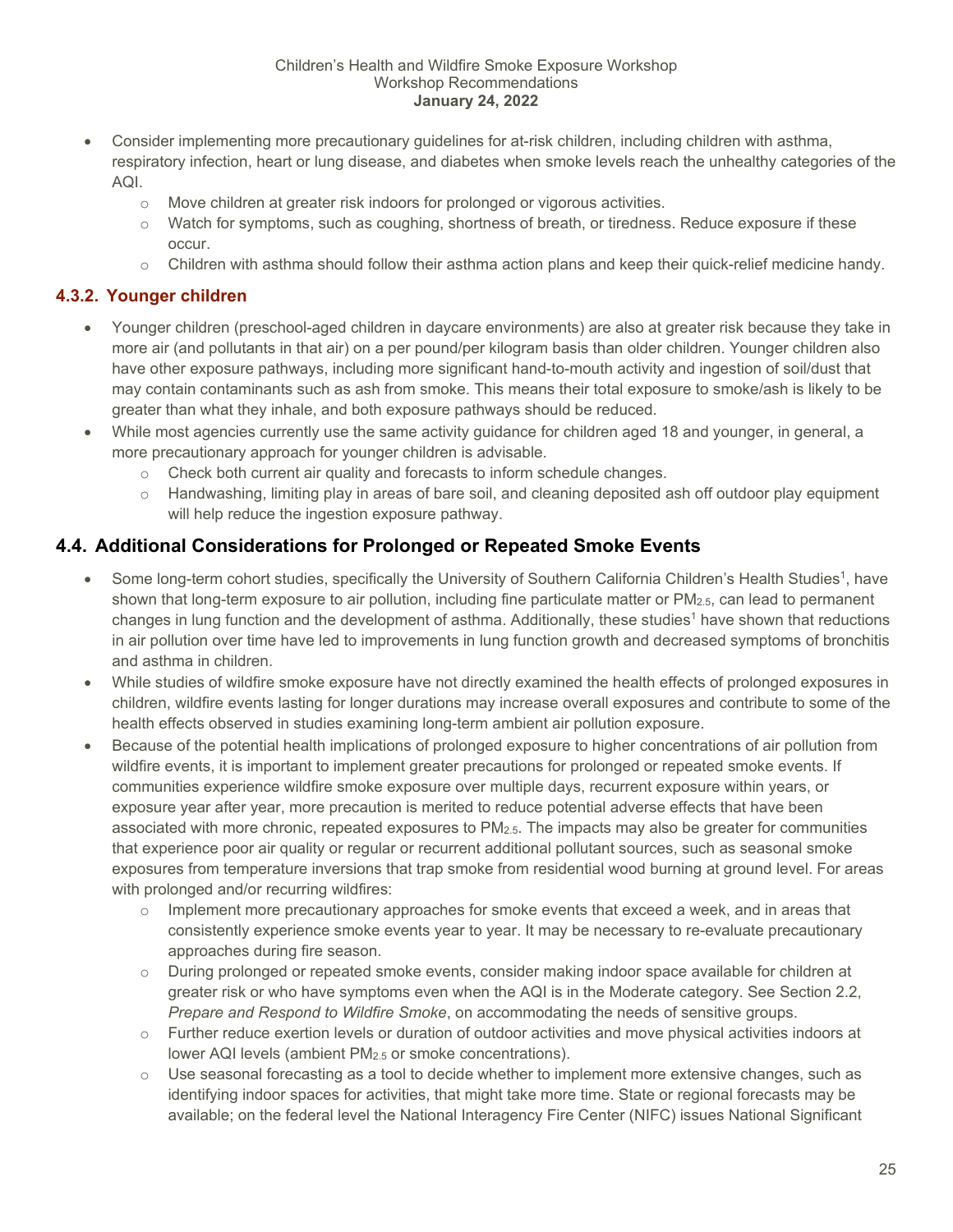Wildland Fire Potential Outlooks for the current month, the month following and a seasonal look at the two months beyond that: [https://www.predictiveservices.nifc.gov/outlooks/outlooks.htm.](https://www.predictiveservices.nifc.gov/outlooks/outlooks.htm)

 $\circ$  Consider developing a [Smoke Ready Communities](https://www.wildlandfiresmoke.us/smoke-ready) program. This type of initiative is being developed by federal, state, tribal, and local agencies.

## <span id="page-25-0"></span>**4.5. Choosing Alternative Settings for Children's Activities During Smoke Events**

- Employ school district best practices when developing plans for alternative settings for physical activities.
- Ensure access to safe indoor environments with acceptable, or relatively better IAQ, when alternatives to outdoor activities are needed, because of smoke (see Section [2,](#page-9-0) *[School Indoor Air Quality During Wildfire Smoke Events](#page-9-0)*)

#### *Additional resources:*

- o **U.S. Department of Education Readiness and Emergency Management for Schools Technical Assistance (REMS-TA) Center:** Wildfire Fact Sheet. [https://rems.ed.gov/docs/WildfireFactSheet\\_508C.pdf](https://rems.ed.gov/docs/WildfireFactSheet_508C.pdf)
- Develop a plan to evaluate and maintain IAQ. When moving children from one location to another for access to an acceptable environment (indoors or outdoors) consider potential additional exposures related to their transportation.

## <span id="page-25-1"></span>**4.5.1. Schools**

- Physical activities should be held indoors in appropriate spaces with acceptable IAQ. Develop contingency plans at the district level that include plans for individual schools. Evaluate what state-level support is needed, especially for disadvantaged areas.
	- o Survey options for creating safe indoor activity spaces. See Section [2.2,](#page-9-2) *[Prepare and Respond to Wildfire](#page-9-2)  [Smoke](#page-9-2)* above.
	- $\circ$  Check in your district for existing guidance for schools about activities, staffing levels, and resources.
	- $\circ$  Monitoring with sensors may inform which schools or rooms/areas within a school building have the best IAQ (see Section [2,](#page-9-0) *[School Indoor Air Quality During Wildfire Smoke Events](#page-9-0)* and Section [3,](#page-16-0) *[Using Air](#page-16-0)  [Sensors to Understand Air Quality During Wildfire Smoke Events](#page-16-0)*). Make sure the indoor activity space is not adjacent to or heavily influenced by potential pollutant sources like kitchens, heaters, utilities, boilers, ventilation exhausts, etc.
	- $\circ$  Make sure the indoor activity space can be kept comfortably cool and that water is provided.

#### *Additional resources:*

- o **U.S. EPA:** Indoor Air Quality Tools for Schools: [https://www.epa.gov/iaq-schools/indoor-air-quality-tools](https://www.epa.gov/iaq-schools/indoor-air-quality-tools-schools-action-kit)[schools-action-kit](https://www.epa.gov/iaq-schools/indoor-air-quality-tools-schools-action-kit)
- o **California Department of Education, School Facilities Planning Division:** Indoor Air Quality, A Guide for Educators: <https://www.cde.ca.gov/ls/fa/sf/iaq.asp>

## <span id="page-25-2"></span>**4.5.2. Childcare/daycare facilities and camps**

- Consider specific settings outside of school, including childcare/daycare facilities, before and after school programs, summer sports programs, and camps. For school-aged children, "daycare" means before and/or afterschool care. Some schools do not offer on-site daycare. This means that children move to a different site, which may have worse IAQ than schools.
- With respect to smoke exposure decision making, IAQ could be the biggest difference between schools and daycare settings. Consider the relative IAQ in the various settings where children spend time, including daycares, after school activities, and at home, when deciding whether schools should remain open, hold regular after school activities, or provide after-care during smoke events.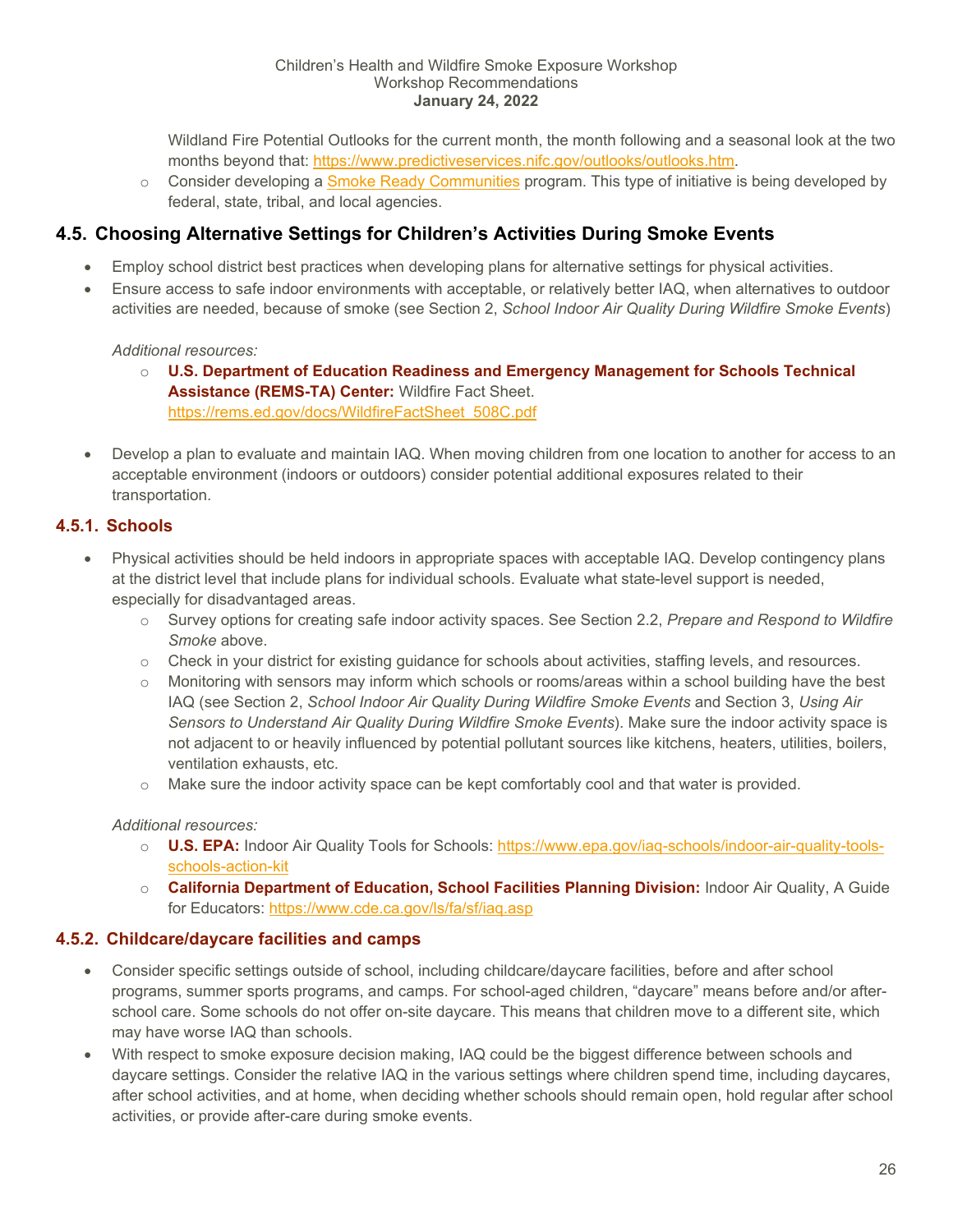- Keeping doors and windows closed during wildfire smoke events can effectively reduce the entry of smoke into indoor spaces. If outdoor temperatures are high, take steps to prevent heat-related illness. See Section [2.3,](#page-12-0) *[Considerations for Extreme Heat During Wildfire Smoke Events](#page-12-0)*.
- During the COVID-19 pandemic, some daycares are focusing much more on keeping windows open and having more outside activities rather than keeping children inside.
	- $\circ$  In general, during wildfire events or times when outdoor pollution is high, reduce ventilation with outdoor air by closing windows and doors.
	- $\circ$  It is also important to understand that increasing ventilation by itself is not enough to protect people from exposure to the virus that causes COVID-19; it should be used along with other best practices (such as social distancing, use of masks, frequent hand washing, and surface disinfection), as recommended by CDC.

*Additional resources for home IAQ that may be useful for many daycare settings in private homes.* 

- o **AirNow**: Wildfire Smoke: A Guide for Public Health Officials and Factsheets: <https://www.airnow.gov/wildfire-smoke-guide-publications/>
- o **U.S. EPA**: Wildfires and Indoor Air Quality: [https://www.epa.gov/indoor-air-quality-iaq/wildfires-and](https://www.epa.gov/indoor-air-quality-iaq/wildfires-and-indoor-air-quality-iaq)[indoor-air-quality-iaq](https://www.epa.gov/indoor-air-quality-iaq/wildfires-and-indoor-air-quality-iaq)

## <span id="page-26-0"></span>**4.6. Have a Communication Plan**

- A smoke communication plan is a useful tool to help parents understand what measures are being taken and why some schools might do different things. Have a communication plan in place before the wildfire season. Some considerations:
	- o Reach out to parents ahead of wildfire season to let them know where to get information in case of a fire. Some schools may wish to post FAQs on their website.
	- $\circ$  Develop an email template and/or fact sheet ahead of time that can be quickly disseminated to parents during smoke events. Materials can be updated with details when there is a fire.

## *Additional resource:*

o **U.S. Department of Education Readiness and Emergency Management for Schools Technical Assistance (REMS-TA) Center:** Wildfire Fact Sheet: [https://rems.ed.gov/docs/WildfireFactSheet\\_508C.pdf](https://rems.ed.gov/docs/WildfireFactSheet_508C.pdf)

## <span id="page-26-1"></span>**4.7. Additional Resources**

- General activity guidance
	- o **California Air Pollution Control Officers Association**: Air Quality Guidance Template for Schools: [http://www.capcoa.org/wp-content/uploads/downloads/2019/06/Air-Quality-Guidance-Template-for-](http://www.capcoa.org/wp-content/uploads/downloads/2019/06/Air-Quality-Guidance-Template-for-Schools-Updated-5.13.2019.pdf)[Schools-Updated-5.13.2019.pdf](http://www.capcoa.org/wp-content/uploads/downloads/2019/06/Air-Quality-Guidance-Template-for-Schools-Updated-5.13.2019.pdf)
	- o **WA Department of Health:** Air Pollution and School Activities: <https://www.doh.wa.gov/Portals/1/Documents/Pubs/334-332.pdf> was not designed just for wildfire smoke, but also to give schools guidance during an inversion or periods of high air pollution.
- Guidance for smoke events
	- o **Placer County Air Pollution Control District**: Recommendations for Outdoor Physical Activity during Smoky Conditions: [https://placerair.org/DocumentCenter/View/1468/Outdoor-Activities-Smoke-Guide-](https://placerair.org/DocumentCenter/View/1468/Outdoor-Activities-Smoke-Guide-PDF)[PDF](https://placerair.org/DocumentCenter/View/1468/Outdoor-Activities-Smoke-Guide-PDF) has recommendations for outdoor activities for kids at camp or people working. It is important to say, "if smoke is bothering you, don't go outside."
	- o **California EPA**: Guidance for Schools During Wildfire Smoke Events: [https://oehha.ca.gov/media/downloads/air/fact-sheet/wildfiresmokeguideschoolsada.pdf.](https://oehha.ca.gov/media/downloads/air/fact-sheet/wildfiresmokeguideschoolsada.pdf) This fact sheet provides guidance about duration of exposure. The main issue that came up is "How will these numbers be used and interpreted for non-wildfire events?"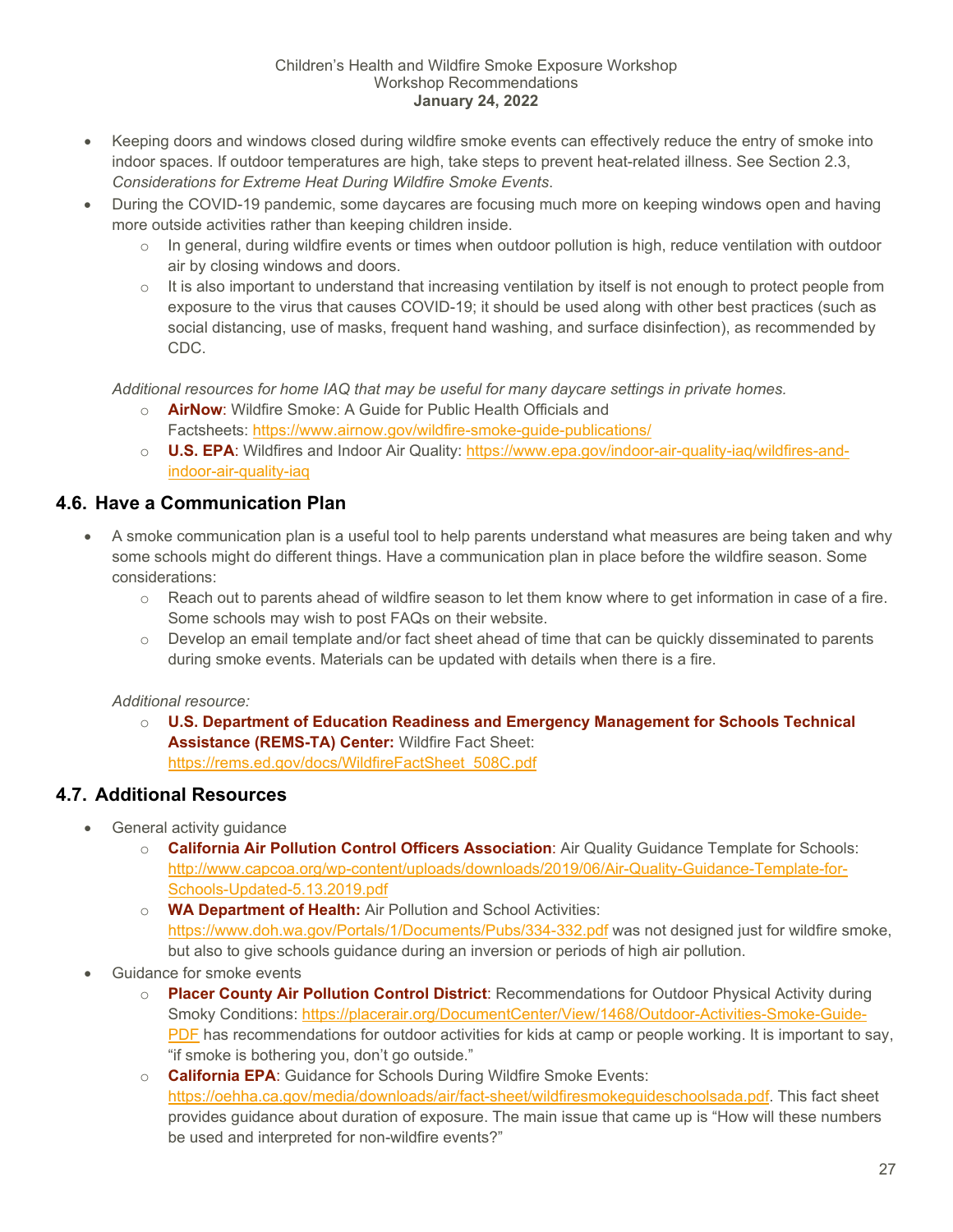- o **Montana Department of Public Health and Human Services:** Outdoor Activity Guidelines Based on Air Quality for Schools and Childcare Facilities: [https://dphhs.mt.gov/Portals/85/publichealth/documents/Asthma/Wildfire%20Smoke/AirQualityActivityGui](https://dphhs.mt.gov/Portals/85/publichealth/documents/Asthma/Wildfire%20Smoke/AirQualityActivityGuidelines2020Schools.pdf) [delines2020Schools.pdf.](https://dphhs.mt.gov/Portals/85/publichealth/documents/Asthma/Wildfire%20Smoke/AirQualityActivityGuidelines2020Schools.pdf)
- o **U.S. EPA:** Wildfire Smoke: A Guide for Public Health Officials: [https://www.airnow.gov/sites/default/files/2020-10/wildfire-smoke-guide-revised-2019-chapters-4-5\\_0.pdf.](https://www.airnow.gov/sites/default/files/2020-10/wildfire-smoke-guide-revised-2019-chapters-4-5_0.pdf) Chapter 5 has some recommendations for schools.

## <span id="page-27-0"></span>**4.8. References**

- 1. Gauderman, W James, Edward Avol, Frank Gilliland, Hita Vora, Duncan Thomas, Kiros Berhane, Rob McConnell, Nino Kuenzli, Fred Lurmann, Edward Rappaport, Helene Margolis, David Bates, John Peters. The effect of air pollution on lung development from 10 to 18 years of age. N Engl J Med. 2004 Sep 9;351(11):1057-67. PMID: 15356303 DOI: 10.1056/NEJMoa040610.
- 2. Gauderman, W James, Ph.D., Robert Urman, M.S., Edward Avol, M.S., Kiros Berhane, Ph.D., Rob McConnell, M.D., Edward Rappaport, M.S., Roger Chang, Ph.D., Fred Lurmann, M.S., and Frank Gilliland, M.D., Ph.D. Association of Improved Air Quality with Lung Development in Children. N Engl J Med 2015; 372:905-913. DOI: 10.1056/NEJMoa1414123.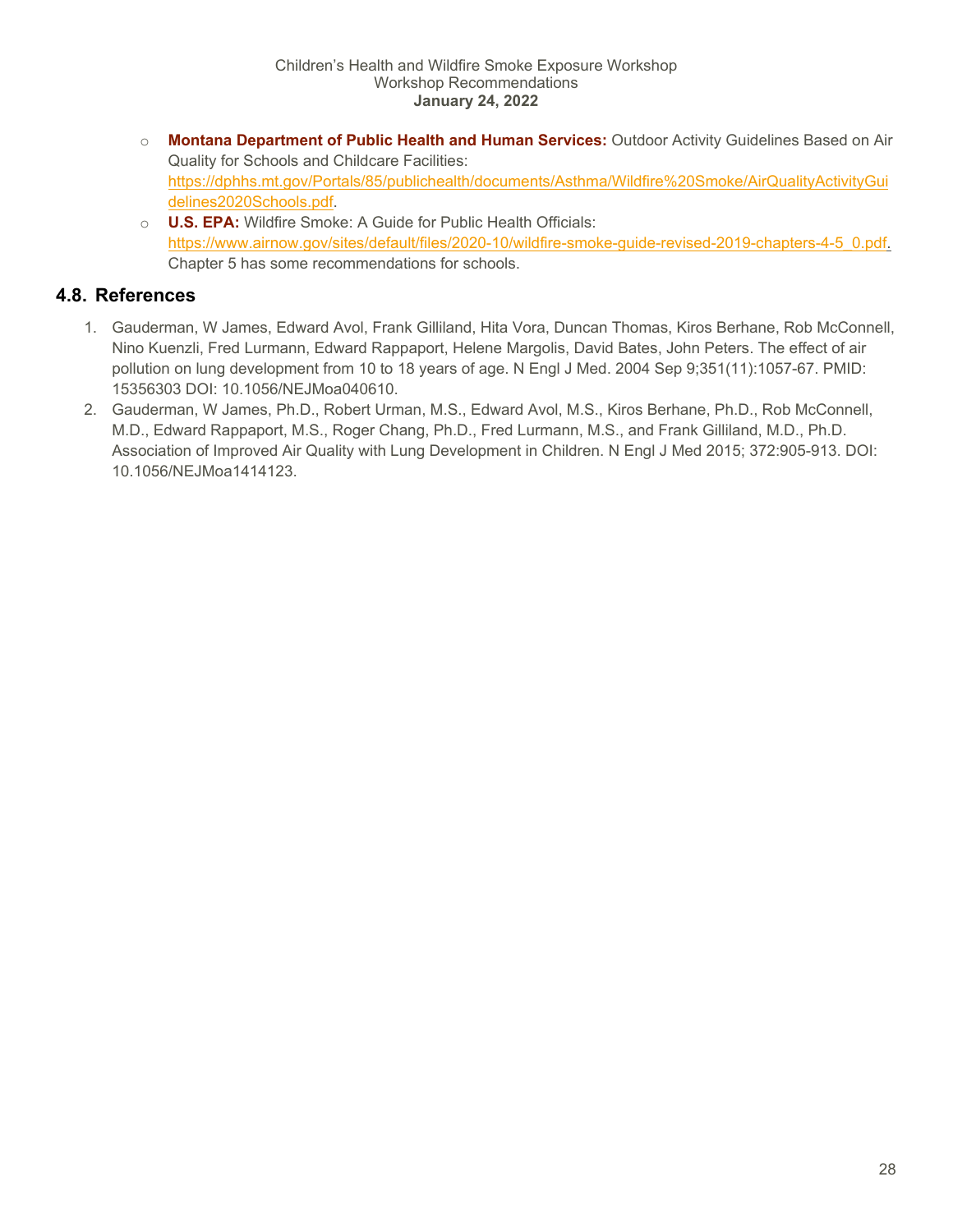## <span id="page-28-0"></span>5. Appendix: Sensor Monitoring Programs

## <span id="page-28-1"></span>**5.1. Overview**

• The following resources highlight several established federal, state, and local programs which use air sensor data to guide decisions about school activities. Much can be learned from these groups when deciding to adopt air sensor technology.

## <span id="page-28-2"></span>**5.2. Established Sensor Data Programs**

## • **U.S. EPA/U.S. Forest Service (USFS)**  *AirNow Fire and Smoke Map*

#### [\(https://fire.airnow.gov/\)](https://fire.airnow.gov/)

To give users the most localized air quality information possible, the Fire and Smoke Map pulls data from monitors that regularly report to AirNow, temporary monitors such as those the Forest Service and air agencies have deployed near fires, and crowd-sourced data from more than 12,000 low-cost sensors that measure fine particle pollution, the major harmful pollutant in smoke. For each monitor and sensor, map users can click to see a "dashboard" of information to help them plan their activities. Before the sensor data show on the map, EPA and USFS run quality assurance checks, including applying a nationwide correction equation to account for a known bias in the sensor data.

#### *Please note:*

- $\circ$  The data on the AirNow Fire and Smoke Map are intended to help individuals make decisions to protect their health during fires.
- o If there is a wildfire in your area, please stay tuned to local authorities for the latest information on fire and smoke safety.
- o EPA will not use the data on this map to make regulatory decisions.
- o Mention of trade names or commercial products does not constitute EPA or USFS endorsement or recommendation for use.
- $\circ$  Technical information about the underlying data and scientific approach used to develop the AirNow Fire and Smoke Map, including a video and webinar recording, is available at: [https://www.epa.gov/air-sensor](https://www.epa.gov/air-sensor-toolbox/technical-approaches-sensor-data-airnow-fire-and-smoke-map)[toolbox/technical-approaches-sensor-data-airnow-fire-and-smoke-map.](https://www.epa.gov/air-sensor-toolbox/technical-approaches-sensor-data-airnow-fire-and-smoke-map)

## • **California Air Resources Board (CARB)**

## *Community Air Protection Program*

## [\(https://ww2.arb.ca.gov/capp\)](https://ww2.arb.ca.gov/capp)

AB 617 requires CARB to annually consider selection of communities for development and implementation of community air monitoring plans and/or community emissions reduction programs in communities affected by a high cumulative air pollution exposure burden. Fifteen communities are currently participating in the program. In September 2018, CARB Governing Board (CARB Board) adopted the Community Air Protection Blueprint that established the Program elements to accomplish AB 617 requirements and selected the first ten communities for development of a community emissions reduction program, monitoring plan, or both. The air quality for AB 617 communities can be viewed at the community air quality portal (which is currently under development). More information about the AB 617 and the Community Air Protection Program can be found at the following links:

- o **California AB 617, Appendix H:** [https://ww2.arb.ca.gov/sites/default/files/2020-](https://ww2.arb.ca.gov/sites/default/files/2020-03/final_community_air_protection_blueprint_october_2018_appendix_h_acc.pdf) [03/final\\_community\\_air\\_protection\\_blueprint\\_october\\_2018\\_appendix\\_h\\_acc.pdf](https://ww2.arb.ca.gov/sites/default/files/2020-03/final_community_air_protection_blueprint_october_2018_appendix_h_acc.pdf)
- o **Community Air Protection Program Communities:** <https://ww2.arb.ca.gov/capp-communities>
- o **Community Air Protection Blueprint:** <https://ww2.arb.ca.gov/capp-blueprint>
- o **Community Air Quality Portal:** <https://ww2.arb.ca.gov/community-air-quality-portal>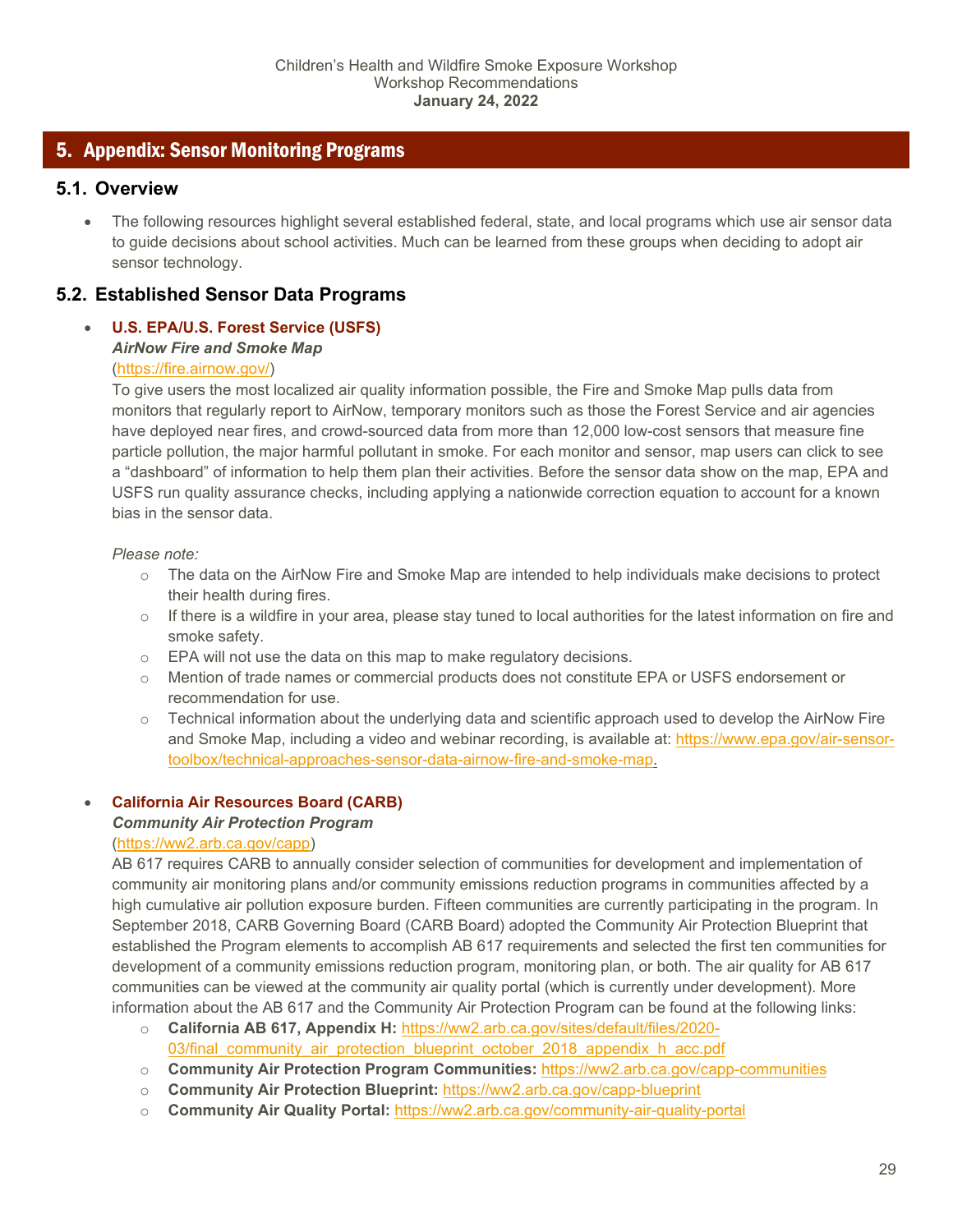#### • **Denver Public Health and Environment** *Love My Air Denver*

#### [\(http://www.LoveMyAirDenver.com/\)](http://www.lovemyairdenver.com/)

The Love My Air program aims to empower Denver's communities to live better, longer by reducing air pollution and limiting exposure through behavior change, advocacy, and community engagement. Denver has the 14thworst air quality among major U.S. cities. While multiple factors influence exposure to air pollution, schools are an ideal intervention point for sensor deployment, education, and empowerment. The Love My Air program, in partnership with Denver Public Schools (DPS), has created a citywide air quality monitoring network to provide real-time, hyper-local air quality data—utilizing low-cost cutting-edge air pollution sensor technology, redeveloped with solar, battery storage, and data connectivity to make it useful for widescale deployment. In addition to creating a citywide air quality monitoring network within DPS, Love My Air provides air quality curriculum for grade 6–12 students and hand-held air sensors to participating schools to allow students to have access to real-time data and hands-on learning experiences. Love My Air Denver also provides engagement materials and materials to implement behavior change initiatives, such as anti-idling campaigns and "walking school buses". Through a real-time, hyper-local air quality network, increased air quality education, and engagement, Love My Air Denver aims to decrease exposure to air pollution, increase student and parents' understanding of air quality, improved health, and better academic outcomes for students.

#### • **Puget Sound Clean Air Agency**

#### *Air Quality Sensor Map*

#### [\(https://www.pscleanair.gov/570/Air-Quality-Sensor-Map\)](https://www.pscleanair.gov/570/Air-Quality-Sensor-Map)

Puget Sound Clean Air Agency in Washington State is currently testing an Air Quality Sensor Map which displays data from PurpleAir monitors along with conventional agency monitors. The PurpleAir data are compared to the data from the closest agency monitor in order to calibrate the PurpleAir data. There are two sensors within each PurpleAir monitor. These sensors are compared to each other to verify that they are functioning similarly. Data from sensors that are determined to be malfunctioning are not displayed on the map. Each PurpleAir monitor on the map has a confidence value that reflects the expected quality of the data. This confidence value is partly based on how the monitor data compare to data from other nearby monitors. For each monitor, a time series of the fine particulate matter concentration over last two days is shown. Each marker has a color based on the fine particulate matter concentration that matches the EPA AQI color scale. The map differentiates between "Health" view and "Instant" view. "Health" view shows averaged concentrations and is updated hourly, while "Instant" view shows data by minute. Impact messaging accompanies each monitor and shows activity recommendations for sensitive groups and healthy adults based on the AQI.

#### • **Oregon Department of Environmental Quality (DEQ)**

#### *Oregon DEQ's low-cost air quality SensOR™*

#### [\(https://www.oregon.gov/deq/aq/Pages/aqi.aspx\)](https://www.oregon.gov/deq/aq/Pages/aqi.aspx)

The Oregon DEQ developed a new lower-cost air quality monitor, the SensOR™, to allow the agency to provide timely air quality information at more locations throughout the state. Data from one SensOR™ (deployed at Station *Bend NE 8th & Emerson Sensors*) can be viewed on the Oregon DEQ Air Quality Monitoring Data page: [https://oraqi.deq.state.or.us/home/map.](https://oraqi.deq.state.or.us/home/map)

#### • **Washington State Department of Health (DOH)**

#### *Washington Wildfire Smoke Impacts Advisory Group Pilot Study*

The Washington Wildfire Smoke Impacts Advisory Group, led by staff from Washington State DOH, developed a preliminary approach to using low-cost sensors to inform school decisions during wildfire smoke episodes. With several technical and feasibility issues to address, the purpose of this project was to provide a starting point for future activities. DOH staff worked with local health jurisdiction staff to carry out the project. The basic study design had two components.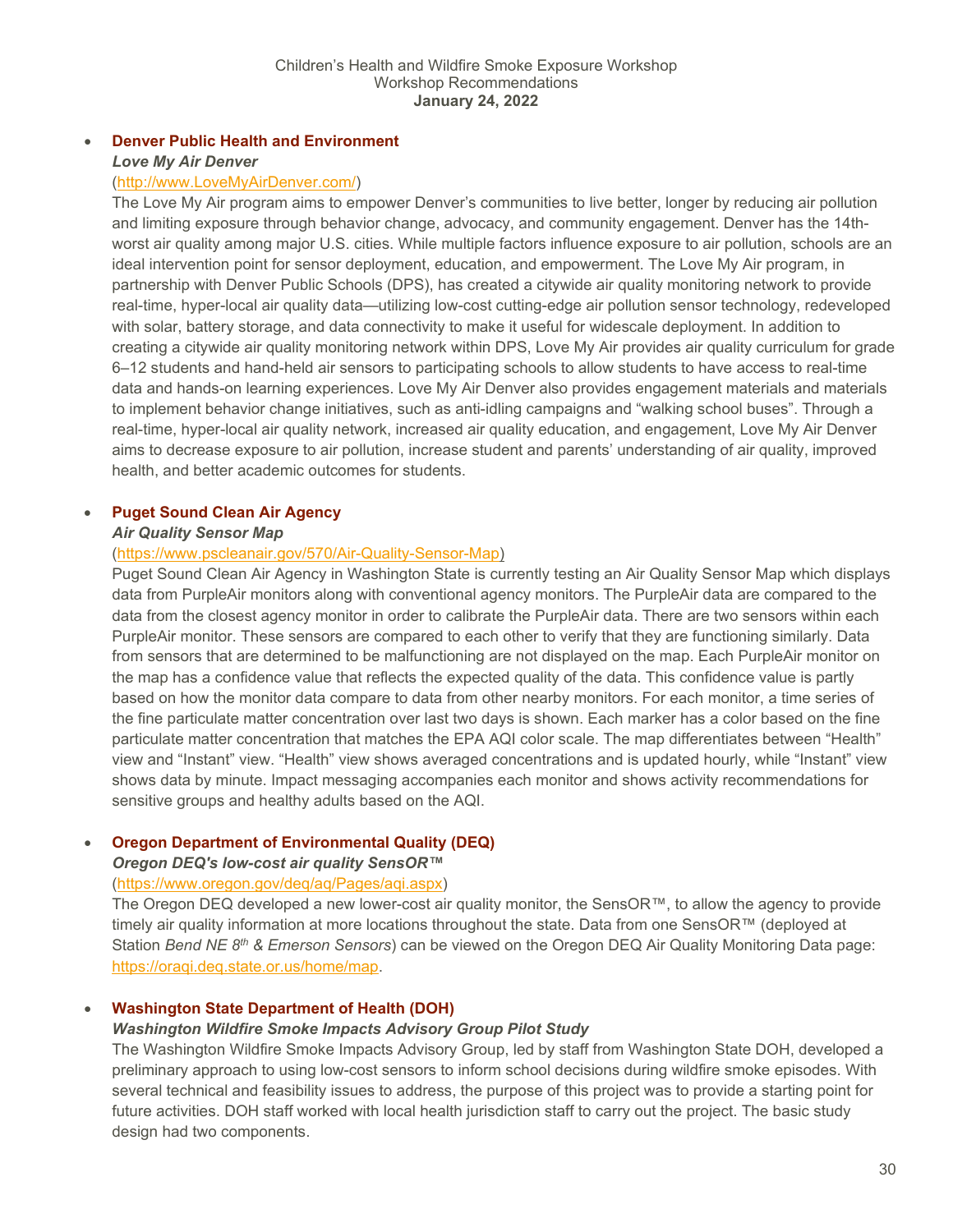- $\circ$  The first component involved paired indoor-outdoor sensors. This means that one stationary (PurpleAir) sensor was sited indoors and one was sited outdoors on the school property. These two sensors collected measurements over one to two weeks. The data from the two stationary paired sensors was then compared to data from the nearest air quality regulatory monitor.\* The raw PM<sub>2.5</sub> concentration data was averaged over 8-hour time periods and the indoor data was compared to the outdoor data to estimate how much outdoor air pollution enters the building (assuming that indoor sources are not present).
- $\circ$  For the second component, a third sensor, the portable sensor (Dylos), was used in a walk-around one day to collect a snapshot of variation in PM2.5 between different rooms in the school, including the room with the stationary sensor. This involved walking to each room holding the portable sensor and collecting data in each room for at least a few minutes. The snapshot approach attempts to capture how infiltration of outdoor pollution is different across different areas of a building or buildings of a school.

\*Note: At the time of this pilot study, there was not consensus on the correction factor for PurpleAir sensors. If the outdoor sensor were incorporated into the AirNow Fire and Smoke Map Sensor Data Pilot Layer, its reported concentrations from the sensor data layer could be used directly without the comparison to the nearest regulatory monitor.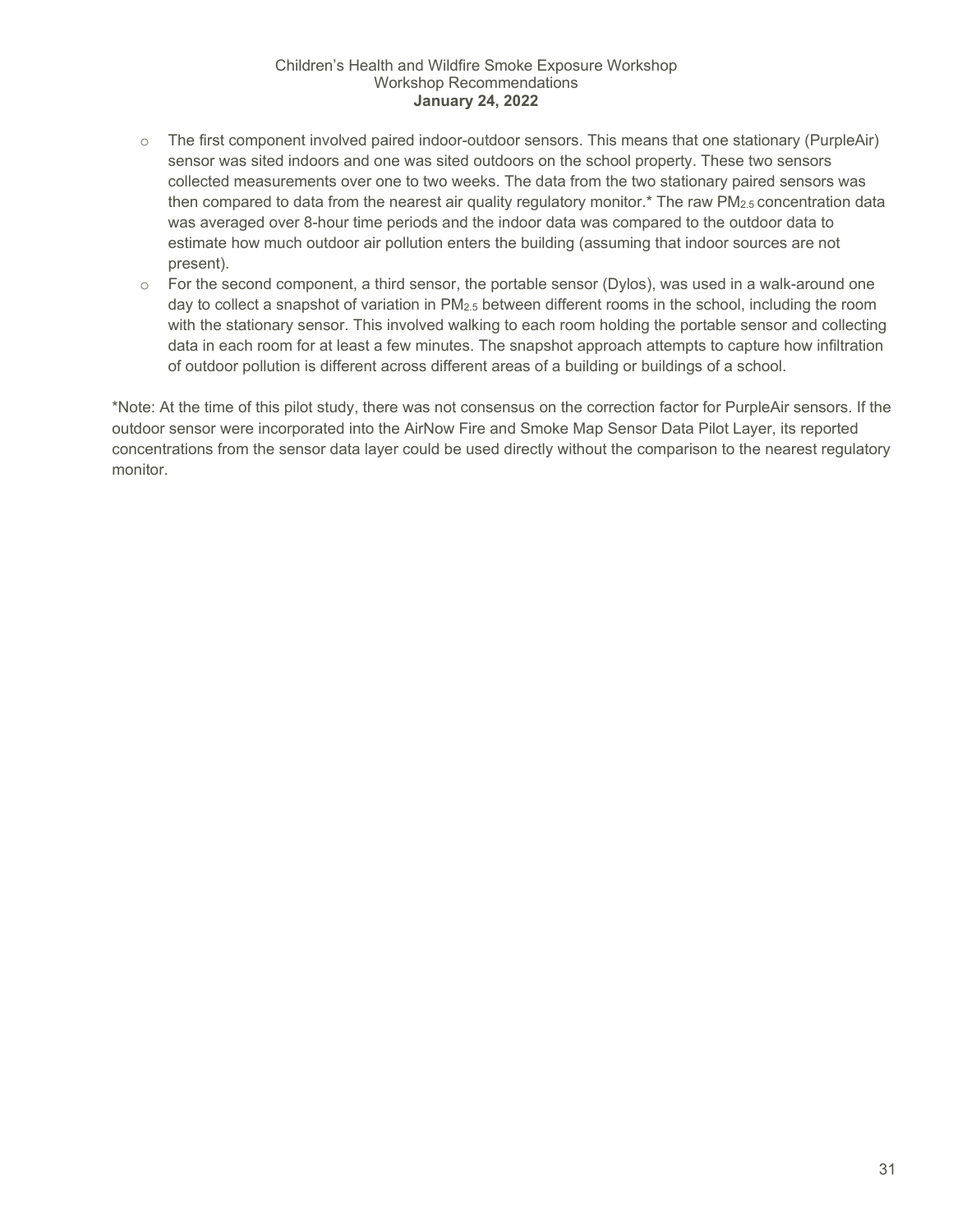

## <span id="page-31-0"></span>DAY 1: WEDNESDAY, MAY 5, 2021

| Time (EDT) |  |  |  | <b>Topic and Presenter</b> |
|------------|--|--|--|----------------------------|
|------------|--|--|--|----------------------------|

#### **12:00 PM Welcome and Opening Remarks**

Jeanne Briskin | *U.S. EPA Office of Children's Health Protection* Erika Sasser | *U.S. EPA Office of Air and Radiation*

#### **12:20 PM Overview of State of the Research White Paper (Health Effects in Children)**

**Health Effects of Wildfire Smoke in Children and Public Health Tools: A Narrative Review (Overview of the White Paper)**

Link:<https://www.nature.com/articles/s41370-020-00267-4>

Stephanie Holm | *California EPA and Western States Pediatric Environmental Health Specialty Unit*

#### Topic Overviews

Moderators:

- Stephanie Holm | *Western States Pediatric Environmental Health Specialty Unit*
- Catherine Karr *| University of Washington*

#### **12:45 PM Respirator Use by Children**

#### **Respirator Use by Children**

John Balmes | *University of California San Francisco*

#### **Workgroup Synopsis**

Mark Miller | *California EPA and Western States Pediatric Environmental Health Specialty Unit*

**1:15 PM Indoor Air Quality in Schools**

#### **Improving School Indoor Air Quality During Wildfire Smoke Events** Rengie Chan | *Lawrence Berkeley National Laboratory*

#### **School Indoor Air Quality During Wildfire Smoke Events: Workgroup Recommendations** Alison Clune | *U.S. EPA*

#### **1:45 PM BREAK**

#### **2:00 PM Sensors**

#### **Air Monitoring using Low Cost Sensors**

Charles Pearson | *California Air Resources Board, Incident Air Monitoring Section*

**Guidance on Using Air Sensors to Understand Air Quality During Wildfire Smoke Events** Amara Holder | *U.S. EPA*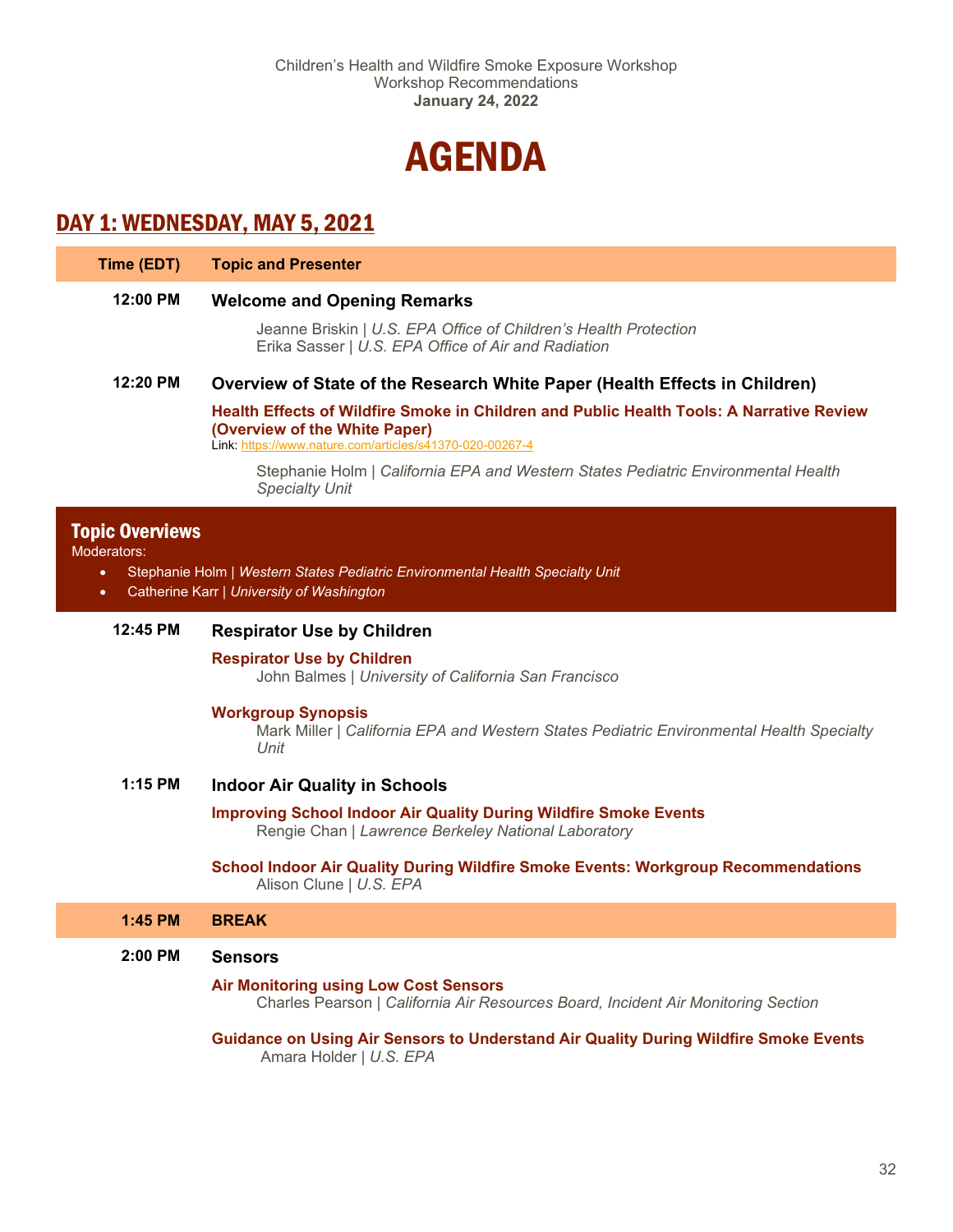| Time (EDT) | <b>Topic and Presenter</b>                                                                                                                   |  |  |
|------------|----------------------------------------------------------------------------------------------------------------------------------------------|--|--|
| $2:30$ PM  | <b>School Activity Guidelines</b>                                                                                                            |  |  |
|            | <b>Exposure and Health Consequences of Chronic Wildfire Smoke</b><br>Rima Habre   Keck School of Medicine, University of Southern California |  |  |
|            | <b>Guidance on Children's Physical Activity During Wildfire Smoke Events: Workgroup</b><br><b>Recommendations</b><br>Susan Stone   U.S. EPA  |  |  |
| $3:05$ PM  | <b>Crosscutting Questions</b>                                                                                                                |  |  |
|            | <b>Moderator:</b> Catherine Karr   University of Washington                                                                                  |  |  |
| $3:35$ PM  | Day 1 Closing                                                                                                                                |  |  |
|            | Erik Svendsen   Centers for Disease Control and Prevention                                                                                   |  |  |
| $3:40$ PM  | <b>DAY 1 ADJOURNS</b>                                                                                                                        |  |  |

## DAY 2: THURSDAY, MAY 6, 2021

| Time (EDT) | <b>Topic and Presenter</b>                                                                                                                                                                       |
|------------|--------------------------------------------------------------------------------------------------------------------------------------------------------------------------------------------------|
| 12:00 PM   | <b>Welcome to Day 2 – Introduction</b><br>Lauren Zeise   California EPA Office of Environmental Health Hazard Assessment                                                                         |
|            | <b>Translation Successes and Challenges</b><br>Moderator: Melanie Marty   California EPA                                                                                                         |
| 12:05 PM   | <b>Framework for Decision-Making</b>                                                                                                                                                             |
|            | How to Develop School Emergency Operations Plans to Address Wildfires<br>Janelle Hughes and Alison Curtis   Readiness and Emergency Management for Schools<br><b>Technical Assistance Center</b> |
| 12:35 PM   | <b>Schools</b>                                                                                                                                                                                   |
|            | Planning Ahead: How to Prepare your School Community for a Wildfire or Smoke Event<br>Steve Herrington   Sonoma County Office of Education                                                       |
|            | <b>Responding to Wildfire Smoke with Schools in Washington</b><br>Nancy Bernard   Washington State Department of Health                                                                          |
|            | <b>School Closure Guidance for Wildfire Smoke Events</b><br>Julie Fox   Washington State Department of Health                                                                                    |
| $1:20$ PM  | <b>Questions and Answers: Schools</b><br><b>Moderator:</b> Melanie Marty   California EPA                                                                                                        |
| $1:35$ PM  | <b>BREAK</b>                                                                                                                                                                                     |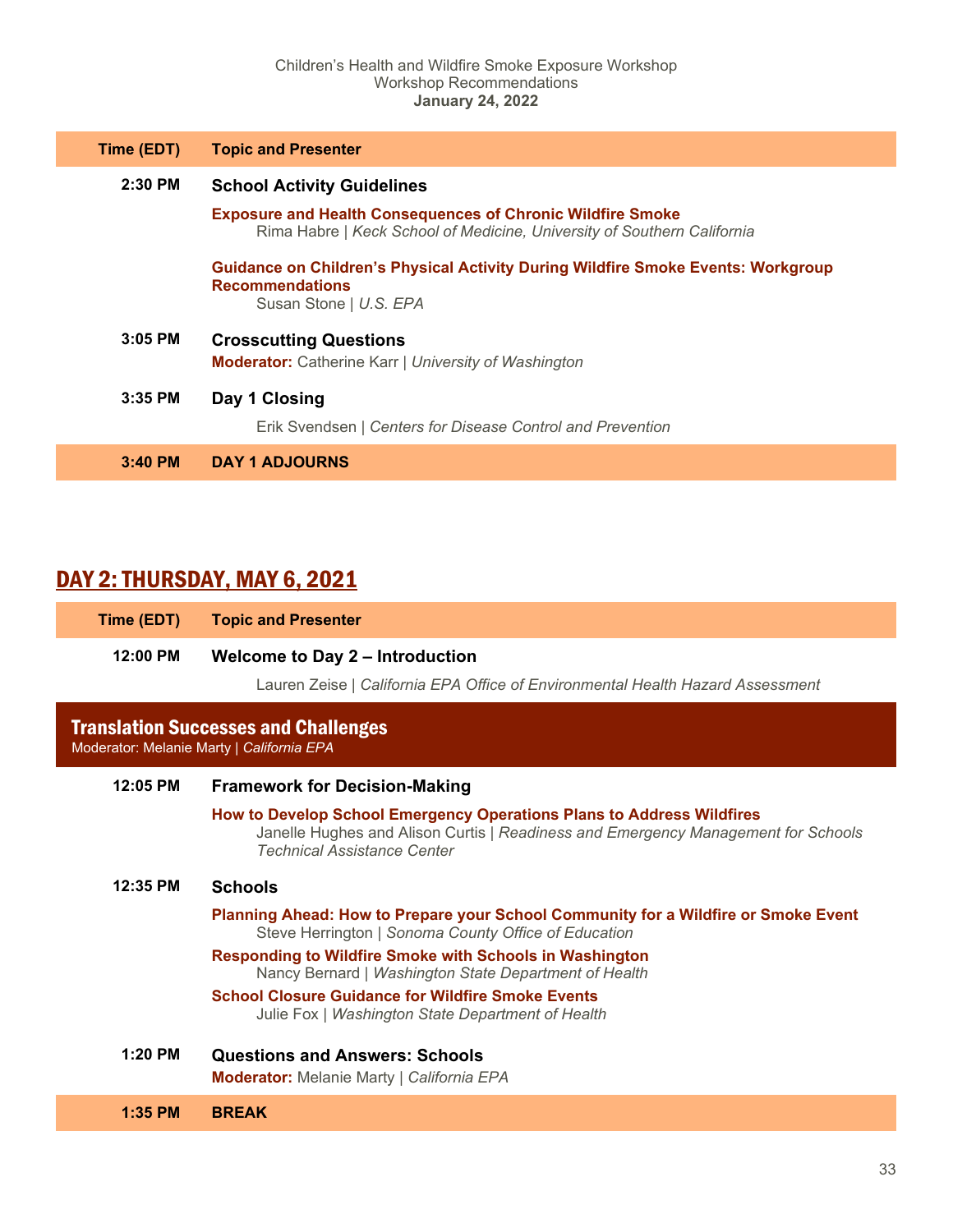| Time (EDT) | <b>Topic and Presenter</b> |
|------------|----------------------------|
|------------|----------------------------|

- **1:50 PM Communities**
	- **Let's Talk About Becoming Smoke Ready** Kris Ray | *Confederated Tribes of the Colville Reservation*
	- **Protecting Children from Wildfire Smoke at Home** George Conway | *Deschutes County*

#### **2:15 PM Shared Decision Making and Communication**

- **Bridging Public Health and Community Needs** Kalie Bonomo | *California Air Pollution Control Officers Association*
- **Communicating with the Public About Wildfire Smoke Health Risks** Sarah Coefield | *Missoula City-County Health Department*
- **2:40 PM Questions and Answers: Communities and Shared Decision Making and Communication**

**Moderator:** Melanie Marty | *California EPA*

## Research Needs and Policy Issues

Moderator: Ambarish Vaidyanathan | *Centers for Disease Control and Prevention*

#### **2:55 PM Panel Discussion: Research Needs**

Long-term high exposures, repeated exposures, extremely high exposures, and other issues

**Moderator:** Ambarish Vaidyanathan | *Centers for Disease Control and Prevention*

Kimberly Gray | *National Institute of Environmental Health Sciences* John Balmes | *University of California San Francisco* Jason Sacks | *U.S. EPA*

#### **3:25 PM Presentations: Policy Issues**

## **U.S. Respirator Landscape and Policy Needs**

Maryann D'Alessandro | *National Institute for Occupational Safety and Health*

#### **The Future of Schools as Healthy Environments** Michael Brauer | *The University of British Columbia and University of Washington*

#### **3:55 PM BREAK**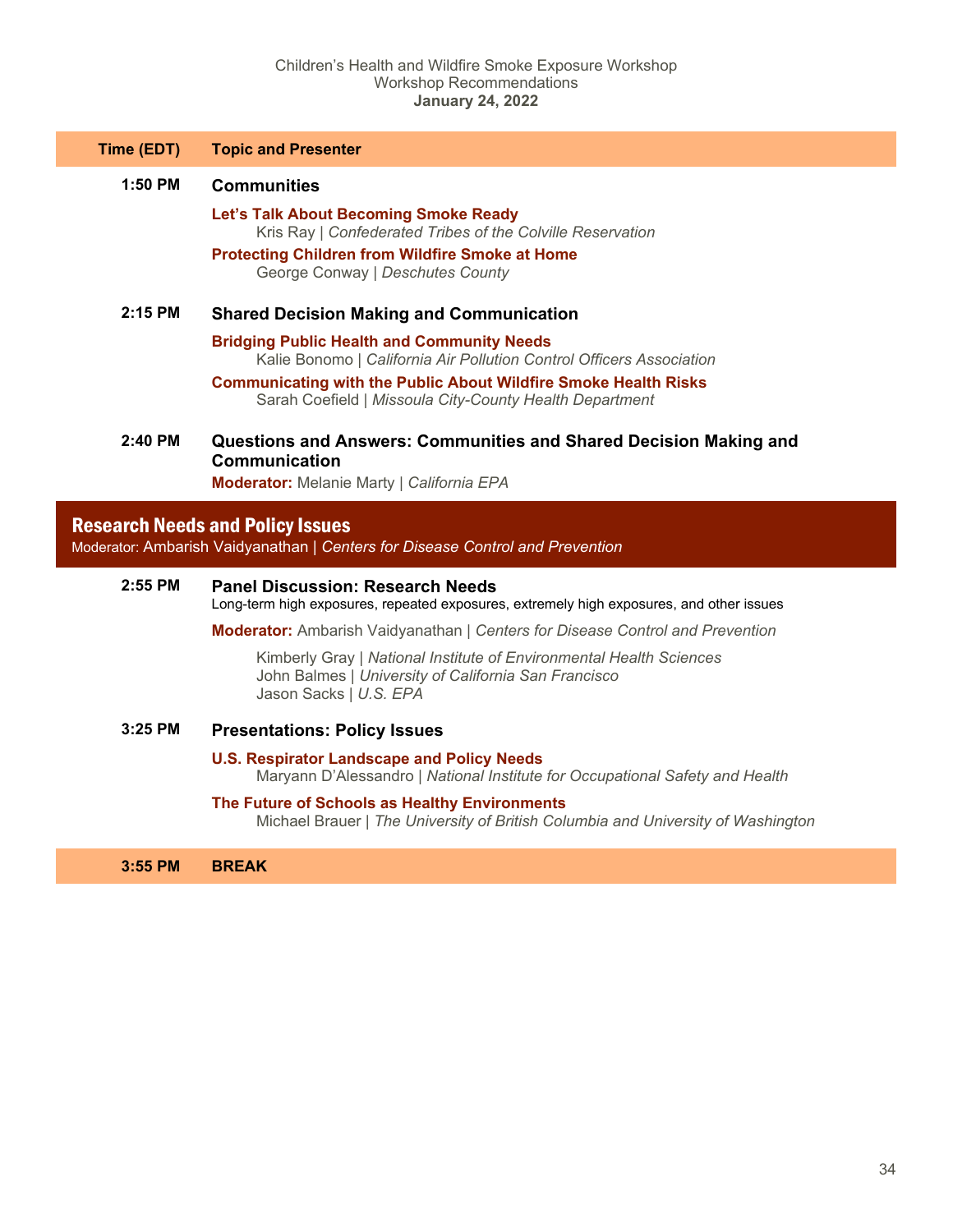**Time (EDT) Topic and Presenter**

Selected Other Issues for Children's Health Moderator: Jeanne Briskin | *U.S. EPA*

#### **4:10 PM Other Wildfire Issues for Children's Health – Flash Talks**

#### **Research on Pregnancy and Prenatal Practice**

Marya Zlatnik | *University of California, San Francisco, Western States Pediatric Environmental Health Specialty Unit*

**Wildfire Issues for Children's Health: Mental Health Findings** Stephen Brock | *California State University, Sacramento*

## **The Mental Health Effects of Multiple Traumas on Adolescents: Contagion, Retraumatization, and Non-Recovery**

Hannah Pazderka | *University of Alberta* 

#### **Responding to COVID-19 and Wildfire Smoke Simultaneously**

Eva Smith | *K'ima:w Medical Center, an Entity of the Hoopa Valley Tribe* 

**5:10 PM Day 2 Closing and Thank You**

Dave Rowson | *U.S. EPA* Jeanne Briskin | *U.S. EPA*

**5:25 PM DAY 2 ADJOURNS**